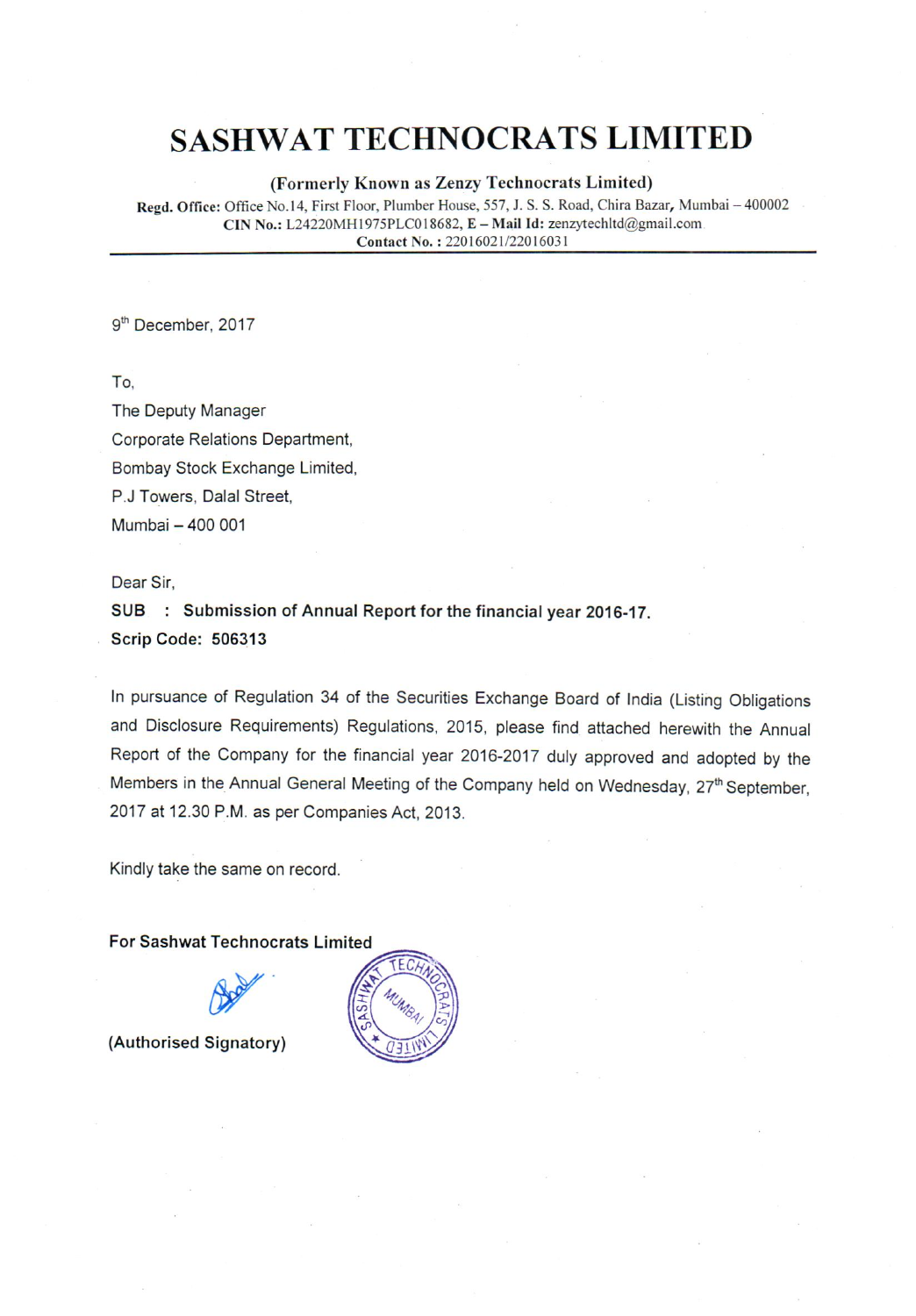Annual Report

2016 - 2017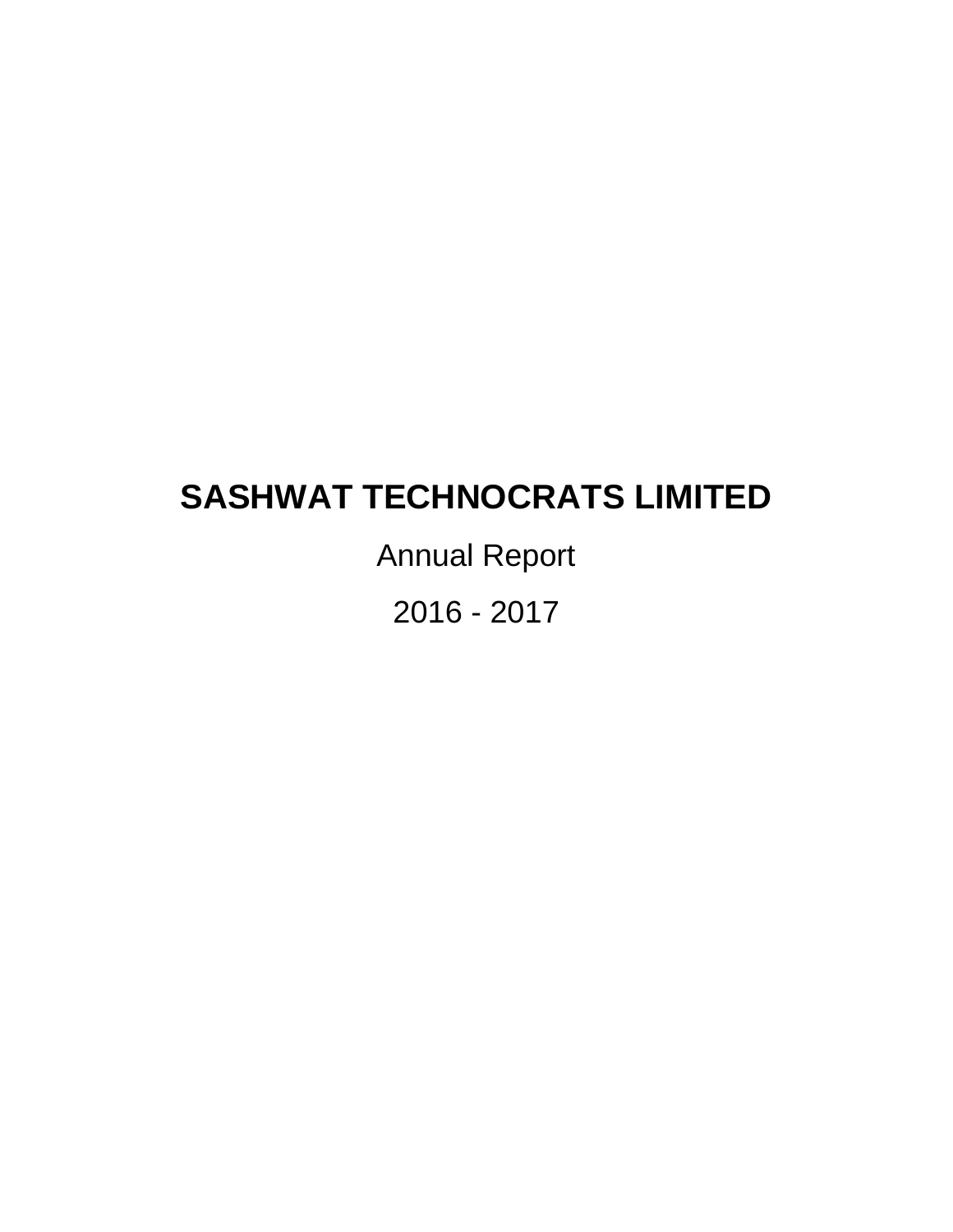| <b>Sr No</b>            | <b>Particulars</b>                                                          | Page No        |
|-------------------------|-----------------------------------------------------------------------------|----------------|
| $\mathbf{1}$            | <b>Notice</b>                                                               | $\overline{3}$ |
| 2                       | Director's Report                                                           | 9              |
| 3                       | Independent Auditor's Report on Standalone Financial<br><b>Statements</b>   | 27             |
| $\overline{\mathbf{4}}$ | <b>Standalone Financial Statements</b>                                      | 34             |
| 5                       | Independent Auditor's Report on Consolidated Financial<br><b>Statements</b> | 42             |
| 6                       | <b>Consolidated Financial Statements</b>                                    | 47             |
| $\overline{7}$          | Letter to Shareholders seeking details for updation of<br>records           | 57             |
| 8                       | <b>Attendance Slip</b>                                                      | 58             |
| 9                       | Proxy Form                                                                  | 59             |
| 10                      | <b>Ballot Form</b>                                                          | 61             |
| 11                      | Route Map to the AGM Venue                                                  | 63             |

#### **Directors**

Mr. Rohit Doshi

Mr. Manish Jakhalia

Mr. Rajkumar Khatod

**Registered Office -** Office No. 14, First Floor, Plumber House, 557, J.S.S. Road, Chira Bazar, Mumbai- 400002

Email- zenzytechltd@gmail.com Contact- 022-22016021/ 22016031

# **Statutory Auditors**

S A R A & Associates, Chartered Accountants 202, 2nd Floor, May Building, 297/299/301, Princess Street, Near Marine Lines Flyover, Mumbai- 400002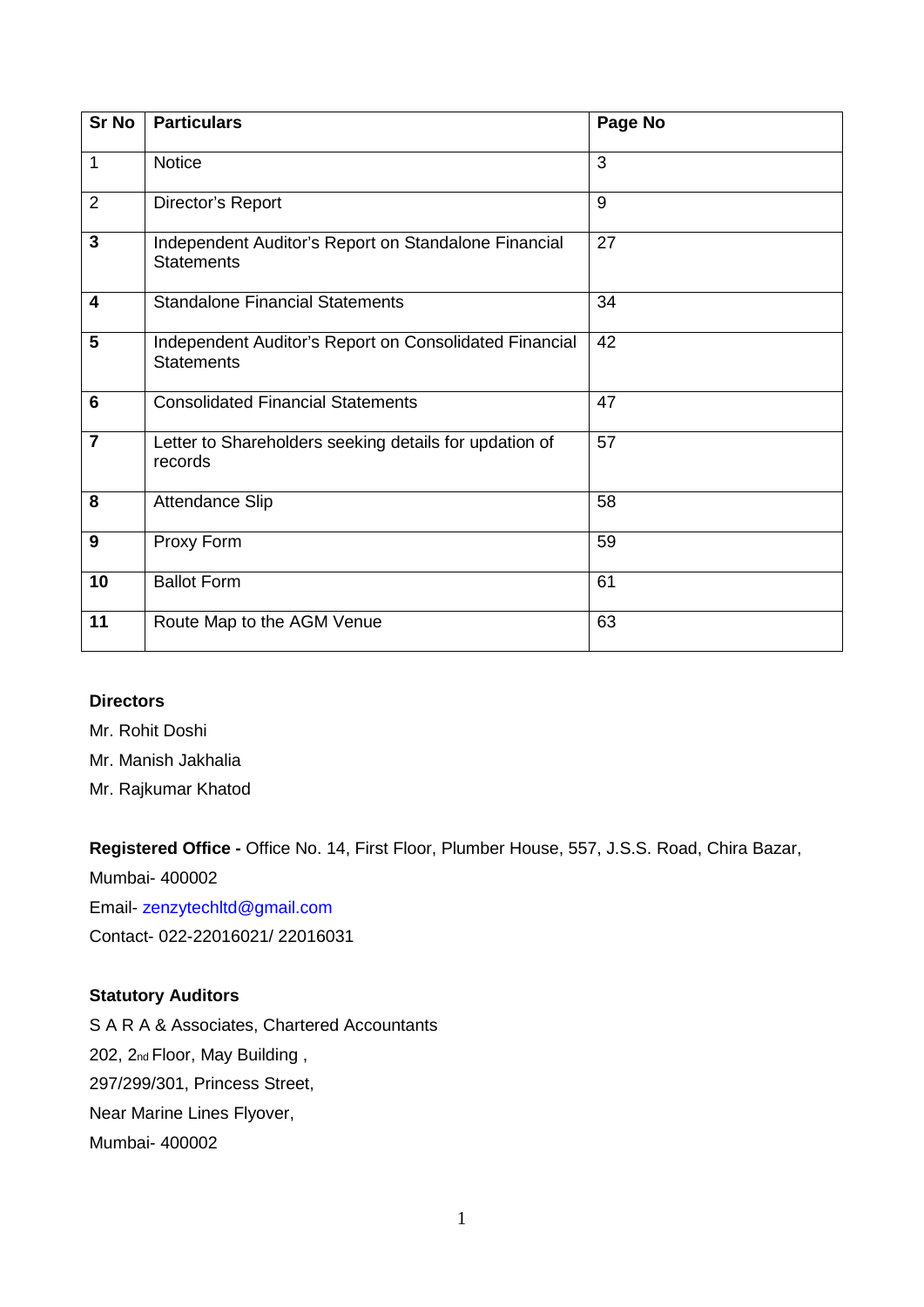# **Registrar and Share Transfer Agents**

Purva Sharegistry (India) Private Limited 9, Shiv Shakti Industrial Estate, J.R. Boricha Marg, Opp. Kasturba Hospital, Lower Parel (East), Mumbai- 400011 Tel No. 23018261/ 23016761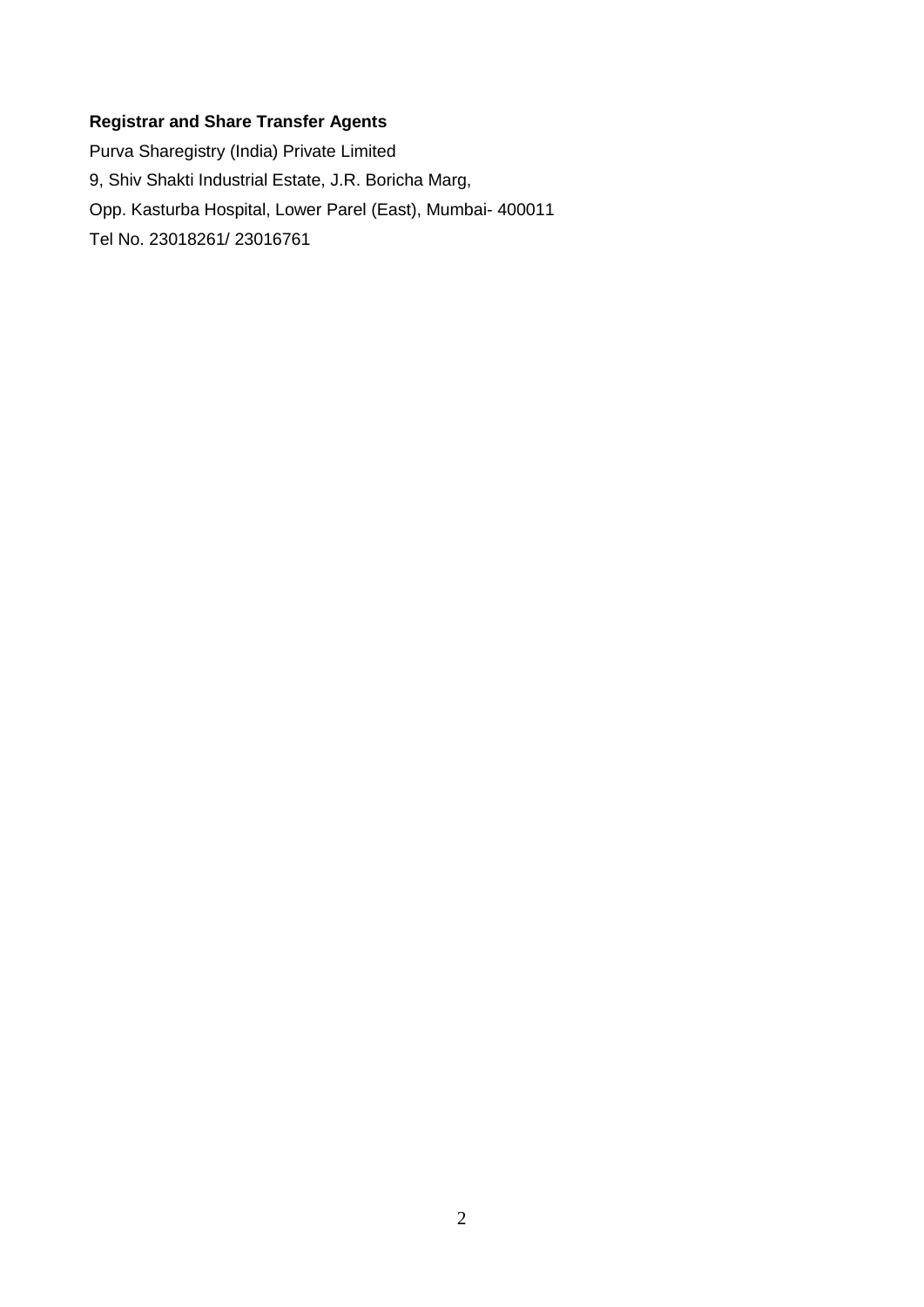#### **NOTICE**

NOTICE is hereby given that the 41<sup>st</sup> Annual General Meeting of M/s Sashwat Technocrats Limited will be held on Wednesday,  $27<sup>th</sup>$  September, 2017 at 12.30 P.M. at the registered office of the Company at Office No. 14, First Floor, Plumber House, 557, J.S.S. Road, Chira Bazar, Mumbai - 400002 to transact the following business

#### **Ordinary Business:**

1. To receive, consider, approve and adopt the Audited Financial Statements of the Company (Standalone and Consolidated) for the year ended  $31<sup>st</sup>$  March, 2017 and the reports of the Directors and Auditors thereon.

2. To ratify the appointment of M/s. S A R A & Associates, Chartered Accountants, Mumbai (Firm Registration No 120927W) as Auditors of the Company for the financial year ended 31<sup>st</sup> March, 2018, and fixation of their remuneration by the Board of Directors.

3. To appoint a Director in place of Mr. Rohit Doshi (DIN No. 03065137), who retires by rotation and being eligible has offered himself for re-appointment as Director.

> **By order of the Board of Directors Sashwat Technocrats Limited**

**Date: 30.05.2017 (Chairman)**

**Sd/-Place: Mumbai Manish Jakhalia (DIN No.: [01847156\)](http://www.mca.gov.in/mcafoportal/companyLLPMasterData.do)**

#### **NOTES:**

**1. (a) A MEMBER ENTITLED TO ATTEND AND VOTE AT THIS MEETING MAY APPOINT A PROXY TO ATTEND AND VOTE ON HIS BEHALF. A PROXY NEED NOT BE A MEMBER OF THE COMPANY. PROXIES IN ORDER TO BE EFFECTIVE, MUST BE RECEIVED AT THE REGISTERED OFFICE OF THE COMPANY NOT LESS THAN FORTY EIGHT HOURS BEFORE THE MEETING.**

**(b)A person appointed as proxy shall act as a proxy on behalf of such Member or number of Members not exceeding fifty (50) and holding in the aggregate not more than ten percent of the total Share capital of the Company carrying voting rights. A Member**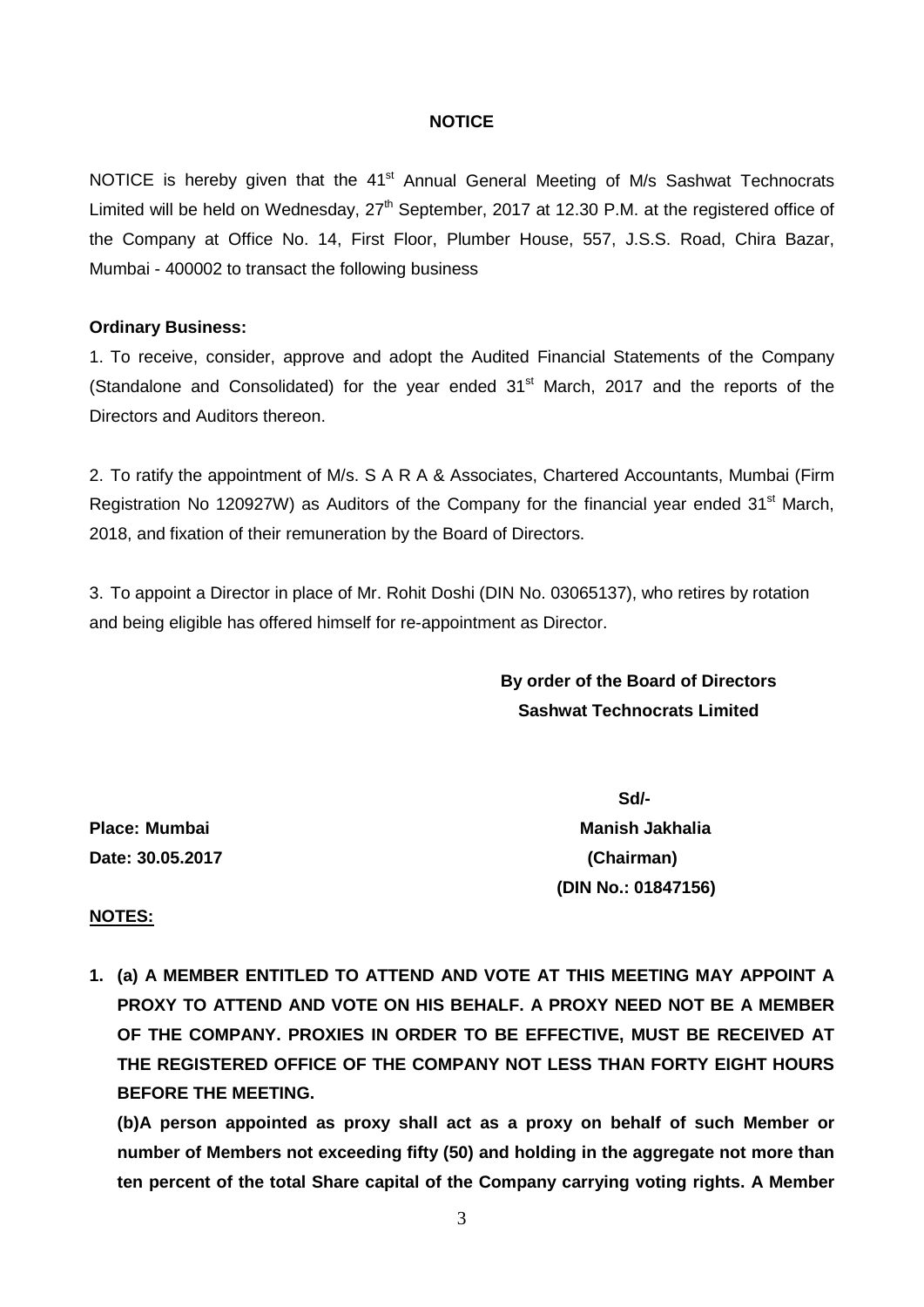**holding more than ten percent of the total Share capital of the Company carrying voting rights may appoint a single person as proxy and such person shall not act as a proxy for any other person or Shareholder.**

- 2. Members are requested to notify any correction /change in their name /address including Pin Code number immediately to the Company's Registrar, M/s Purva Sharegistry (India) Private Limited. In the event of non – availability of Members latest address either in the Company's records or in Depository Participant's records, Members are likely to miss notice and other valuable correspondence sent by the Company.
- 3. Members are requested to kindly mention their Folio Number/ Client ID Number (in case of demat Shares) in all their correspondence with the Company's Registrar to enable prompt reply to their queries.
- 4. Members are requested to bring the Notice of the meeting along with the Attendance slip with them duly filled in and hand over the same at the entrance of the meeting hall.
- 5. The Register of Members and Share Transfer Books of the Company will remain closed from Saturday, 23<sup>rd</sup> September, 2017 to Tuesday, 26<sup>th</sup> September, 2017 (both days inclusive).
- 6. Members are requested to dematerialize their Shareholding to eliminate all the risks associated with the physical Shares and for ease in portfolio management.
- 7. In case of joint holders attending the Meeting, only such joint holder who is higher in the order of names will be entitled to vote.
- 8. Members holding shares in same/identical name(s) are requested to apply for consolidation of such folio & relevant Share certificates.
- 9. The Equity Shares of the Company are listed on the BSE and the Company has paid requisite Annual Listing Fees for the year 2017 – 2018 to the Exchanges.
- 10. Additional information, pursuant to Regulation 36 of the SEBI (Listing Obligations and Disclosure Requirements) Regulations, 2015, in respect of the Directors seeking reappointment at the AGM, is furnished as annexure to the Notice. The Directors have furnished consent / declaration for their re-appointment as required under the Companies Act, 2013 and the Rules thereunder.
- 11. In terms of Section 72 of the Companies Act, 2013 facility for making the Nominations is available for Shareholders in respect of Physical Shares held by them. Nomination forms can be obtained from the Company's Registered Office.
- 12. In compliance with the provisions of Section 108 of the Companies Act, 2013 read with the relevant rules in respect thereto and Regulation 44 of the SEBI (Listing Obligations and Disclosure Requirements) Regulations, 2015, the Members are provided with the facility to cast their vote electronically through the e-voting services provided by NSDL on all Resolutions set forth in this Notice.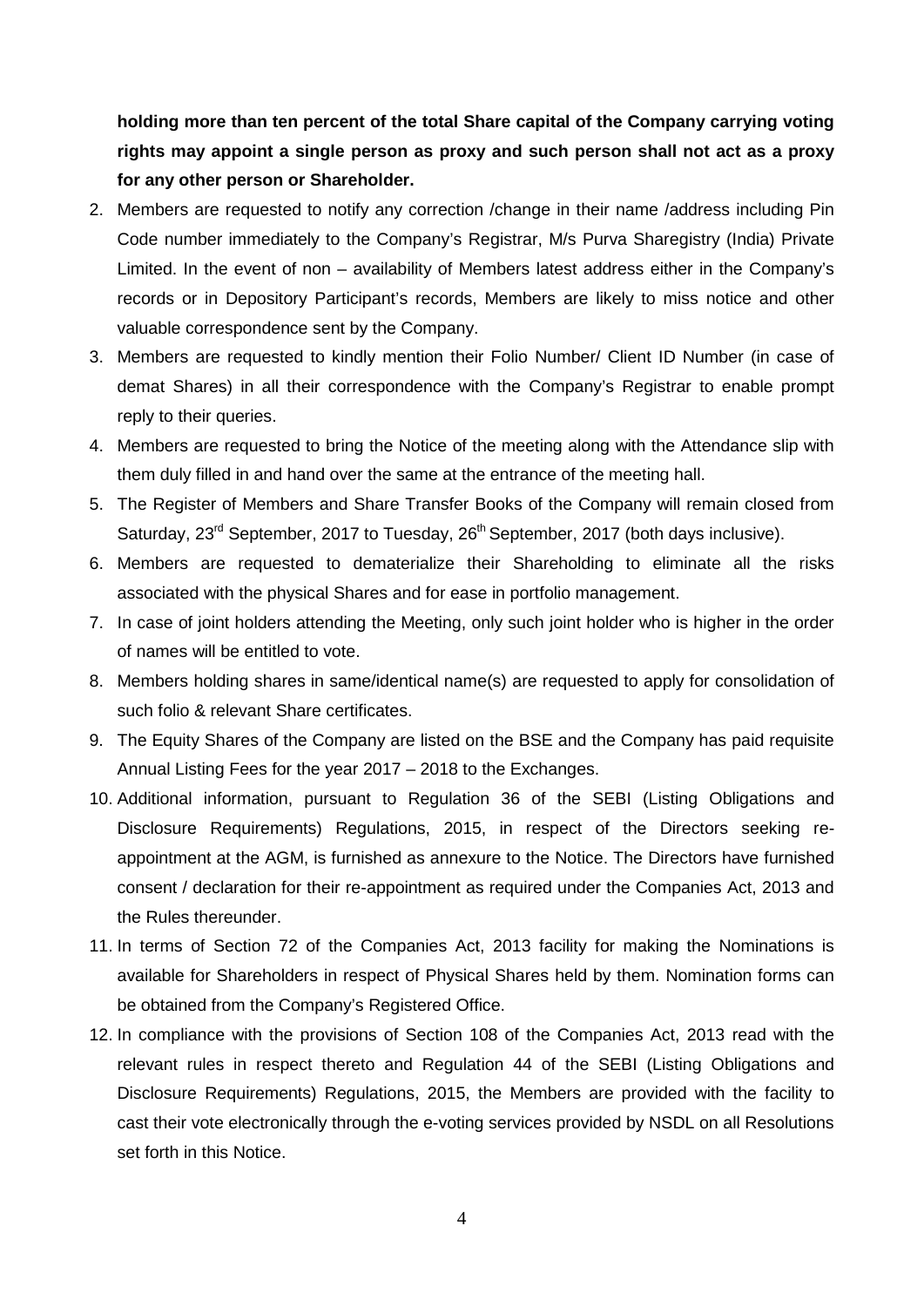- 13. All documents referred to in the accompanying notice are open for inspection at the registered office of the Company on all working days, except Saturdays and Sunday during business hours.
- 14. In accordance with Regulation 36 of the SEBI (LODR) Regulations, 2016 soft copies of full annual report shall be sent to all those Shareholders who have registered their email address for the purpose. Physical copy of the notice shall be sent to only those Members who have not so registered their email address. Other Members who want hard copy of the Annual Report, may make a request to the Company in writing for the same.

**Members desiring to vote electronically may refer to the detailed procedure on e-voting given hereinafter:-**

# **A. In case a Member receives an email from NSDL [for members whose email IDs are registered with the Company/Depository Participants(s)] :**

- (i) Open email and open attached PDF file viz; "Sashwat Technocrats Limited e-voting.pdf" with your Client ID or Folio No. as password. The said PDF file contains your user ID and password/PIN for remote e-voting. Please note that the password is an initial password.
- (ii) Log on to the e-voting website https://www.evoting.nsdl.com
- (iii) Click on "Shareholders Login" tab.
- (iv) Now put user ID and password as initial password/PIN noted in step (i) above. Click Login.
- (v) Password change menu appears. Change the password/PIN with new password of your choice with minimum 8 digits/characters or combination thereof. Note new password. It is strongly recommended not to share your password with any other person and take utmost care to keep your password confidential.
- (vi) If you are already registered with NSDL for e-voting, you can use your existing user ID and password for casting your vote.
- (vii) Home page of remote e-voting opens. Click on e-voting: Active Voting Cycles.
- (viii)Select "E Voting Event Number" (EVEN) of "Sashwat Technocrats Limited" for casting your vote.
- (ix) Now you are ready to cast your vote.
- (x) On the voting page, you will see "Resolution Description" and against the same "YES/NO" option for voting.
- (xi) Click on "Resolution File Link" if you wish to view the entire Resolution details.
- (xii) After selecting the Resolution you have decided to vote on, cast your vote by selecting appropriate option and click "Submit" and also "Confirm" when prompted.
- (xiii)Upon confirmation, the message "Vote cast successfully" will be displayed.
- (xiv) Once you have "Confirmed" your vote on the Resolution, you will not be allowed to modify your vote.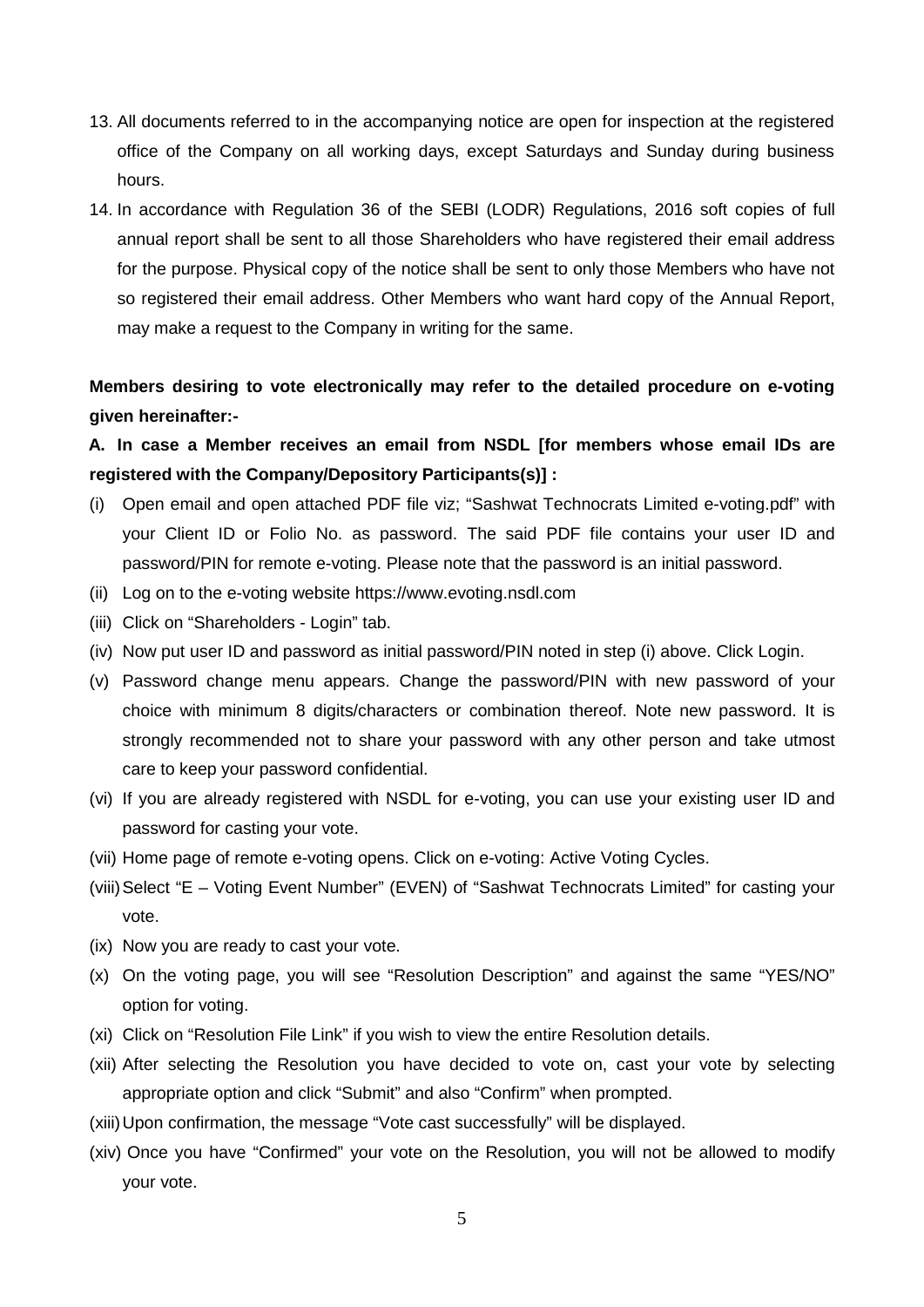- (xv) You can also take print of the voting done by you by clicking on "Click here to Print" option on the voting page.
- (xvi) Institutional Shareholders (i.e. other than individuals, HUF, NRI etc.) are required to send scanned copy (PDF/JPG Format) of the relevant Board Resolution/ Authority letter etc. together with attested specimen signature of the duly authorized signatory(ies) who are authorized to vote, to the Scrutinizer through e-mail to ashwini@sara-india.com with a copy marked to [evoting@nsdl.co.in](mailto:evoting@nsdl.co.in)

#### **B. In case a Member receives physical copy of the Notice of AGM**

- (i) Initial password is provided as below/at the bottom of the Attendance Slip for the AGM
- (ii) Please follow all steps from Sr. No. (ii) to Sr. No. (xv) mentioned in point (A) above, to cast vote.
- 15. **Voting at AGM:** The Members who have not cast their vote by E-Voting can exercise their voting rights at the AGM. The Company will make arrangements of Ballot Papers in this regards at the AGM Venue.
- 16. The Members who have cast their vote by E-Voting prior to the AGM may also attend the AGM but shall not be entitled to cast their vote again.

#### **General Instruction**

- 1. The voting period begins on 23rd September, 2017 at 09.00 A.M. and ends on 26<sup>th</sup> September, 2017 at 05.00 P.M. During this period, Shareholders' of the Company, holding shares either in physical form or in dematerialized form, as on the cut-off date of 20<sup>th</sup> September, 2017 may cast their vote electronically. The e-voting module shall be disabled by NSDL for voting thereafter.
- 2. In case of any queries, you may refer the Frequently Asked Questions (FAQs) for Members and e-voting user manual for Members available under the "Downloads" section of [www.evoting.nsdl.com](http://www.evoting.nsdl.com/) or call on toll free no.: 1800-222-990.
- 3. You can also update your Mobile No. and E-mail ID in the user profile details of the folio which may be used for sending future communication(s).
- 4. The voting rights of Members shall be in proportion to their Share in the paid up Equity Share Capital of the Company as on the cut-off date of 20<sup>th</sup> September, 2017.
- 5. Any person, who acquires Shares of the Company and becomes a Member of the Company after dispatch of the notice and holding Shares as of the cut-off date of 20<sup>th</sup> September, 2017 may contact to the Company's Registrar, M/s Purva Sharegistry (India) Private Limited.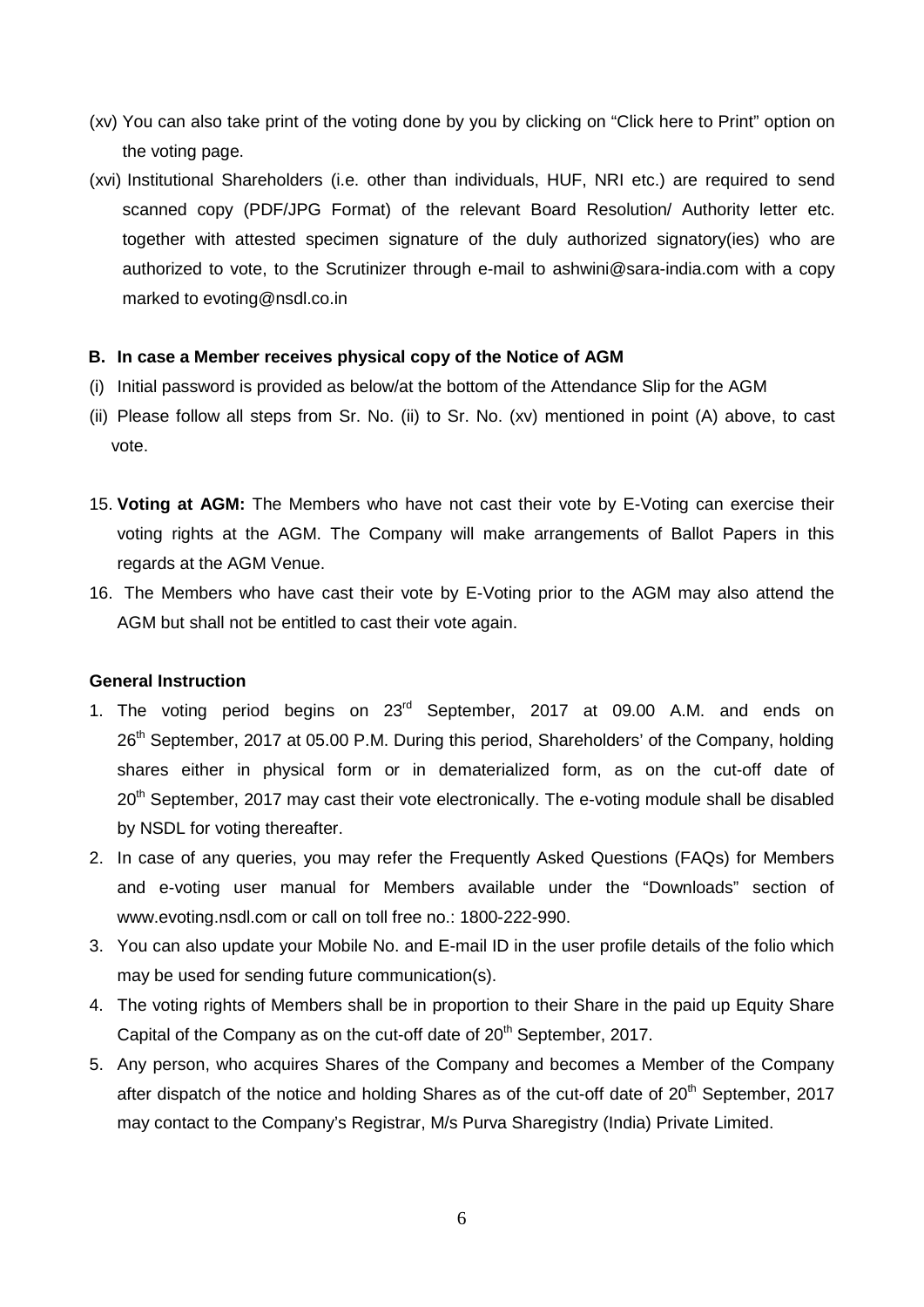- 6. Ms. Ashwini Inamdar, Practicing Company Secretary has been appointed as the Scrutinizer to scrutinize the e-voting process (including the Ballot Form received from the Members who do not have access to the e-voting process) in a fair and transparent manner.
- 7. Members who do not have access to e-voting facility may send duly completed Ballot Form (enclosed with the Annual Report) so as to reach the Scrutinizer appointed by the Board of Directors of the Company, Ms. Ashwini Inamdar, Practicing Company Secretary, (Membership No. ACS 25708) at 202, 2<sup>nd</sup> Floor, May Building, 297/299/301, Princess Street, Near Marine Lines Flyover, Mumbai – 400 002 of the Company not later than  $26<sup>th</sup>$ September, 2017 by 5.00 p.m. IST. Ballot Form received thereafter will be treated as invalid. A Member can opt for only one mode of voting i.e. either through e-voting or by Ballot. If a Member casts votes by both modes, then voting done through e-voting shall prevail and Ballot shall be treated as invalid.
- 8. The Scrutinizer shall, immediately after the conclusion of voting at the General Meeting, first count the votes at the meeting, thereafter unblock the votes in the presence of at least two witnesses not in the employment of the Company and make a Consolidated Scrutinizer's Report of the total votes cast in favour or against, if any, to the Chairman of the Company not later than 3 days of conclusion of the Meeting.
- 9. The results declared along with the Scrutinizer's Report shall be placed on the website of NSDL and communicated to the BSE Limited, where the Shares of the Company are listed and shall also be placed on the Website of the Company.

# **EXPLANATORY STATEMENT PURSUANT TO SECTION 102 (1) OF THE COMPANIES ACT, 2013:**

# **Item No. 4:**

Information required to be furnished under provisions of the Companies Act, 2013 and the Listing Agreement in respect of Directors sought to be re-appointed:

| DIN No.                               | 03065137                                        |
|---------------------------------------|-------------------------------------------------|
| Name of Director                      | Rohit Doshi                                     |
| Age                                   | 50                                              |
| Date of Appointment                   | 12.02.2011                                      |
| Qualification                         | Graduation                                      |
| Expertise in Specific Functional Area | 27 years of experience in Textile manufacturing |
| Executive & Non-Executive Director    | Non - Executive Director                        |
| <b>Promoter Group</b>                 | Yes                                             |
| <b>Independent Director</b>           | <b>No</b>                                       |
| <b>Other Directorships</b>            | 1. Singhal Merchandise (India) Private Limited  |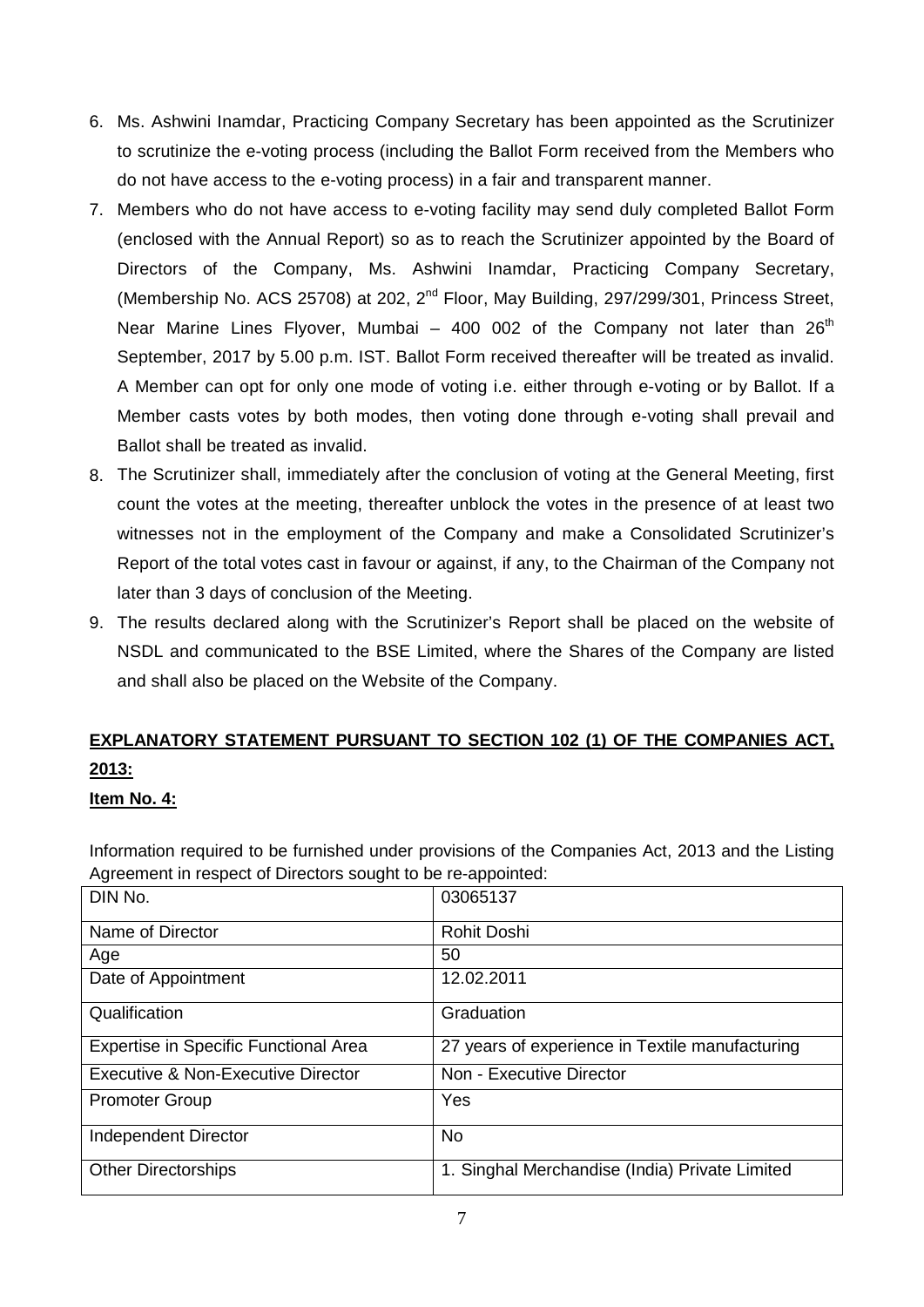| Chairman/Member of Committees of the None<br>Boards of which he is a Director |  |
|-------------------------------------------------------------------------------|--|
| Shareholding in the Company                                                   |  |

 **By order of the Board of Directors Sashwat Technocrats Limited**

**Date: 30.05.2017 (Chairman)**

 **Sd/- Place: Mumbai Manish Jakhalia (DIN No.: [01847156\)](http://www.mca.gov.in/mcafoportal/companyLLPMasterData.do)**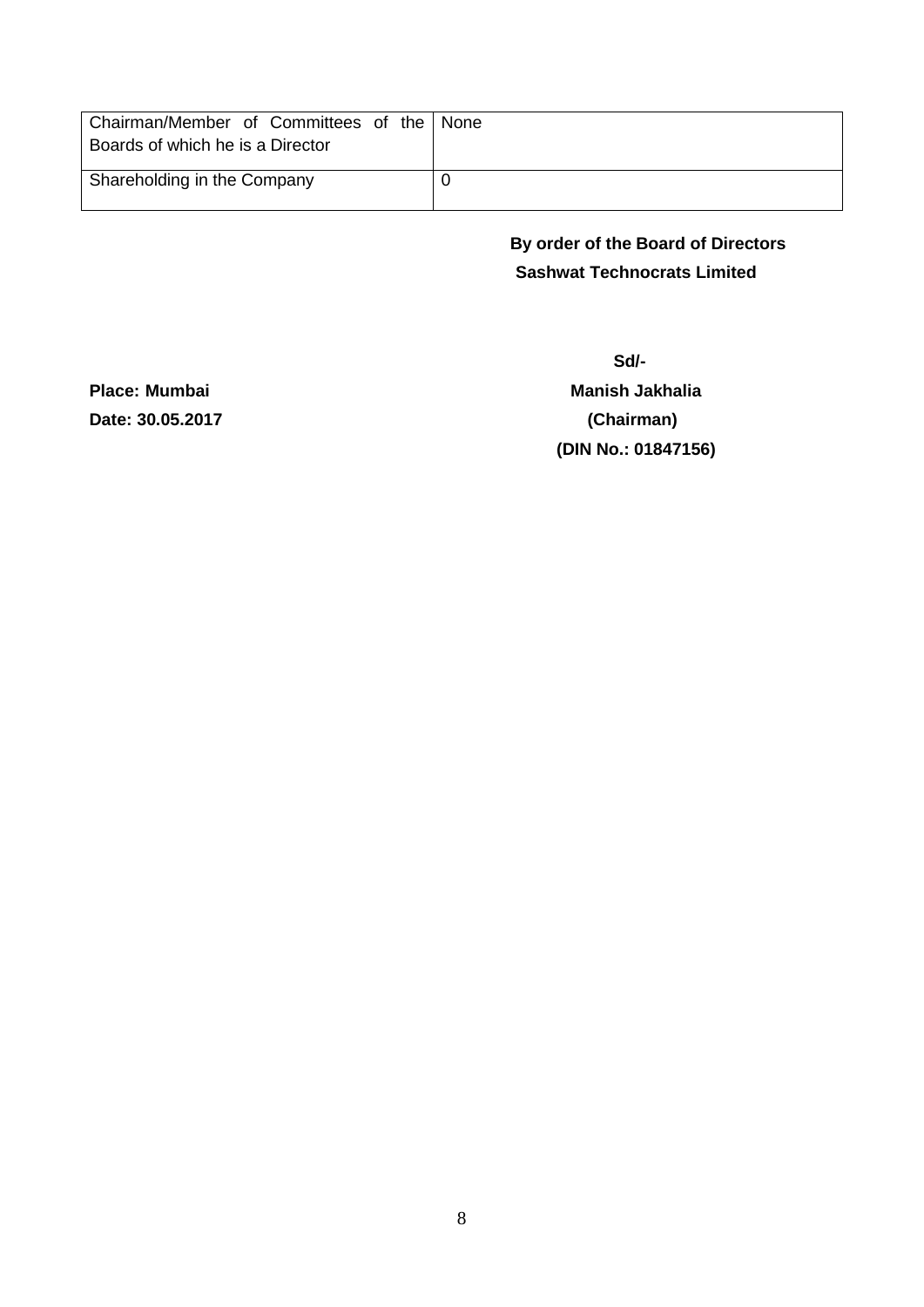# **DIRECTOR'S REPORT**

Dear Members,

Your Directors are pleased to present Annual Report and the Company's Audited Financial Statements for the financial year ended March 31, 2017.

#### **1. FINANCIAL RESULTS**

| (Rs. in Lakhs) |
|----------------|
|                |

| <b>Particulars</b>       | 2016-17    | $2015 - 2016$ |
|--------------------------|------------|---------------|
| Sales & other Income     |            | 629,956       |
| Expenditure              | 403,182    | 460,494       |
| Profit/(Loss) before tax | (403, 182) | 169,462       |
| Tax                      |            | 37,000        |
| Profit/(Loss) after tax  | (403, 182) | 132,462       |

# **2. OPERATIONS:**

Your Company has not done significant business in this year. However, your Company is hopeful to revive its operations in the next year.

# **3. DIVIDEND:**

Your Directors have not recommended any dividend for the financial year 2016-17.

# **4. DEPOSITS:**

Details relating to Deposits:

- a. Accepted during the year: NIL
- b. Remained unpaid or unclaimed as at the end of the year NIL
- c. Default in repayment of deposits or payment of interest thereon during the year Not Applicable
- d. Deposits not in compliance with the provisions of the Companies Act, 2013 NIL

# **5. DIRECTORS :**

Mr. Rohit Doshi (DIN No. 03065137) retires by rotation at the forthcoming Annual General Meeting and has offered himself for re – appointment.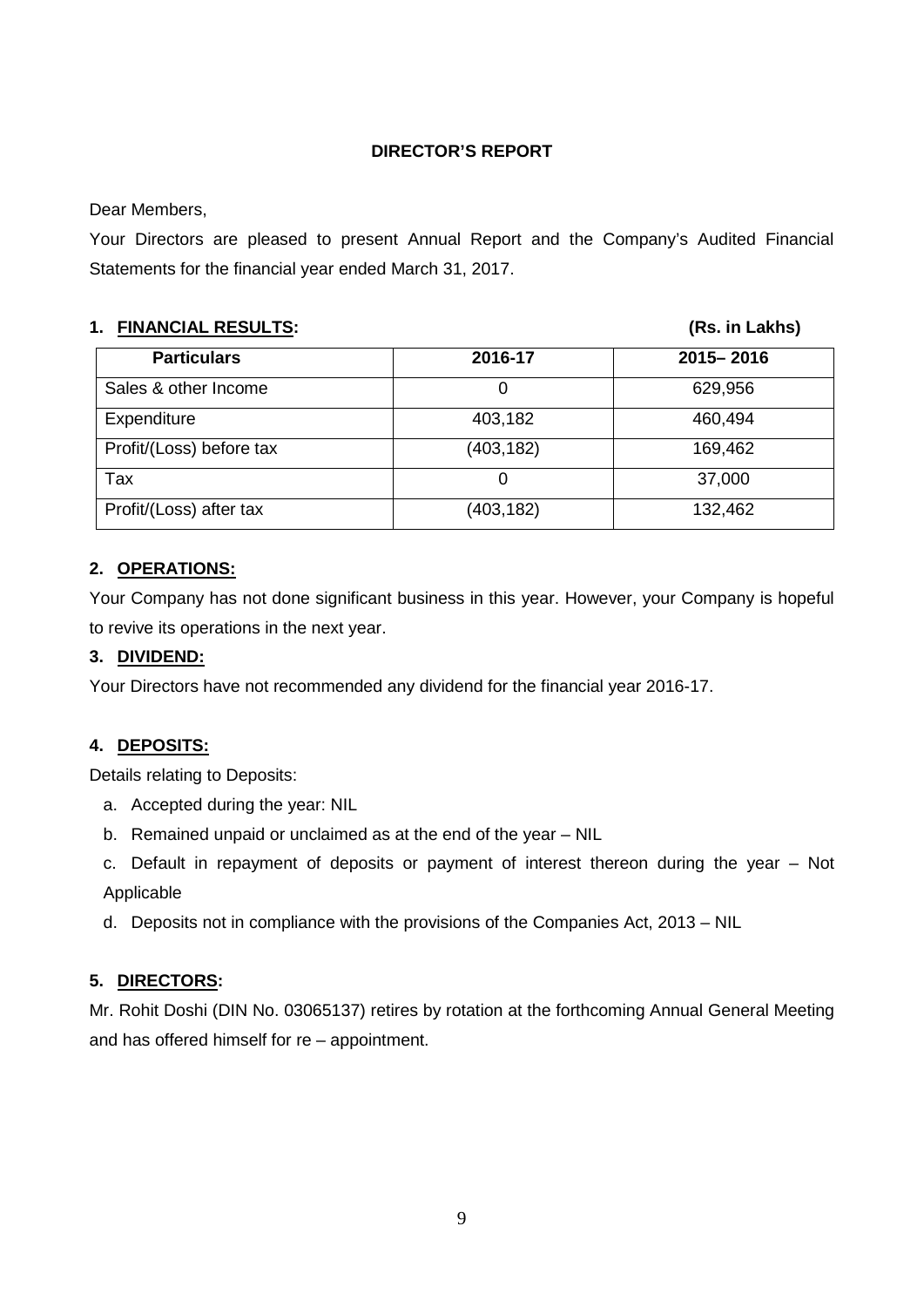# **COMPOSITION OF THE BOARD:**

| Sr.            | <b>Name of Director</b> | <b>Designation</b>                        | Category             |
|----------------|-------------------------|-------------------------------------------|----------------------|
| No.            |                         |                                           |                      |
|                | Mr. Manish Jakhalia     | Chairman/Non-executive<br><b>Director</b> | Independent Director |
| $\overline{2}$ | Mr. Rohit Doshi         | Non-executive Director                    | Promoter             |
| 3              | Mr. Rajkumar Khatod     | Non-executive Director                    | Independent Director |

The present composition of the Board of the Company is as follows:

# **MEETINGS OF THE BOARD:**

Six Meetings of the Board were held during the financial year. The Board Meeting dates and details of Directors attendance thereat are as given below:

| Sr. No.        | <b>Date of Board Meeting</b> | Total No. of Directors as on  | No. of Directors present |
|----------------|------------------------------|-------------------------------|--------------------------|
|                |                              | the date of the Board Meeting | at the Meeting           |
|                | 30.05.2016                   | 3                             | 3                        |
| 2              | 30.06.2016                   | 3                             | $\overline{2}$           |
| 3              | 13.08.2016                   | 3                             | 2                        |
| $\overline{4}$ | 31.08.2016                   | 3                             | $\overline{2}$           |
| 5              | 14.11.2016                   | 3                             | $\overline{2}$           |
| 6              | 06.02.2017                   | 3                             | $\overline{2}$           |
| $\overline{7}$ | 30.03.2017                   | 3                             | $\overline{2}$           |

Separate meeting of the Independent Directors of the Company was held on 31.03.2017 which was attended to by both the Independent Directors of the Company.

# **DECLARATION BY INDEPENDENT DIRECTORS:**

The Company has received necessary declaration from its Independent Director under Section 149 (7) of the Companies Act, 2013 that they meet the criteria of independence laid down in Section 149 (6) of the Companies Act, 2013.

# **COMMITTEES OF THE BOARD:**

Board has constituted the following three Committees:

- 1. Audit Committee
- 2. Nomination & Remuneration Committee
- 3. Stakeholders Relationship Committee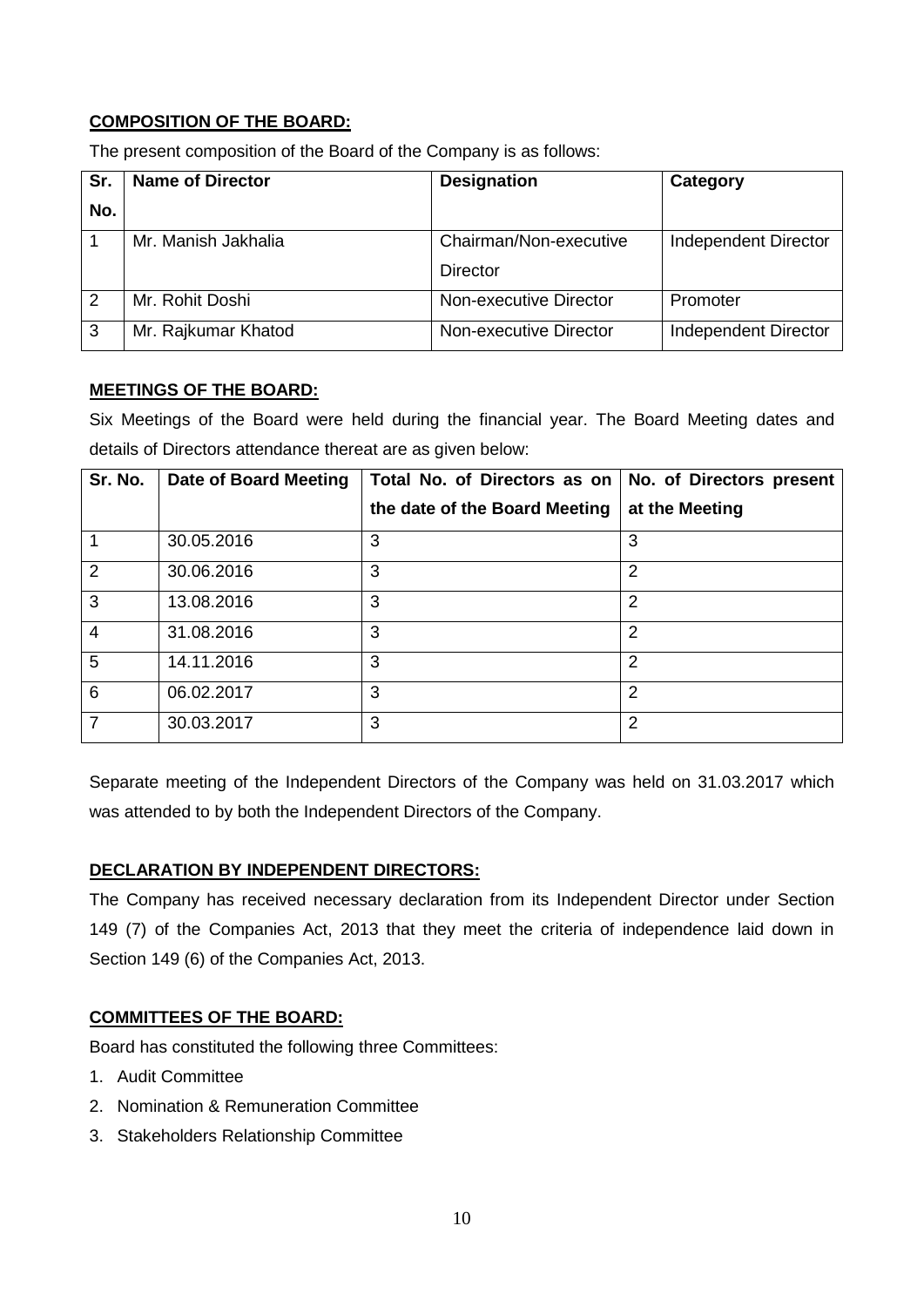# **1) Audit Committee:**

Audit Committee has been constituted to evaluate and oversee financial reporting processes, review the financial statements, quarterly, half yearly/annual financial results, adequacy of internal control systems, discussions with the Auditors on any significant findings, etc.

# **a. Composition of the Audit Committee:**

| <b>Name of Member</b> | <b>Designation</b> | Executive, Non - Executive / |  |
|-----------------------|--------------------|------------------------------|--|
|                       |                    | Independent                  |  |
| Mr. Manish Jakhalia   | Chairman           | <b>Independent Director</b>  |  |
| Mr. Rohit Doshi       | Member             | Non-executive Director       |  |
| Mr. Rajkumar Khatod   | Member             | <b>Independent Director</b>  |  |

#### **b. Meetings of the Audit Committee**

Four Meetings of the Audit Committee were held during the financial year. The Audit Committee Meeting dates and details of Members attendance thereat are as given below:

| Sr.            | <b>Date of Audit Committee</b> | Total No. of Members as on the   No. of Members present |                |
|----------------|--------------------------------|---------------------------------------------------------|----------------|
| No.            | <b>Meeting</b>                 | date of the Audit Committee                             | at the Meeting |
|                |                                | <b>Meeting</b>                                          |                |
|                | 30.05.2016                     | 3                                                       | 3              |
| 2              | 13.08.2016                     | 3                                                       | 2              |
| 3              | 31.08.2016                     | 3                                                       | 2              |
| $\overline{4}$ | 14.11.2016                     | 3                                                       | 2              |
| 6              | 06.02.2017                     | 3                                                       | 2              |

# **2. Nomination & Remuneration Committee:**

The Nomination and Remuneration Committee has been constituted to review and to recommend the remuneration payable to the Executive Directors and Senior Management of the Company.

| <b>Name of Member</b> | <b>Designation</b> | Executive, Non - Executive / |
|-----------------------|--------------------|------------------------------|
|                       |                    | Independent                  |
| Mr. Manish Jakhalia   | Chairman           | Independent Director         |
| Mr. Rohit Doshi       | Member             | Non-executive Director       |
| Mr. Rajkumar Khatod   | Member             | <b>Independent Director</b>  |

The Remuneration Policy of the Company envisages as follows: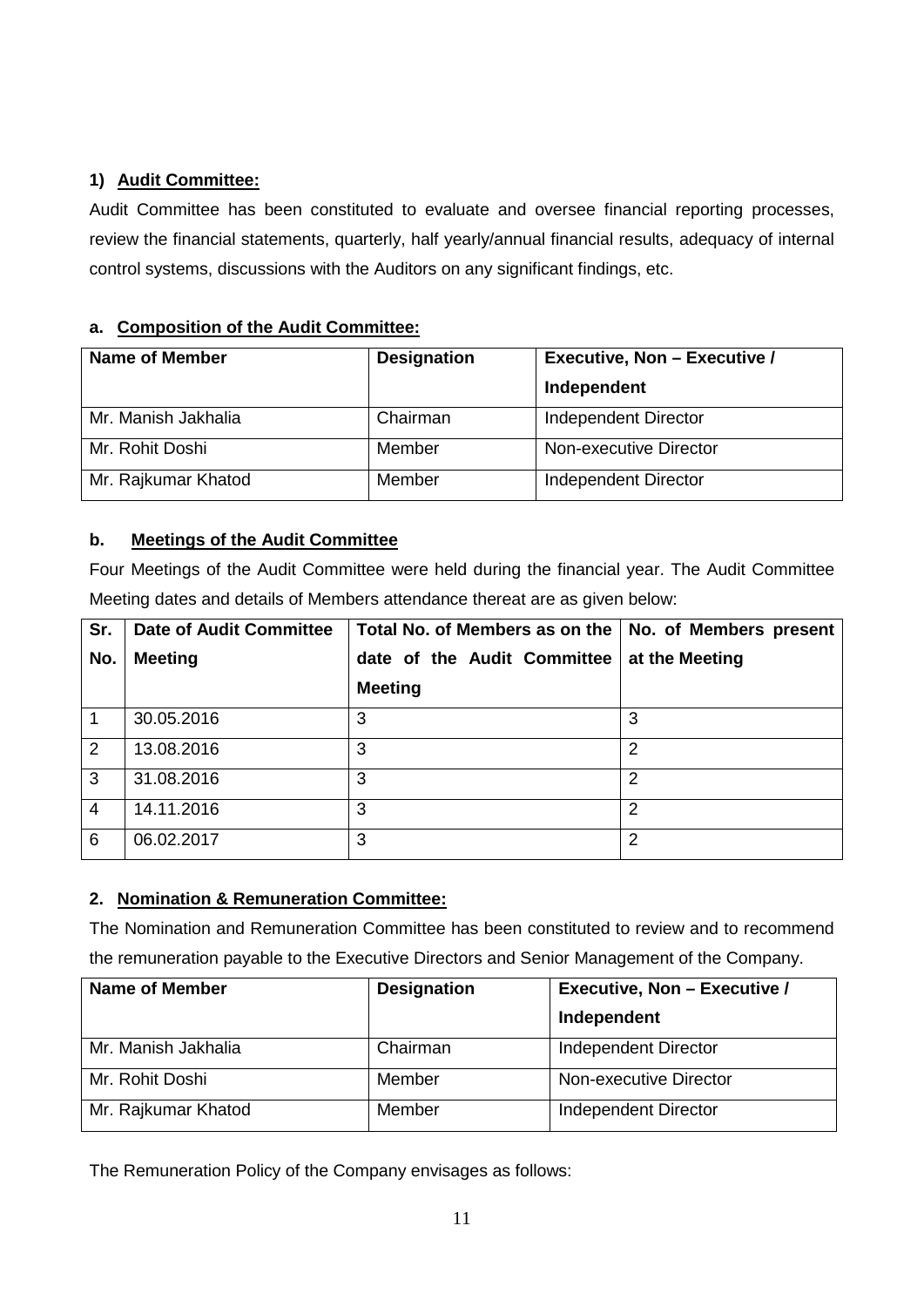- 1. Remuneration to Directors, Key Managerial Personnel and senior management involves a balance between fixed and incentive pay reflecting short and long-term performance objectives appropriate to the working of the Company and its goals.
- 2. Formulation of the criteria for determining qualifications, positive attributes and independence of a Director and recommend to the Board a policy, relating to the remuneration of the Directors, key managerial personnel and other employees;
- 3. Formulation of criteria for evaluation of Independent Directors and the Board;
- 4. Devising a policy on Board diversity;
- 5. Identifying persons who are qualified to become Directors and who may be appointed in senior management in accordance with the criteria laid down, and recommend to the Board their appointment and removal.

| Sr. | Date of Nomination and   | Total No. of Members as on the   No. of Members present |   |
|-----|--------------------------|---------------------------------------------------------|---|
| No. | <b>Remuneration</b>      | date of the Nomination and $\vert$ at the Meeting       |   |
|     | <b>Committee Meeting</b> | <b>Committee</b><br>Remuneration                        |   |
|     |                          | <b>Meeting</b>                                          |   |
|     | 14.11.2016               | 3                                                       | n |

# **(ii) Stakeholders Relationship Committee:**

The Stakeholders Relationship Committee has been constituted specifically to look into the redressal of the grievances of the security holders of the Company.

# **a. Constitution and terms of reference of the Committee:**

| <b>Name of Member</b> | <b>Designation</b> | <b>Executive,</b><br>Non $-$<br><b>Executive</b> |
|-----------------------|--------------------|--------------------------------------------------|
|                       |                    | Independent                                      |
| Mr. Manish Jakhalia   | Chairman           | <b>Independent Director</b>                      |
| Mr. Rohit Doshi       | Member             | Non-executive Director                           |
| Mr. Rajkumar Khatod   | Member             | Independent Director                             |

#### **b. Meetings of the Stakeholders Relationship Committee**

Four Meetings of the Stakeholders Relationship Committee were held during the financial year. The Stakeholders Relationship Meeting dates and details of Members attendance thereat are as given below: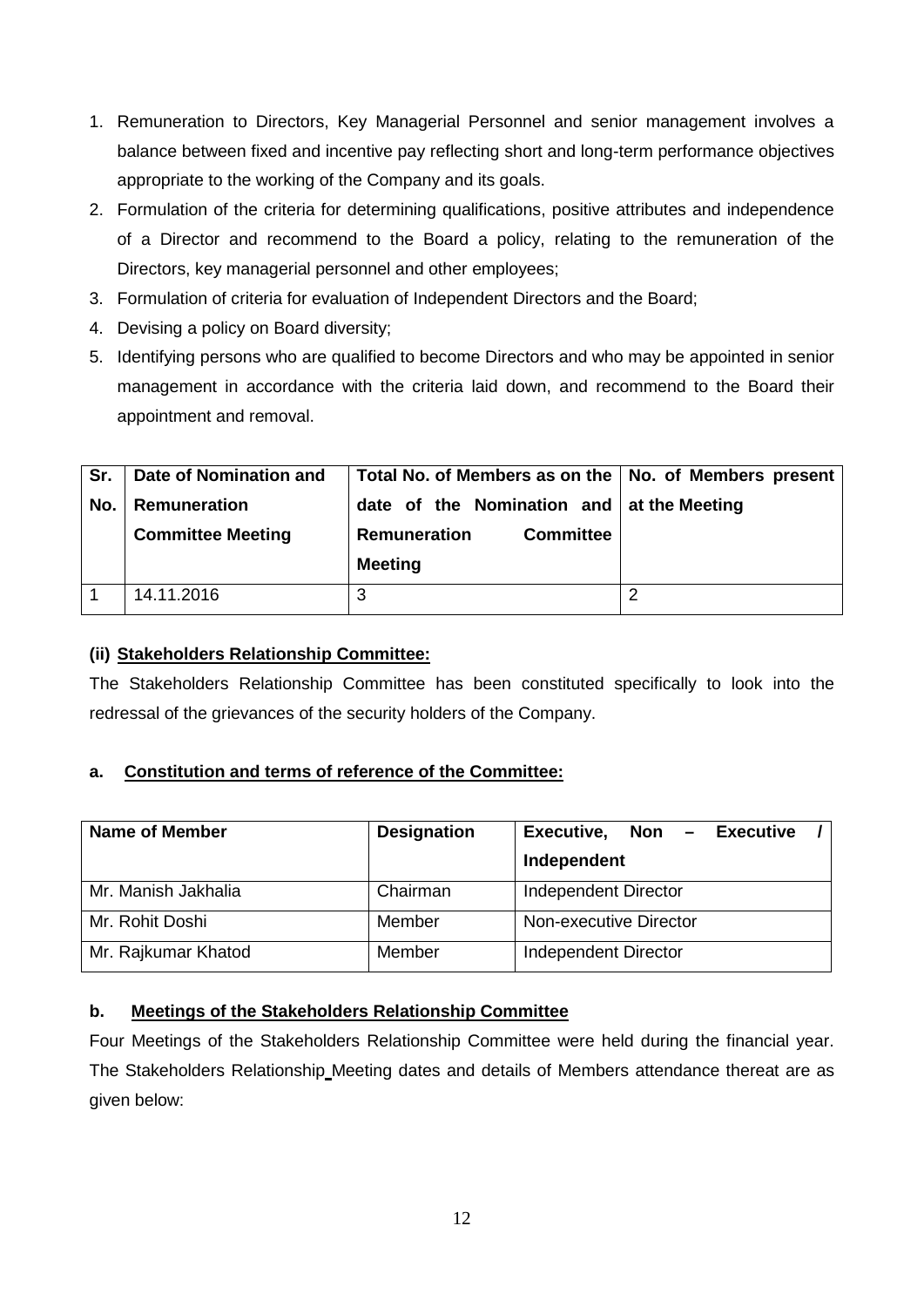| Sr. | <b>Date of Stakeholders</b>   | Total No. of Members as on the | <b>Members</b><br>No.<br><b>of</b> |
|-----|-------------------------------|--------------------------------|------------------------------------|
| No. | <b>Relationship Committee</b> | date of the Stakeholders       | present at the Meeting             |
|     | <b>Meeting</b>                | <b>Relationship Committee</b>  |                                    |
|     |                               | <b>Meeting</b>                 |                                    |
|     | 30.05.2016                    | 3                              | 3                                  |
| 2   | 13.08.2016                    | 3                              | 2                                  |
| 3   | 31.08.2016                    | 3                              | 2                                  |
| 4   | 14.11.2016                    | 3                              |                                    |

#### **VIGIL MECHANISM:**

Company has established a Vigil Mechanism for enabling the Directors and Employees to report genuine concerns. The Vigil Mechanism provides for (a) adequate safeguards against victimization of persons who use the Vigil Mechanism; and (b) direct access to the Chairperson of the Audit Committee of the Board of Directors of the Company in appropriate or exceptional cases. The Audit Committee of the Board has been entrusted with the responsibility of overseeing the Vigil Mechanism.

#### **BOARD EVALUATION:**

The Company has devised a Policy for performance evaluation of Independent Directors, Board, Committees and other individual Directors. The Nomination and Remuneration Committee of the Board is entrusted with the responsibility in respect of the same. The Committee studies the practices prevalent in the industry and advises the Board with respect to evaluation of Board members. On the basis of the recommendations of the Committee, the Board carries an evaluation of its own performance and that of its Committees and individual Directors.

#### **DETAILS OF REMUNERATION TO DIRECTORS:**

No remuneration has been paid to any Directors during the year under review and there are no permanent employees in the Company. As such Company is not required to provide the disclosure under provisions of Section 197 and the relevant rules thereto.

#### **6. STATUTORY AUDITOR'S :**

Board proposes ratification of appointment of the Statutory Auditors of the Company, M/s. S A R A & Associates, Chartered Accountants to hold office till the conclusion of the Annual General Meeting to be held in the year 2018. The Notes on financial statement referred to in the Auditors' Report are self- explanatory and do not call for any further comments. The Auditors' Report does not contain any qualification, reservation or adverse remark.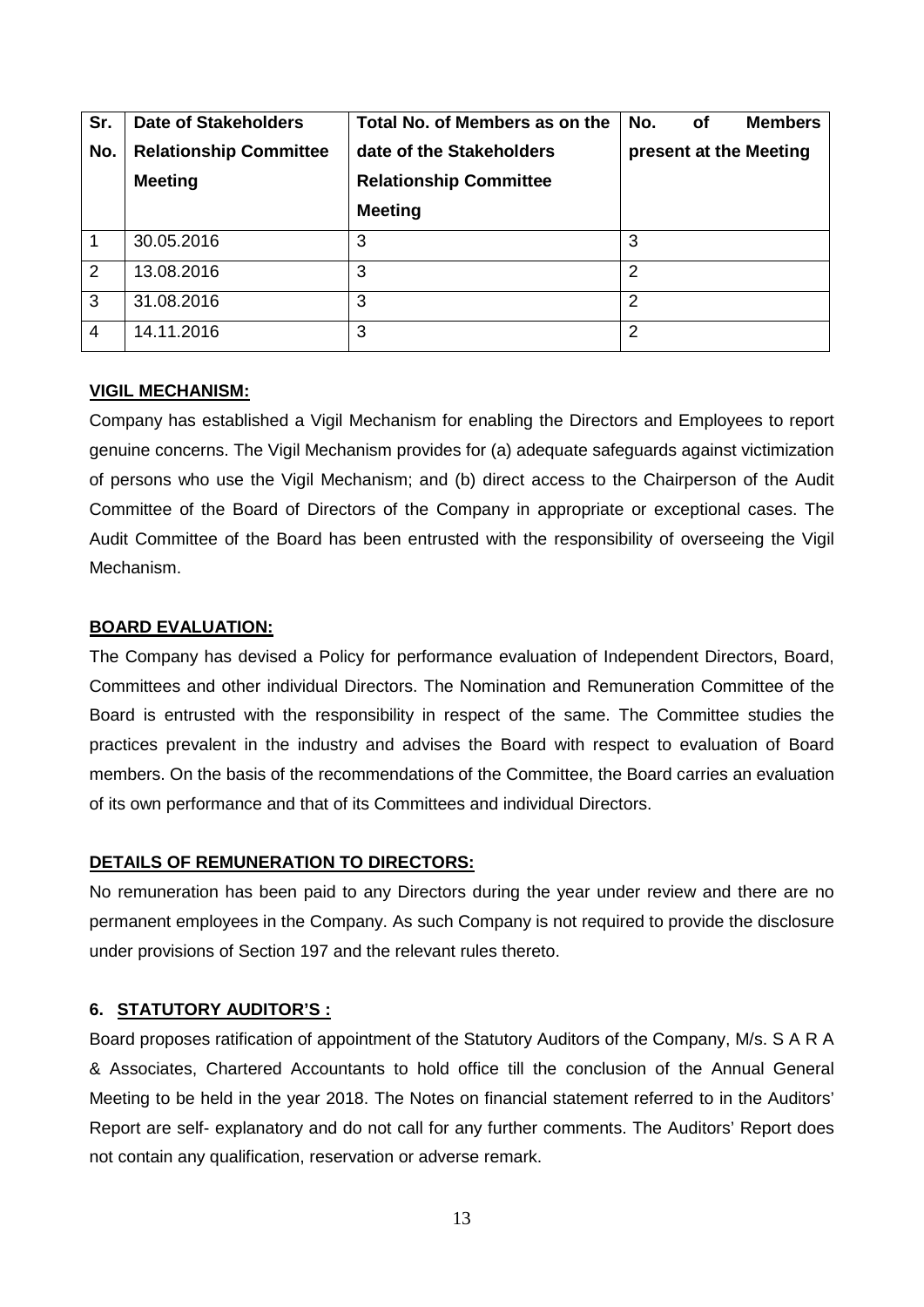# **7. SECRETARIAL AUDITOR:**

In terms of Section 204 of the Companies Act, 2013 and the Rules made there under, Ms. Ashwini Inamdar, Practicing Company Secretary has been appointed as Secretarial Auditor of the Company for Financial Year 2016-17. The Secretarial Audit Report issued by her has been attached herewith as Annexure A.

| Sr.            | <b>Auditors Remark</b>                         | Managements reply/ clarification            |  |  |  |  |
|----------------|------------------------------------------------|---------------------------------------------|--|--|--|--|
| No.            |                                                |                                             |  |  |  |  |
| $\mathbf{1}$   | The Company has not appointed any Key          | The Company is in process of appointment of |  |  |  |  |
|                | Managerial Personnel in the Company and        | Key Managerial Personnel in the Company     |  |  |  |  |
|                | is in non compliance with the provisions in    |                                             |  |  |  |  |
|                | respect thereto                                |                                             |  |  |  |  |
| $\overline{2}$ | The composition of the Board and its           | As replied in point 1 above                 |  |  |  |  |
|                | Committees is not as required under the        |                                             |  |  |  |  |
|                | provisions of the Companies Act, 2013 as       |                                             |  |  |  |  |
|                | also the Listing Agreement and/or the SEBI     |                                             |  |  |  |  |
|                | (LODR) Regulations, 2015                       |                                             |  |  |  |  |
| 3              | Internal<br>appointed<br>Company<br>has<br>not | The Company is in process of appointment of |  |  |  |  |
|                | <b>Auditors</b>                                | Internal Auditors                           |  |  |  |  |
| $\overline{4}$ | The Company does not have an operational       | The Website is under development            |  |  |  |  |
|                | Website                                        |                                             |  |  |  |  |

# **8. EXTRACT OF ANNUAL RETURN:**

The Extract of Annual Return in Form MGT - 9 in accordance with the provisions of Section 134 (3) (a) of the Companies Act, 2013 is attached herewith as Annexure B.

# **9. PARTICULARS OF LOANS, GUARANTEES OR INVESTMENTS:**

Particulars of loans, guarantees given and investments made during the year are provided in the financial statements forming part of this Annual Report.

# **10. RELATED PARTY TRANSACTION:**

Company has not entered into any related party transactions covered under sub – section (1) of Section 188 during the year. Hence, disclosure in respect of the same is not required.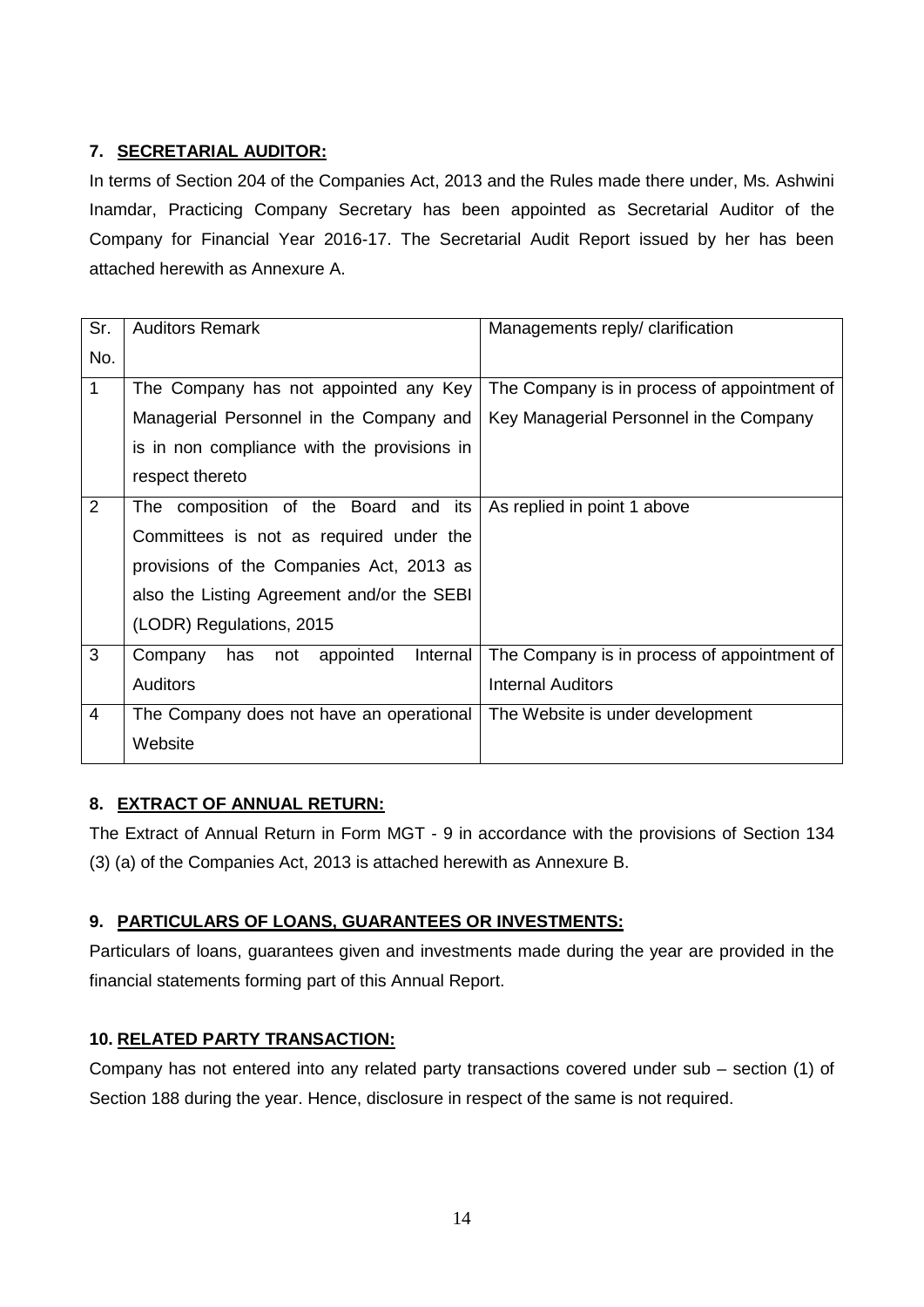# **11. INTERNAL FINANCIAL CONTROL:**

The Board has adopted the policies and procedures for ensuring the orderly and efficient conduct of its business, including adherence to the Company's policies, the safeguarding of its assets, the prevention and detection of frauds and errors, the accuracy and completeness of the accounting records and the timely preparation of reliable financial disclosures.

# **12. ENERGY CONSERVATION, TECHNOLOGY ABSORPTION, FOREIGN EXCHANGE EARNINGS AND OUTGO:**

The information required under section 134 (3) (m) of the Companies Act, 2013, read with Rule 8 Companies (Accounts) Rules, 2014 is not applicable in case of the Company. There are no foreign exchange earnings and outgoes in the Company.

# **13. RISK MANAGEMENT POLICY:**

Your Company recognizes that risk is an integral part of business and is committed to managing the risks in a proactive and efficient manner. Your Company periodically assesses risks in the internal and external environment and takes all measures necessary to effectively deal with incidences of risk.

# **14. DIRECTOR'S RESPONSIBILITY STATEMENT:**

In compliance to the requirements of Section 134 (3) (c) of the Companies Act, 2013, your Directors confirm that:

a. The Company has followed the applicable accounting standards in the preparation of the Annual Accounts and there has been no material departure.

b. That the Directors had selected such accounting policies and applied them consistently and made judgments and estimates that are reasonable and prudent so as to give a true and fair view of the state of affairs of the Company at the end of the financial year and of the profit or loss of the Company for that period.

c. That the Directors had taken proper and sufficient care for the maintenance of adequate accounting records in accordance with the provisions of this act for safeguarding the assets of the Company and for preventing and detecting fraud and other irregularities.

d. That the Directors had prepared the annual accounts on a going concern basis.

e. That the Directors had laid down internal financial control which are adequate and were operating effectively;

f. That the Directors had devised proper systems to ensure compliance with provisions of all applicable laws and that such systems were adequate and operating effectively.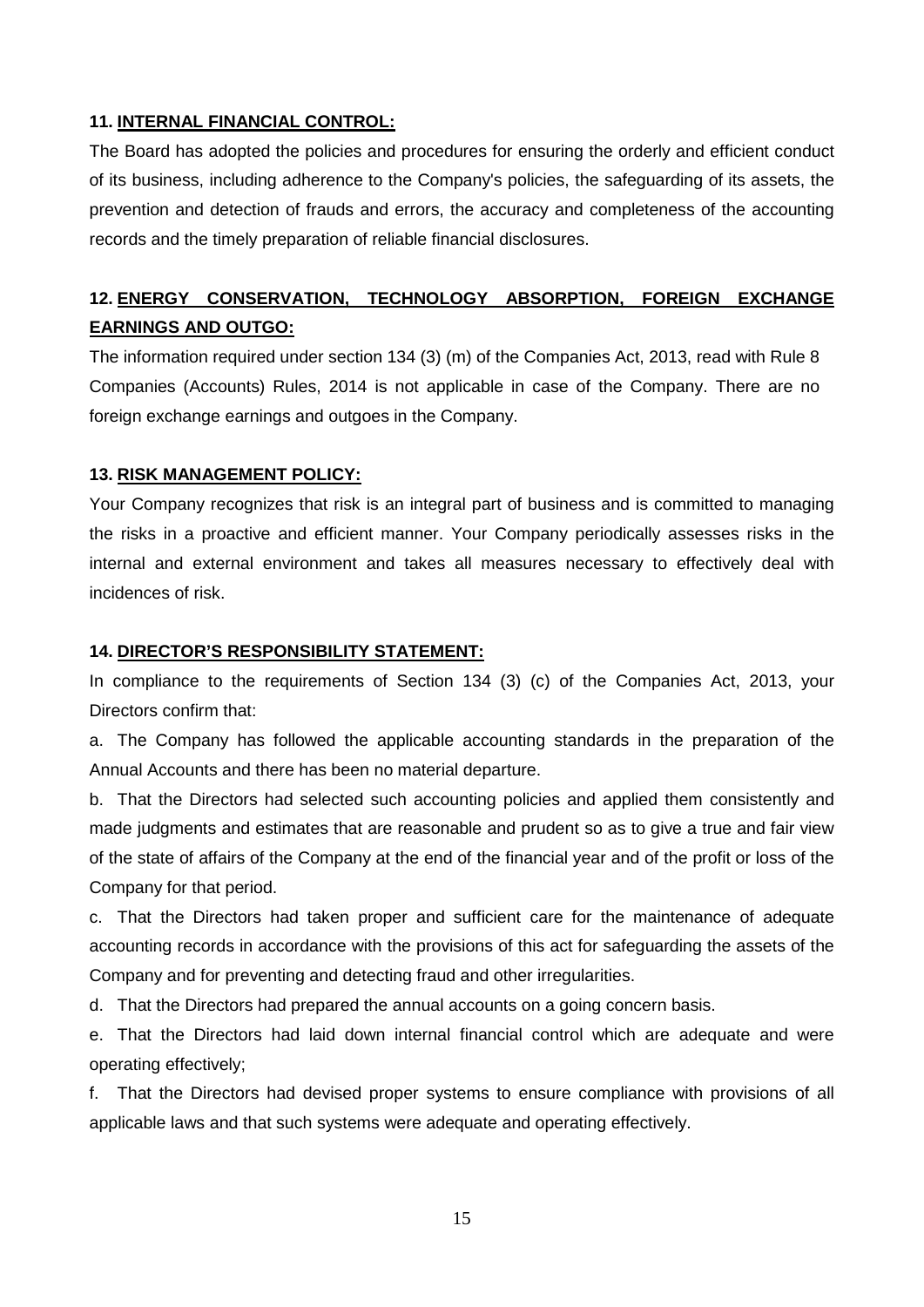# **15. DETAILS OF SUBSIDIARY, JOINT VENTURE AND ASSOCIATE COMPANY:**

The Company has following two Wholly Owned Subsidiaries:

1. Anjali Commodities Private Limited

2. Sahas Mercantile Private Limited

Statement containing salient features of the financial statement of Subsidiary Companies in Form AOC – 1 forms part of the financial statements attached to this report.

# **16. ACKNOWLEDGEMENTS:**

The Board of Directors expresses their deep gratitude for the co – operation and support extended to your Company by all associated.

> **By order of the Board of Directors Sashwat Technocrats Limited**

**Date: 30.05.2017 (Director)**

**Sd/- Place: Mumbai Manish Jakhalia (DIN No. 01847156)**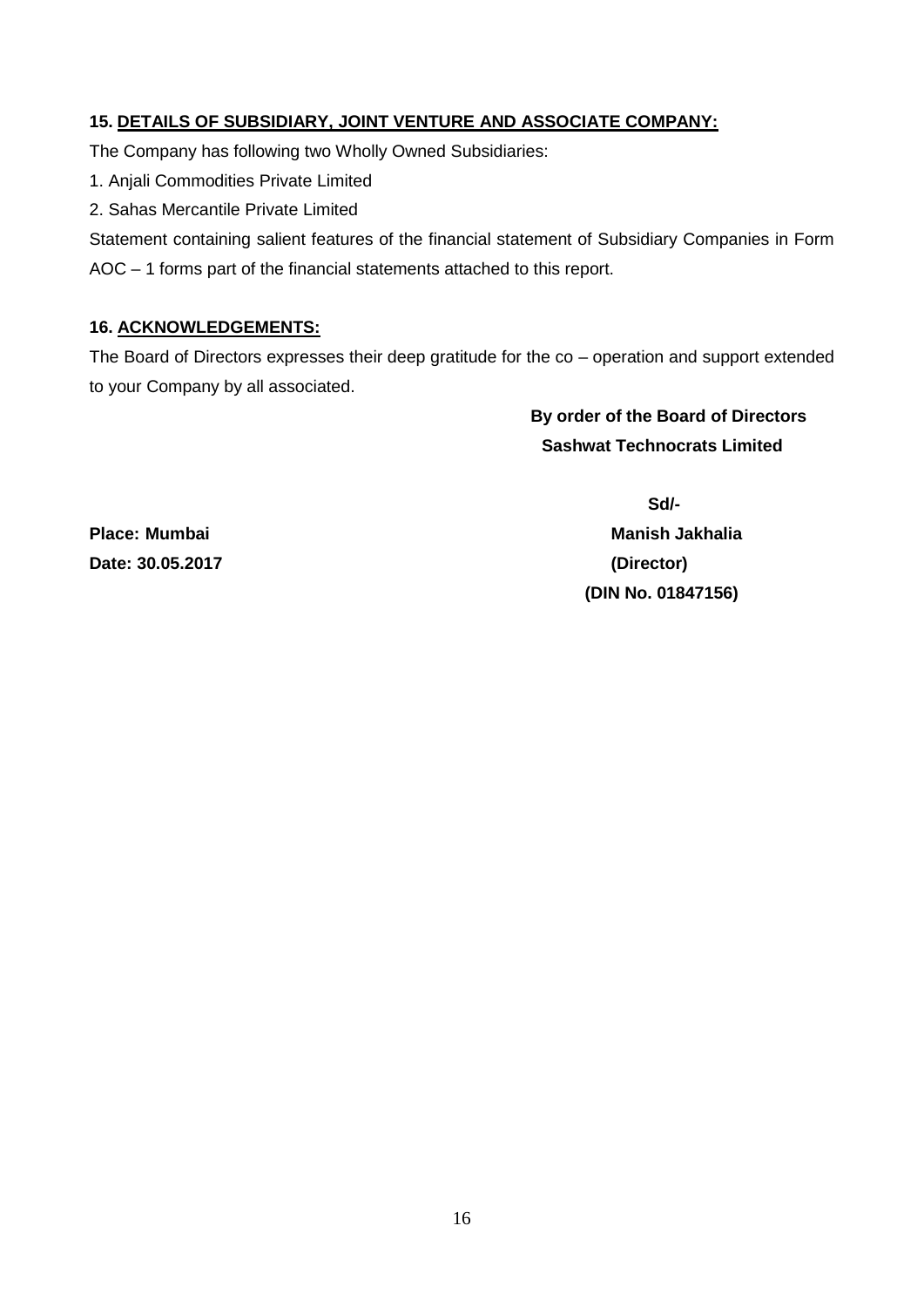## **Annexure - A**

# **Form No. MR-3 SECRETARIAL AUDIT REPORT**

#### FOR THE FINANCIAL YEAR ENDED 2016-17

[Pursuant to Section 204(1) of the Companies Act, 2013 and rule No.9 of the Companies (Appointment and Remuneration of Managerial Personnel) Rules, 2014]

To,

The Members,

Sashwat Technocrats Limited

I have conducted the Secretarial Audit of the compliance of applicable statutory provisions and the adherence to good corporate practices by M/s Sashwat Technocrats Limited (hereinafter called the Company). Secretarial audit was conducted in a manner that provided me a reasonable basis for evaluating the corporate conducts/statutory compliances and expressing my opinion thereon.

Based on my verification of the books, papers, minute books, forms and returns filed and other records maintained by the Company and also the information provided by the Company, its officers, agents and authorized representatives during the conduct of secretarial audit, I hereby report that in my opinion, the Company has, during the audit period covering the financial year ended on 31<sup>st</sup> March, 2017 complied with the statutory provisions listed hereunder and also that the Company has proper Board-processes and compliance-mechanism in place to the extent, in the manner and subject to the reporting made hereinafter:

I have examined the books, papers, minute books, forms and returns filed and other records maintained by the Company for the financial year ended on 31<sup>st</sup> March, 2017 according to the provisions of the following acts, laws, rules, regulations to the extent applicable to the Company:

1. The Companies Act, 2013 (the Act) and the rules made thereunder;

2. The Securities Contracts (Regulation) Act, 1956 ('SCRA') and the rules made thereunder;

3. The Depositories Act, 1996 and the Regulations and Bye-laws framed thereunder;

4. Foreign Exchange Management Act, 1999 and the Rules and Regulations made thereunder to the extent of Foreign Direct Investment, Overseas Direct Investment and External Commercial Borrowings;

5. The following Regulations and Guidelines prescribed under the Securities and Exchange Board of India Act, 1992 ('SEBI Act')

a. The Securities and Exchange Board of India (Substantial Acquisition of Shares and Takeovers) Regulations, 2011;

b. The Securities and Exchange Board of India (Prohibition of Insider Trading) Regulations, 2015;

c. The Securities and Exchange Board of India (Issue of Capital and Disclosure Requirements) Regulations, 2009;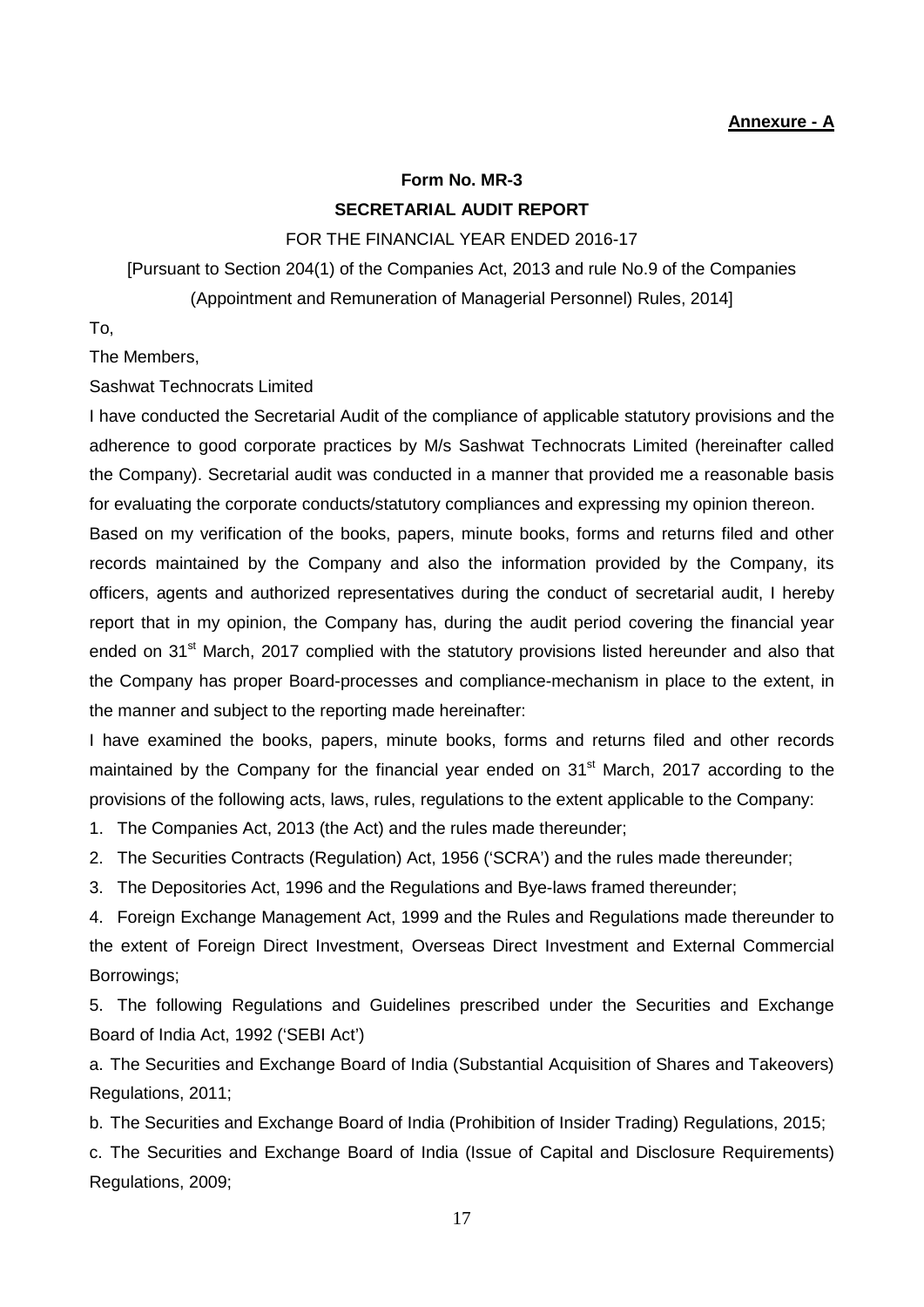d. The Securities and Exchange Board of India (Share Based Employee Benefits) Regulations, 2014;

e. The Securities and Exchange Board of India (Issue and Listing of Debt Securities) Regulations, 2008;

f. The Securities and Exchange Board of India (Registrars to an Issue and Share Transfer Agents) Regulations, 1993 regarding the Companies Act and dealing with client;

g. The Securities and Exchange Board of India (Delisting of Equity Shares) Regulations, 2009;

h. The Securities and Exchange Board of India (Buyback of Securities) Regulations, 1998; and

i. The Securities and Exchange Board of India (Listing Obligations And Disclosure Requirements) Regulations, 2015

As per the representation made by the Management no other sector specific laws are presently applicable to the Company

I have also examined compliance with the applicable clauses of the following:

- i. Secretarial Standards issued by The Institute of Company Secretaries of India;
- ii. The Listing Agreement entered into by the Company with the BSE Limited (BSE)

During the period under review the Company has complied with the provisions of the Act, Rules, Regulations, Guidelines, Standards, etc. mentioned above, subject to the following:

- a) The Company has not appointed any Key Managerial Personnel in the Company and is in non compliance with the provisions in respect thereto;
- b) The composition of the Board and its Committees is not as required under the provisions of the Companies Act, 2013 as also the Listing Agreement and/or the SEBI (LODR) Regulations, 2015
- c) Company has not appointed Internal Auditors; and
- d) The Company does not have an operational Website.

#### **I further report that:**

The composition of the Board and its Committees is not as required under the provisions of the Companies Act, 2013 as also the Listing Agreement entered into with Stock Exchanges

Adequate notice is given to all Directors to schedule the Board Meetings, agenda and detailed notes on agenda were sent at least seven days in advance, and a system exists for seeking and obtaining further information and clarifications on the agenda items before the meeting and for meaningful participation at the meeting.

All decisions at Board Meetings and Committee Meetings are carried out unanimously as recorded in the Minutes of the Meetings of the Board of Directors or Committee of the Board, as the case may be.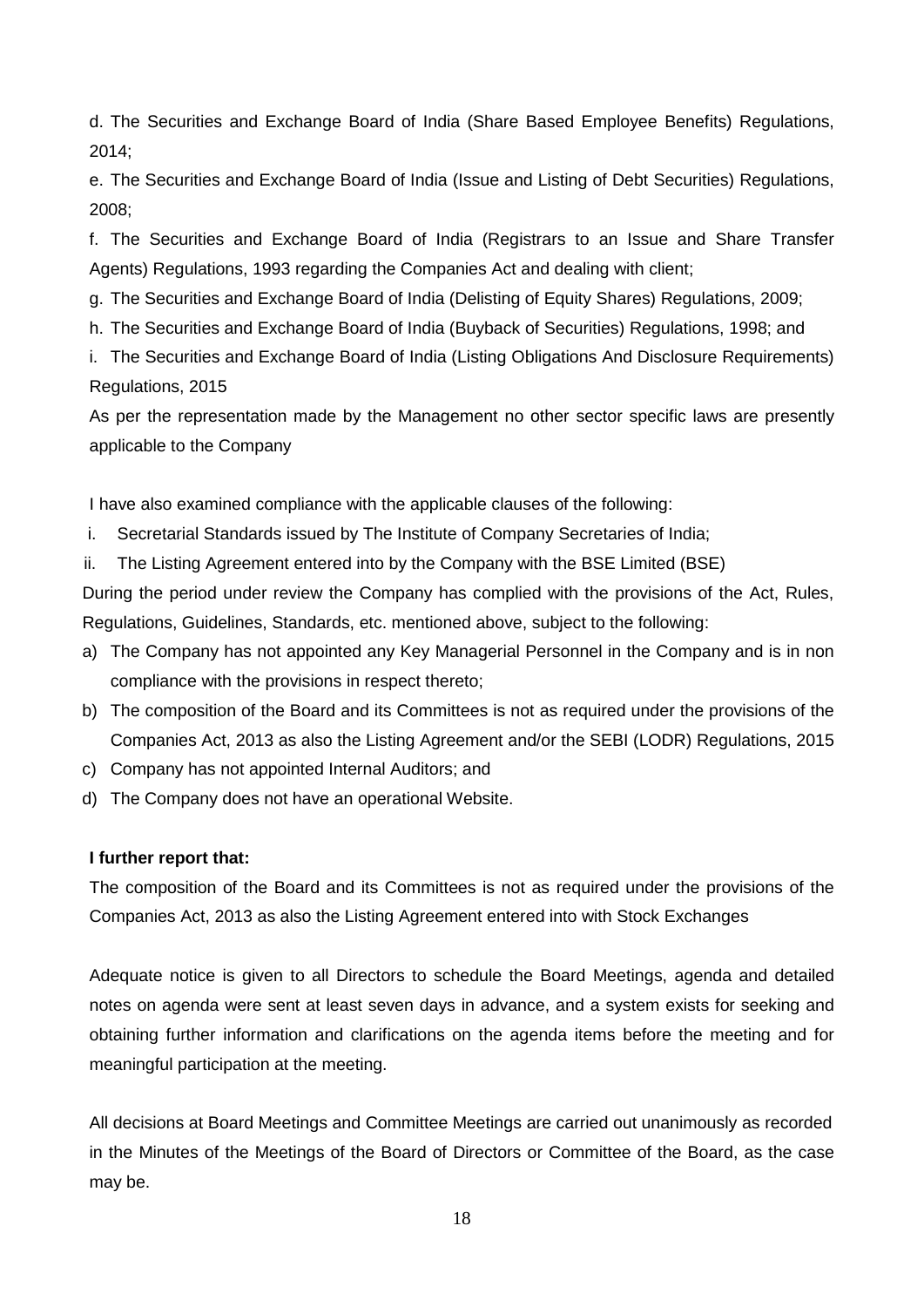#### **I further report that:**

There are adequate systems and processes in the Company commensurate with the size and operations of the Company to monitor and ensure compliance with applicable laws, rules, regulations and guidelines.

#### **I further report that:**

The compliance by the Company of applicable financial laws, like Direct and Indirect tax laws, has not been reviewed in this Audit since the same have been subject to review by statutory financial audit and other designated professionals.

#### **I further report that during the audit period:**

There were no specific events/ actions in pursuance of the above referred laws, rules, regulations, guidelines, standards etc., having a major bearing on the Company's affairs.

|                      | Sd/-                  |
|----------------------|-----------------------|
| <b>Place: Mumbai</b> | Ashwini Inamdar       |
| Date: 30.05.2017     | <b>ACS No.: 25708</b> |
|                      | C P No.:111226        |

This report is to be read with our letter of even date which is annexed as Annexure A and forms an integral part of this report.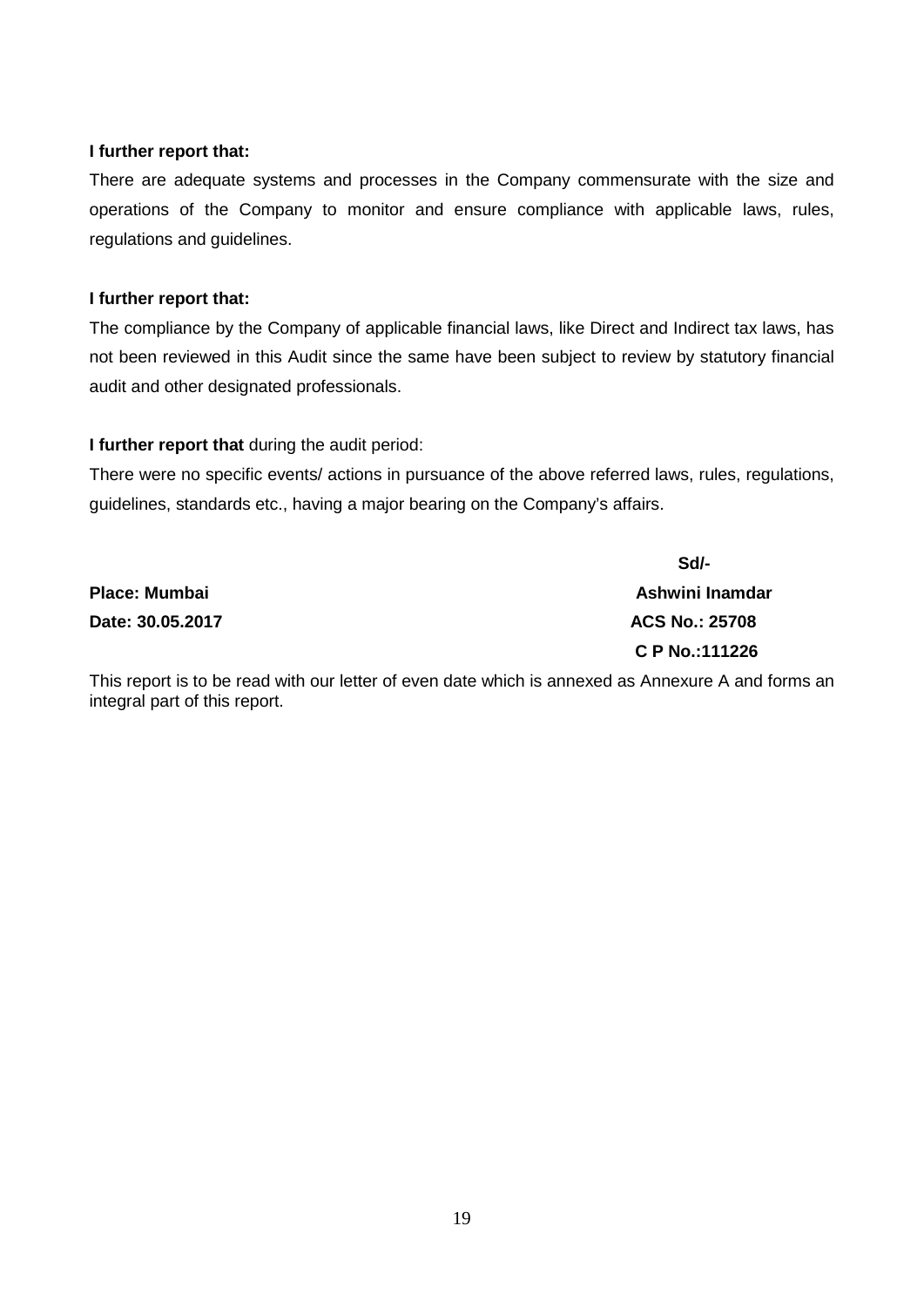To,

The Members,

Sashwat Technocrats Limited

Our report of even date is to be read along with this letter:

- 1. Maintenance of Secretarial record is the responsibility of the management of the Company. Our responsibility is to express an opinion on these secretarial records based on our audit.
- 2. We have followed the audit practices and process as were appropriate to obtain reasonable assurance about the correctness of the contents of the Secretarial records. The verification was done on test basis to ensure that correct facts are reflected in Secretarial records. We believe that the process and practices we followed provide a reasonable basis for our opinion.
- 3. We have not verified the correctness and appropriateness of financial records and books of accounts of the Company.
- 4. Wherever required, we have obtained the Management representation about the compliance of laws, rules and regulations and happening of events, etc.
- 5. The compliance of the provisions of corporate and other applicable laws, rules, regulations, standards is the responsibility of management. Our examination was limited to the verification of procedure on test basis.
- 6. The Secretarial Audit report is neither an assurance as to the future viability of the Company nor of the efficacy or effectiveness with which the management has conducted the affairs of the Company.

**Place: Mumbai Ashwini Inamdar Date: 30.05.2017 CONSERVITY ACS No.: 25708** 

**Sd/-** Sales and the state of the state of the state of the State of the State of the State of the State of the State of the State of the State of the State of the State of the State of the State of the State of the State  **C P No.:111226**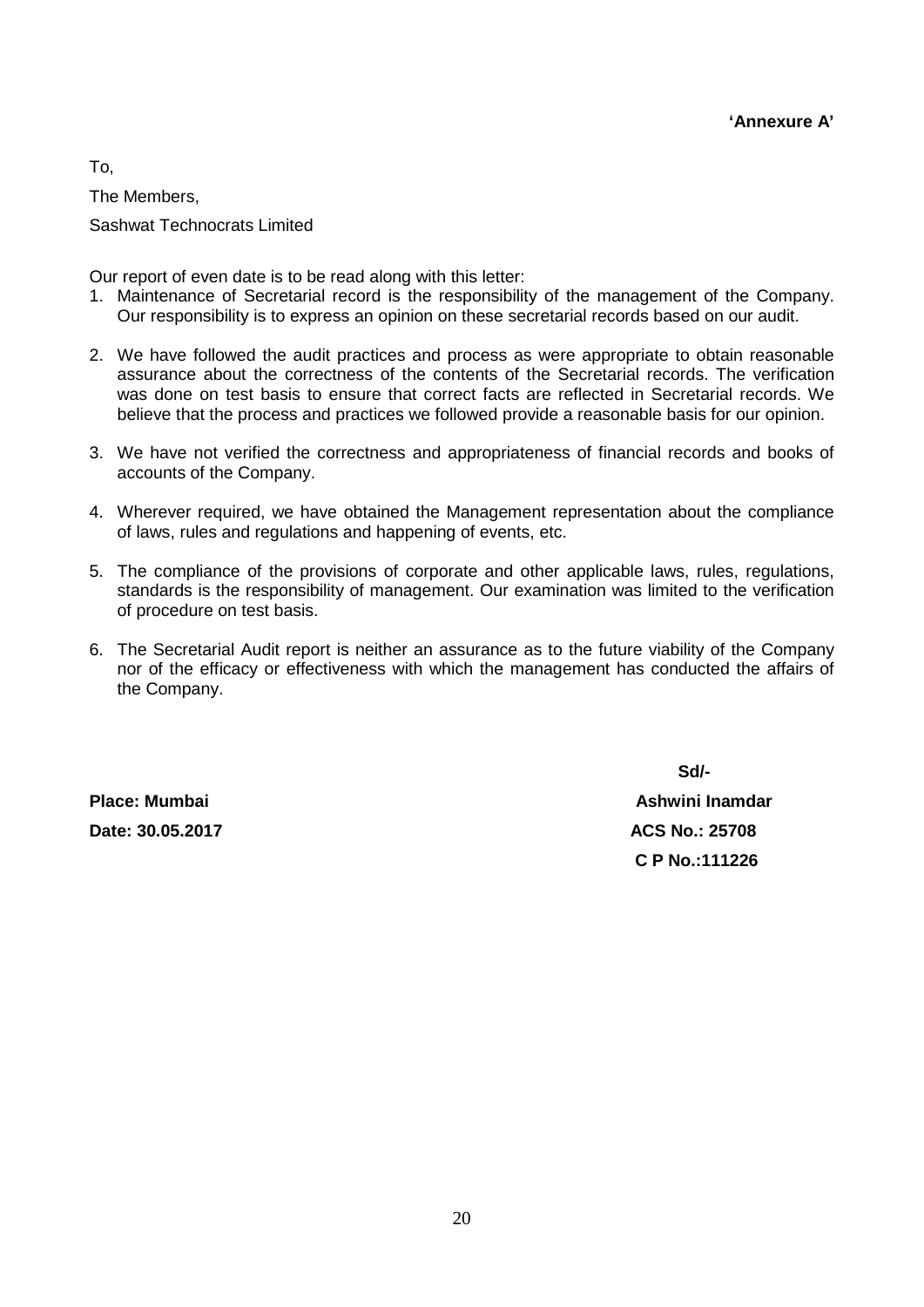# **FORM NO. MGT 9**

# **EXTRACT OF ANNUAL RETURN**

# **as on financial year ended on 31.03.2017**

# **Pursuant to Section 92 (3) of the Companies Act, 2013 and rule 12(1) of the Company (Management & Administration ) Rules, 2014**

# **I REGISTRATION & OTHER DETAILS**

|     | <b>CIN</b>                                                            | L24220MH1975PLC018682                                                                                                                                                                                    |  |  |  |  |
|-----|-----------------------------------------------------------------------|----------------------------------------------------------------------------------------------------------------------------------------------------------------------------------------------------------|--|--|--|--|
| ii. | <b>Registration Date</b>                                              | 018682                                                                                                                                                                                                   |  |  |  |  |
| iii | Name of the Company                                                   | <b>Sashwat Technocrats Limited</b>                                                                                                                                                                       |  |  |  |  |
| iv  | Category/Sub-category<br>of<br>the l<br>Company                       | Indian Non Government Company Limited by<br><b>Shares</b>                                                                                                                                                |  |  |  |  |
| v   | Address of the Registered office<br>& contact details                 | Office No. 14, 1 <sup>st</sup> Floor, Plumber House, 557,<br>J.S.S. Road, Chira Bazar, Mumbai - 400002<br>Telephone No. 022 2201 6021                                                                    |  |  |  |  |
| vi  | Whether listed company                                                | <b>Yes</b>                                                                                                                                                                                               |  |  |  |  |
|     | Name, Address & contact details<br>of the Registrar & Transfer Agent, | Purva Sharegistry (India) Private Limited<br>9, Shiv Shakti Industrial Estate, J. R. Boricha<br>Opp. Kasturba<br>Hospital,<br>Marg,<br>Lower Parel (East), Mumbai - 400 011<br>Tel No. 23018261/23016761 |  |  |  |  |
| VII | if any.                                                               |                                                                                                                                                                                                          |  |  |  |  |

| Ш          | PRINCIPAL BUSINESS ACTIVITIES OF THE COMPANY                                                                                           |       |     |  |  |  |  |  |  |  |  |
|------------|----------------------------------------------------------------------------------------------------------------------------------------|-------|-----|--|--|--|--|--|--|--|--|
|            | All the business activities contributing 10% or more of the total turnover of the Company                                              |       |     |  |  |  |  |  |  |  |  |
| Sr.<br>No. | % to total turnover<br>Name & Description of main<br>NIC Code of the<br>products/services<br><b>Product /service</b><br>of the company |       |     |  |  |  |  |  |  |  |  |
|            | Real Estate (Commission Income)                                                                                                        | 68200 | 100 |  |  |  |  |  |  |  |  |

# **III PARTICULARS OF HOLDING , SUBSIDIARY & ASSOCIATE COMPANIES**

| Sr.<br>No. | Name & Address of the<br>Company           | <b>CIN/GLN</b>        | Holding/<br>Subsidiary/<br><b>Associate</b> | ℅<br>Οf<br><b>Shares</b><br><b>Held</b> | Applicable<br><b>Section</b> |
|------------|--------------------------------------------|-----------------------|---------------------------------------------|-----------------------------------------|------------------------------|
|            | Singhal Merchandise (India)<br>Pvt Ltd     | U51900MH1998PTC115192 | Holding<br>Company                          | 60.23                                   | 2(46)                        |
| 2          | Anjali Commodities Private<br>Limited      | U51900MH2008PTC186255 | Subsidiary<br>Company                       | 100                                     | 2(87)                        |
| 3          | <b>Sahas Mercantile Private</b><br>Limited | U51900MH2008PTC185914 | Subsidiary<br>Company                       | 100                                     | 2(87)                        |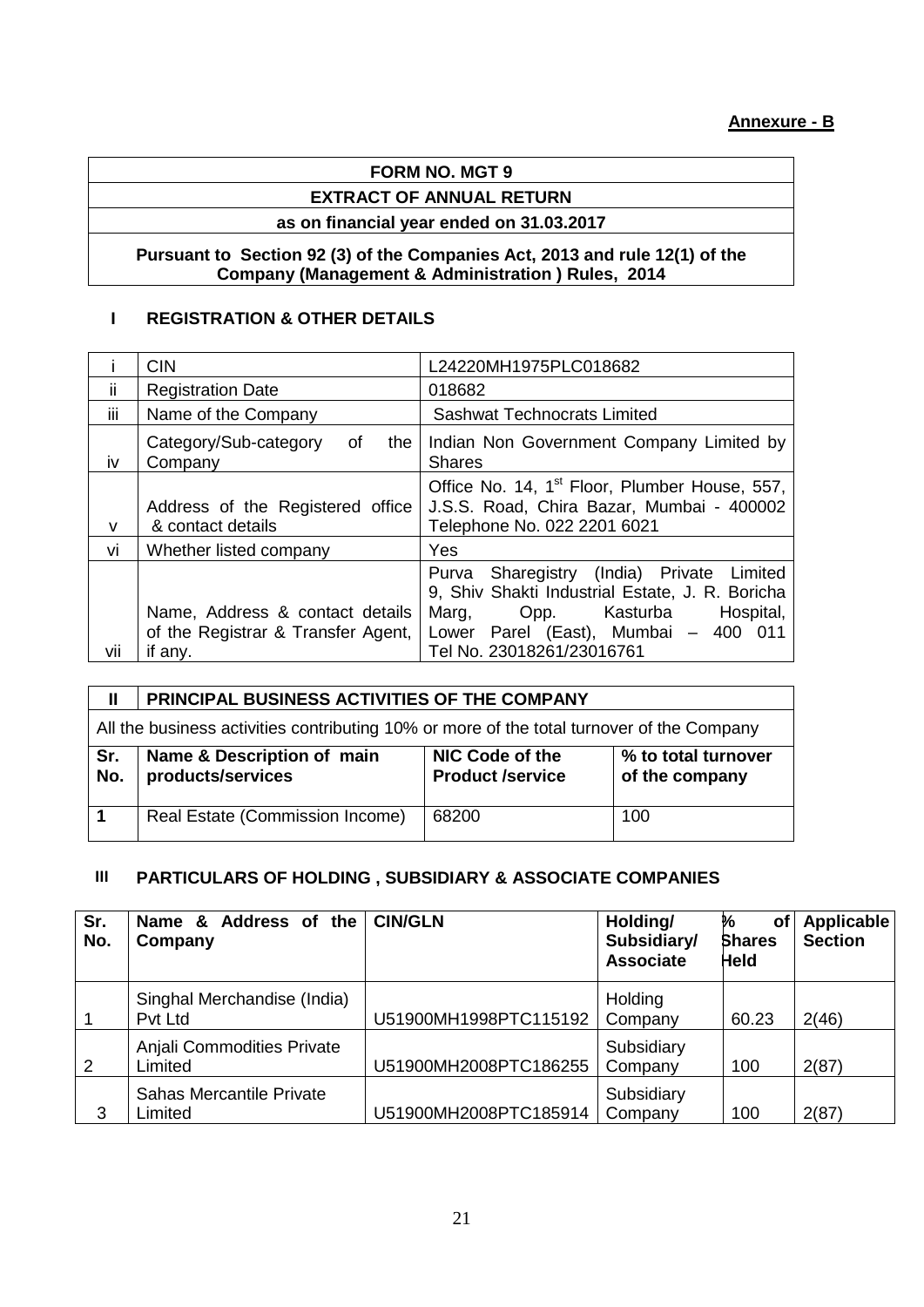| A. Category-wise Shareholding                  |              |                  |                                                    |                               |                                      |                          |              |                               |             |
|------------------------------------------------|--------------|------------------|----------------------------------------------------|-------------------------------|--------------------------------------|--------------------------|--------------|-------------------------------|-------------|
| <b>Category of</b>                             |              |                  | No. of Shares held at the beginning<br>of the year |                               | No. of Shares held at the end of the | % of<br>Change<br>during |              |                               |             |
| <b>Shareholders</b>                            |              |                  | 3/31/2016                                          |                               |                                      |                          | the          |                               |             |
|                                                | % of<br>% of |                  |                                                    |                               |                                      |                          |              |                               | year        |
|                                                | <b>Demat</b> | <b>Physical</b>  | <b>Total</b>                                       | <b>Total</b><br><b>TOTSHR</b> | Demat                                | Physical                 | <b>Total</b> | <b>Total</b><br><b>TOTSHR</b> |             |
| A. Promoters                                   |              |                  |                                                    |                               |                                      |                          |              |                               |             |
| $(1)$ Indian                                   |              |                  |                                                    |                               |                                      |                          |              |                               |             |
| (g) Individuals/HUF                            | 0            | 0                | 0                                                  | 0                             | $\mathbf{0}$                         | 0                        | 0            | 0                             | 0           |
| (h) Central Govt                               | 0            | 0                | 0                                                  | 0                             | 0                                    | 0                        | 0            | 0                             | 0           |
| (i) State Govt(s)                              | 0            | 0                | 0                                                  | 0                             | $\mathbf 0$                          | 0                        | 0            | 0                             | 0           |
| (j) Bodies Corp.                               | 184450       | $\mathbf 0$      | 184450                                             | 60.23                         | 184450                               | $\mathbf 0$              | 184450       | 60.23                         | 0           |
| (k) Banks / FI                                 | 0            | $\mathbf 0$      | 0                                                  | 0                             | 0                                    | $\mathbf 0$              | 0            | 0                             | 0           |
| (I) Any Other                                  |              |                  |                                                    |                               |                                      |                          |              |                               |             |
| * DIRECTORS                                    | 0            | $\mathbf 0$      | 0                                                  | $\mathbf 0$                   | $\mathbf 0$                          | $\mathbf 0$              | 0            | 0                             | 0           |
| * DIRECTORS RELATIVES                          | 0            | 0                | 0                                                  | 0                             | 0                                    | 0                        | 0            | 0                             | 0           |
| * PERSON ACTING IN                             |              |                  |                                                    |                               |                                      |                          |              |                               |             |
| <b>CONCERN</b>                                 | 0            | $\boldsymbol{0}$ | 0                                                  | 0                             | 0                                    | 0                        | 0            | 0                             | 0           |
| Sub Total $(A)(1)$ :-                          | 184450       | $\mathbf 0$      | 184450                                             | 60.23                         | 184450                               | $\mathbf 0$              | 184450       | 60.23                         | $\mathbf 0$ |
| (2) Foreign                                    |              |                  |                                                    |                               |                                      |                          |              |                               |             |
| (a) NRI Individuals                            | $\pmb{0}$    | $\boldsymbol{0}$ | 0                                                  | $\mathbf 0$                   | $\pmb{0}$                            | $\mathbf 0$              | $\pmb{0}$    | $\mathbf 0$                   | 0           |
| (b) Other Individuals                          |              |                  |                                                    |                               |                                      |                          |              |                               |             |
| (c) Bodies Corp.                               | 0            | $\mathbf 0$      | 0                                                  | 0                             | 0                                    | 0                        | 0            | 0                             | 0           |
| (d) Banks / FI                                 | 0            | $\mathbf 0$      | 0                                                  | 0                             | $\mathbf 0$                          | 0                        | 0            | $\mathbf 0$                   | 0           |
| (e) Any Other                                  |              |                  |                                                    |                               |                                      |                          |              |                               |             |
| Sub Total (A)(2):-                             | $\pmb{0}$    | $\mathbf 0$      | 0                                                  | $\mathbf 0$                   | $\pmb{0}$                            | $\mathbf 0$              | $\pmb{0}$    | $\mathbf 0$                   | 0           |
| <b>Total shareholding of</b><br>Promoter (A) = |              |                  |                                                    |                               |                                      |                          |              |                               |             |
| $(A)(1)+(A)(2)$                                | 184450       | $\mathbf 0$      | 184450                                             | 60.23                         | 184450                               | $\pmb{0}$                | 184450       | 60.23                         | 0           |
| <b>B. Public Shareholding</b>                  |              |                  |                                                    |                               |                                      |                          |              |                               |             |
| (1) Institutions                               |              |                  |                                                    |                               |                                      |                          |              |                               |             |
| (a) Mutual Funds                               | $\pmb{0}$    | $\pmb{0}$        | 0                                                  | $\pmb{0}$                     | $\mathbf 0$                          | $\mathsf 0$              | 0            | $\mathbf 0$                   | 0           |
| (b) Banks FI                                   | 0            | $\pmb{0}$        | 0                                                  | 0                             | 0                                    | $\boldsymbol{0}$         | 0            | 0                             | 0           |
| (c) Central Govt                               | 0            | $\mathbf 0$      | 0                                                  | $\pmb{0}$                     | 0                                    | $\mathbf 0$              | 0            | 0                             | 0           |
| (d) State Govet(s)                             | $\mathbf 0$  | $\pmb{0}$        | 0                                                  | $\pmb{0}$                     | 0                                    | $\pmb{0}$                | 0            | 0                             | 0           |
| (e) Venture Capital                            |              |                  |                                                    |                               |                                      |                          |              |                               |             |
| Funds                                          | 0            | $\pmb{0}$        | 0                                                  | 0                             | $\pmb{0}$                            | $\mathbf 0$              | 0            | 0                             | 0           |
| (f) Insurance                                  |              |                  |                                                    |                               |                                      |                          |              |                               |             |
| Companies                                      | $\pmb{0}$    | $\boldsymbol{0}$ | 0                                                  | $\pmb{0}$                     | $\pmb{0}$                            | $\mathbf 0$              | $\pmb{0}$    | 0                             | 0           |
| $(g)$ FIIs                                     | $\pmb{0}$    | $\pmb{0}$        | 0                                                  | 0                             | $\pmb{0}$                            | $\mathbf 0$              | $\pmb{0}$    | 0                             | 0           |
| (h) Foreign Venture<br>Capital Funds           | $\pmb{0}$    | $\pmb{0}$        | 0                                                  | $\pmb{0}$                     | $\pmb{0}$                            | $\mathbf 0$              | 0            | 0                             | 0           |
| (i) Others (specify)                           |              |                  |                                                    |                               |                                      |                          |              |                               |             |
| $*$ U.T.I.                                     | 0            | $\pmb{0}$        | 0                                                  | 0                             | 0                                    | 0                        | 0            | 0                             | $\mathbf 0$ |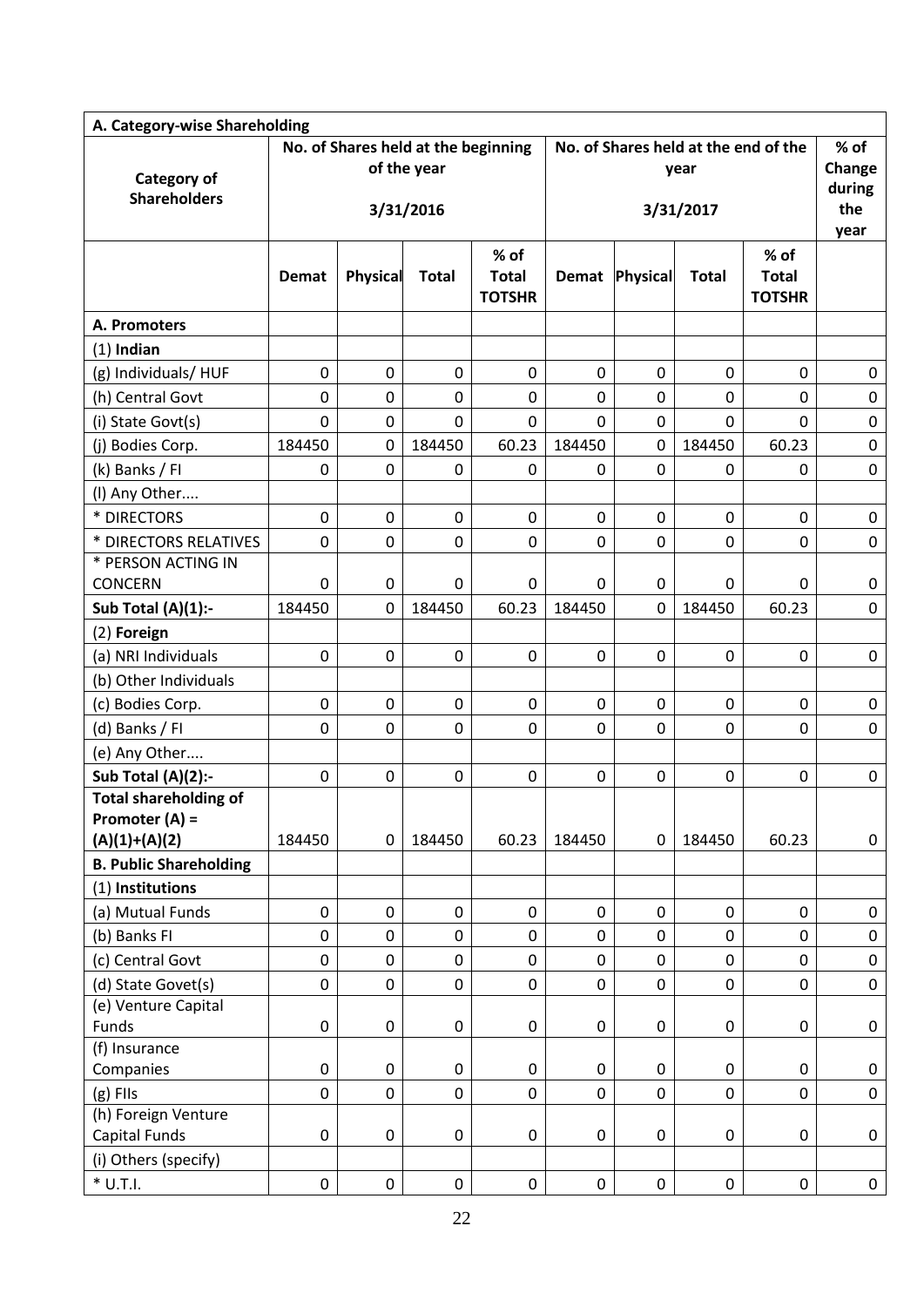| * FINANCIAL              |           |             |             |                  |           |             |        |       |             |
|--------------------------|-----------|-------------|-------------|------------------|-----------|-------------|--------|-------|-------------|
| <b>INSTITUTIONS</b>      | $\pmb{0}$ | 0           | 0           | 0                | $\pmb{0}$ | $\pmb{0}$   | 0      | 0     | $\mathbf 0$ |
| $*$ I.D.B.I.             | 0         | 0           | 0           | 0                | 0         | 0           | 0      | 0     | $\pmb{0}$   |
| $*$ I.C.I.C.I.           | 0         | 0           | 0           | $\mathbf 0$      | 0         | $\mathbf 0$ | 0      | 0     | $\mathbf 0$ |
| * GOVERMENT              |           |             |             |                  |           |             |        |       |             |
| <b>COMPANIES</b>         | 0         | $\pmb{0}$   | 0           | $\boldsymbol{0}$ | 0         | $\pmb{0}$   | 0      | 0     | 0           |
| * STATE FINANCIAL        |           |             |             |                  |           |             |        |       |             |
| CORPORATION              | $\pmb{0}$ | 0           | $\pmb{0}$   | $\boldsymbol{0}$ | 0         | 0           | 0      | 0     | 0           |
| * QUALIFIED FOREIGN      |           |             |             |                  |           |             |        |       |             |
| <b>INVESTOR</b>          | $\pmb{0}$ | 0           | 0           | $\mathbf 0$      | 0         | 0           | 0      | 0     | 0           |
| * ANY OTHER              | 0         | 0           | 0           | 0                | 0         | 0           | 0      | 0     | $\mathbf 0$ |
| * OTC DEALERS (BODIES    |           |             |             |                  |           |             |        |       |             |
| <b>CORPORATE)</b>        | 0         | $\pmb{0}$   | 0           | $\boldsymbol{0}$ | $\pmb{0}$ | $\pmb{0}$   | 0      | 0     | $\mathbf 0$ |
| * PRIVATE SECTOR         |           |             |             |                  |           |             |        |       |             |
| <b>BANKS</b>             | 0         | 0           | 0           | $\mathbf 0$      | 0         | 0           | 0      | 0     | $\pmb{0}$   |
| Sub-total $(B)(1)$ :-    | 0         | 0           | 0           | $\mathbf 0$      | 0         | 0           | 0      | 0     | $\mathbf 0$ |
| (2) Non-Institutions     |           |             |             |                  |           |             |        |       |             |
| (a) Bodies Corp.         |           |             |             |                  |           |             |        |       |             |
| (i) Indian               | 1900      | $\mathbf 0$ | 1900        | 0.62             | 1900      | 0.64        | 1900   | 0.62  | $\mathbf 0$ |
| (ii) Overseas            | 0         | 0           | 0           | $\Omega$         | 0         | 0           | 0      | 0     | 0           |
| (b) Individuals          |           |             |             |                  |           |             |        |       |             |
| (i) Individual           |           |             |             |                  |           |             |        |       |             |
| shareholders holding     |           |             |             |                  |           |             |        |       |             |
| nominal share capital    |           |             |             |                  |           |             |        |       |             |
| upto Rs. 2 lakh          | 37367     | 19800       | 57167       | 18.67            | 37367     | 19800       | 57167  | 18.67 | $\mathbf 0$ |
| (ii) Individual          |           |             |             |                  |           |             |        |       |             |
| shareholders holding     |           |             |             |                  |           |             |        |       |             |
| nominal share capital in |           |             |             |                  |           |             |        |       |             |
| excess of Rs 1 lakh      | 26950     | 0           | 26950       | 8.80             | 26950     | 0           | 26950  | 8.80  | $\mathbf 0$ |
| (c) Others (specify)     |           |             |             |                  |           |             |        |       |             |
| * N.R.I. (NON-REPAT)     | 0         | 24000       | 24000       | 7.84             | $\pmb{0}$ | 24000       | 24000  | 7.84  | $\pmb{0}$   |
| * N.R.I. (REPAT)         | 0         | 0           | $\mathbf 0$ | $\mathbf 0$      | 0         | 0           | 0      | 0     | 0           |
| * FOREIGN CORPORATE      |           |             |             |                  |           |             |        |       |             |
| <b>BODIES</b>            | 0         | 0           | $\mathbf 0$ | $\mathbf 0$      | 0         | 0           | 0      | 0     | 0           |
| * TRUST                  | 0         | 0           | $\mathbf 0$ | $\mathbf 0$      | 0         | 0           | 0      | 0     | $\mathsf 0$ |
| * HINDU UNDIVIDED        |           |             |             |                  |           |             |        |       |             |
| <b>FAMILY</b>            | 1000      | 0           | 1000        | 0.33             | 1000      | 0           | 1000   | 0.33  | 0           |
| * EMPLOYEE               | 0         | 0           | 0           | 0                | 0         | 0           | 0      | 0     | $\mathbf 0$ |
| * CLEARING MEMBERS       | 50        | 0           | $\mathbf 0$ | 0                | 50        | $\mathbf 0$ | 0      | 0     | $\mathbf 0$ |
| * DEPOSITORY             |           |             |             |                  |           |             |        |       |             |
| <b>RECEIPTS</b>          | 0         | 0           | 0           | $\mathbf 0$      | 0         | 0           | 0      | 0     | 0           |
| * OTHER DIRECTORS &      |           |             |             |                  |           |             |        |       |             |
| <b>RELATIVES</b>         | 0         | 0           | 0           | 0                | 0         | 0           | 0      | 0     | 0           |
| Sub-total $(B)(2)$ :-    | 40317     | 81466       | 121783      | 39.77            | 40317     | 81466       | 121783 | 39.77 | 0           |
| <b>Total Public</b>      |           |             |             |                  |           |             |        |       |             |
| Shareholding $(B) =$     |           |             |             |                  |           |             |        |       |             |
| $(B)(1)+(B)(2)$          | 40317     | 81466       | 121783      | 39.77            | 40317     | 81466       | 121783 | 39.77 | $\mathbf 0$ |
| C. TOTSHR held by        | 0         | 0           | 0           | $\mathbf 0$      | 0         | 0           | 0      | 0     | $\mathbf 0$ |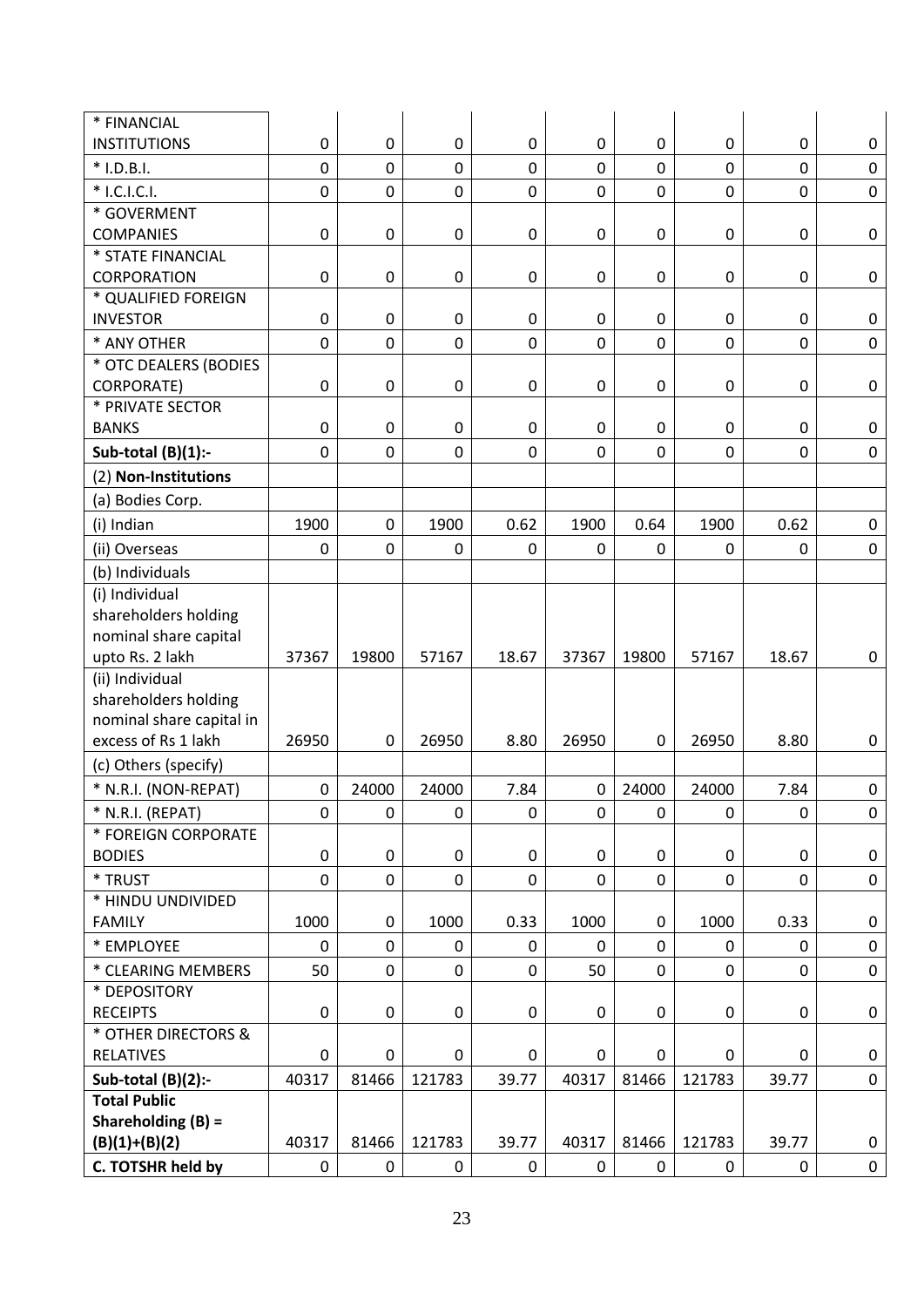| <b>ADRs</b>       | <b>Custodian for GDRs &amp;</b>                  |        |                         |                                                  |                                                           |                                                                     |                 |                                |        |                                                              |                   |                                |                                                                     |                                                       |
|-------------------|--------------------------------------------------|--------|-------------------------|--------------------------------------------------|-----------------------------------------------------------|---------------------------------------------------------------------|-----------------|--------------------------------|--------|--------------------------------------------------------------|-------------------|--------------------------------|---------------------------------------------------------------------|-------------------------------------------------------|
|                   | GrandTotal( $A + B + C$ )                        | 224767 |                         | 81466                                            | 306233                                                    |                                                                     | 100             | 224767                         |        | 81466                                                        | 306233            |                                | 100                                                                 | 0                                                     |
| Other             |                                                  | 0      |                         | 0                                                | 0                                                         |                                                                     | $\mathbf 0$     |                                | 0      | 0                                                            |                   | 0                              | 0                                                                   | $\mathbf 0$                                           |
|                   |                                                  |        |                         |                                                  |                                                           |                                                                     |                 |                                |        |                                                              |                   |                                |                                                                     |                                                       |
|                   | <b>B. Shareholding of Promoters</b>              |        |                         |                                                  |                                                           |                                                                     |                 |                                |        |                                                              |                   |                                |                                                                     |                                                       |
| SI <sub>No.</sub> | Shareholder's<br><b>Name</b>                     |        |                         |                                                  | year<br>3/31/2015                                         | Shareholding at the beginning of the                                |                 |                                |        |                                                              | year<br>3/31/2017 | Shareholding at the end of the |                                                                     |                                                       |
|                   |                                                  |        | No. of<br><b>Shares</b> | % of Total<br><b>Shares of</b><br>the<br>company |                                                           | % of Shares<br>Pledged /<br><b>Encumbered</b><br>to total<br>shares |                 | <b>Shares</b>                  | No. of | $%$ of<br><b>Total</b><br><b>Shares</b><br>of the<br>company |                   |                                | % of Shares<br>Pledged /<br><b>Encumbered</b><br>to total<br>shares | % change<br>in share<br>holding<br>during the<br>year |
|                   | Singhal<br>Merchandise (India)                   |        |                         |                                                  |                                                           |                                                                     |                 |                                |        |                                                              |                   |                                |                                                                     |                                                       |
| 1                 | Pyt Ltd                                          |        | 184450                  |                                                  | 60.23                                                     |                                                                     |                 | 0                              | 184450 |                                                              | 60.23             |                                | 0                                                                   | 0.00                                                  |
|                   | C. Change in Promoter's Shareholding:            |        |                         |                                                  | Shareholding at the                                       |                                                                     |                 | <b>Cumulative Shareholding</b> |        |                                                              |                   |                                |                                                                     |                                                       |
| SI No.            |                                                  |        |                         |                                                  | beginning of the year<br>3/31/2015                        |                                                                     |                 | during the year<br>3/31/2017   |        |                                                              |                   |                                |                                                                     |                                                       |
|                   |                                                  |        |                         | No. of<br><b>Shares</b>                          |                                                           | % of Total<br><b>Shares of</b><br>the<br>company                    |                 | No. of<br><b>Shares</b>        |        | % change<br>in share<br>holding<br>during the<br>year        |                   | <b>Type</b>                    |                                                                     |                                                       |
| 1                 | Singhal Merchandise<br>(India) Pvt Ltd           |        |                         | 184450                                           |                                                           | 60.23                                                               |                 |                                |        |                                                              |                   |                                |                                                                     |                                                       |
|                   |                                                  |        |                         |                                                  |                                                           |                                                                     | 184450<br>60.23 |                                |        |                                                              |                   |                                |                                                                     |                                                       |
|                   | D. Shareholding Pattern of top ten Shareholders: |        |                         |                                                  |                                                           |                                                                     |                 |                                |        |                                                              |                   |                                |                                                                     |                                                       |
| SI No.            |                                                  |        |                         |                                                  | Shareholding at the<br>beginning of the year<br>3/31/2016 | <b>Cumulative Shareholding</b><br>during the year<br>3/31/2017      |                 |                                |        |                                                              |                   |                                |                                                                     |                                                       |
|                   |                                                  |        |                         | No. of<br><b>Shares</b>                          |                                                           | % of Total<br><b>Shares of</b><br>the<br>company                    |                 | No. of<br><b>Shares</b>        |        | % change<br>in share<br>holding<br>during the<br>year        |                   | <b>Type</b>                    |                                                                     |                                                       |
|                   | 1<br>Shahid Jemaani                              |        |                         | 13333                                            |                                                           | 4.35                                                                |                 |                                |        |                                                              |                   |                                |                                                                     |                                                       |
|                   | 31/03/2017                                       |        |                         |                                                  |                                                           |                                                                     |                 | 13333                          |        | 4.35                                                         |                   |                                |                                                                     |                                                       |
| 2 <sup>7</sup>    | Abbas Bhojani                                    |        |                         | 13333                                            |                                                           | 4.35                                                                |                 |                                |        |                                                              |                   |                                |                                                                     |                                                       |
|                   | 31/03/2017                                       |        |                         |                                                  |                                                           |                                                                     |                 | 13333                          |        | 4.35                                                         |                   |                                |                                                                     |                                                       |
| $\overline{3}$    | Sanjay Cardoza                                   |        |                         | 12000                                            |                                                           | 3.92                                                                |                 |                                |        |                                                              |                   |                                |                                                                     |                                                       |
|                   | 31/03/2017                                       |        |                         |                                                  |                                                           |                                                                     |                 | 12000                          |        | 3.92                                                         |                   |                                |                                                                     |                                                       |
| 4                 | Rachel Cardoza                                   |        |                         | 12000                                            |                                                           | 3.92                                                                |                 |                                |        |                                                              |                   |                                |                                                                     |                                                       |
|                   | 31/03/2017                                       |        |                         |                                                  |                                                           |                                                                     |                 | 12000                          |        | 3.92                                                         |                   |                                |                                                                     |                                                       |
| 5                 | <b>Domnic Romell</b>                             |        |                         | 11000                                            |                                                           | 3.59                                                                |                 |                                |        |                                                              |                   |                                |                                                                     |                                                       |
|                   | 31/03/2017                                       |        |                         |                                                  |                                                           |                                                                     |                 | 11000                          |        | 3.59                                                         |                   |                                |                                                                     |                                                       |
| 6                 | Marceline Romell<br>31/03/2017                   |        |                         | 8100                                             |                                                           | 2.65                                                                |                 | 8100                           |        | 2.65                                                         |                   |                                |                                                                     |                                                       |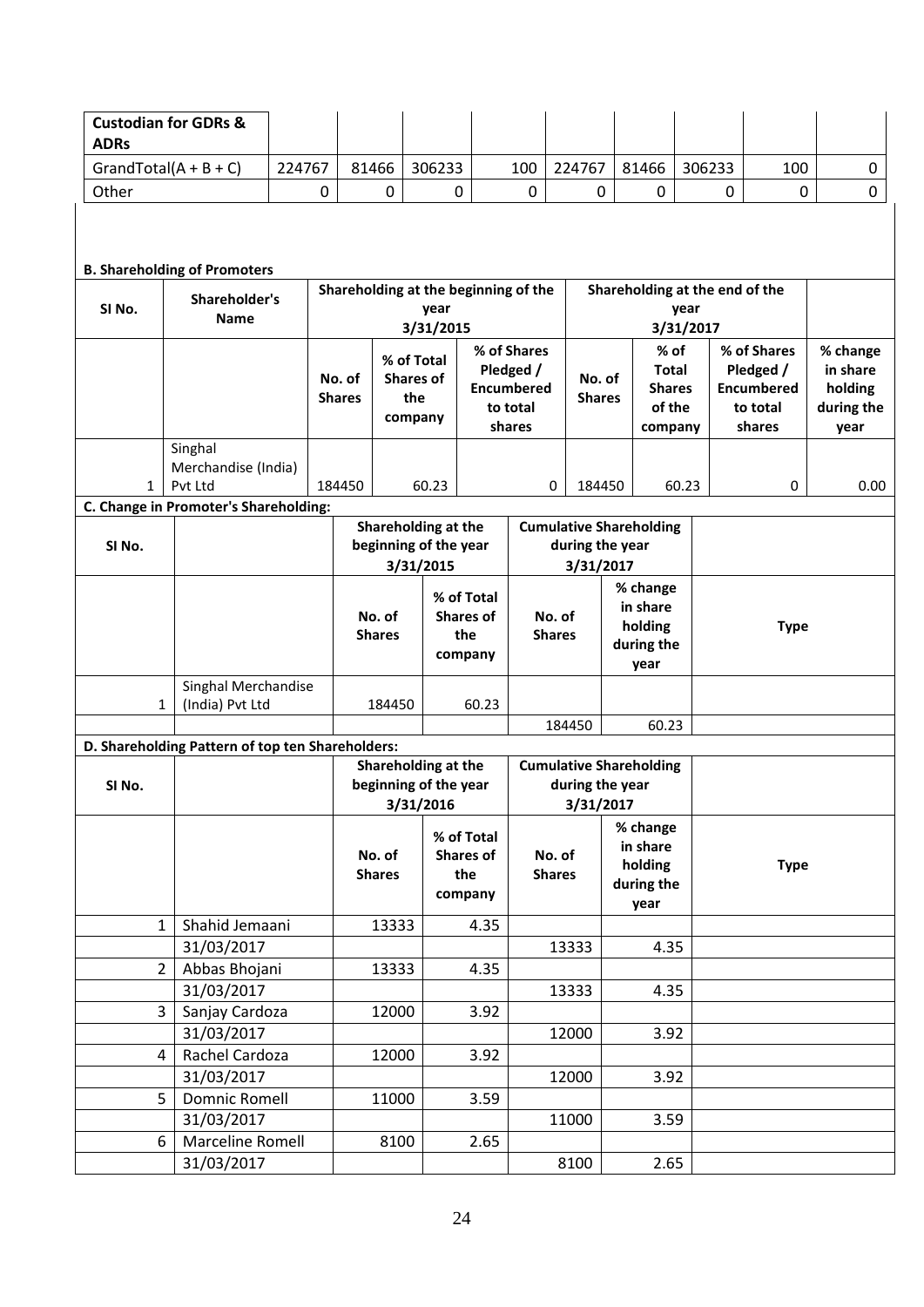| $\overline{7}$ | Jayantilal Harilal<br>Shah<br>31/03/2017                   | 7500                                                      |                                           | 2.45<br>7500                                                   |                                                       | 2.45        |
|----------------|------------------------------------------------------------|-----------------------------------------------------------|-------------------------------------------|----------------------------------------------------------------|-------------------------------------------------------|-------------|
|                | Mukesh Kumar                                               |                                                           |                                           |                                                                |                                                       |             |
| 8              | Sukhani                                                    | 4750                                                      |                                           | 1.55                                                           |                                                       |             |
| 9              | 31/03/2017<br>Vidya Gogia                                  | 4267                                                      |                                           | 4750<br>1.39                                                   |                                                       | 1.55        |
|                | 31/03/2017                                                 |                                                           |                                           | 4267                                                           |                                                       | 1.39        |
| 10             | M. Manoj Kumar                                             | 4250                                                      |                                           | 1.39                                                           |                                                       |             |
|                | 31/03/2017                                                 |                                                           |                                           | 4250                                                           |                                                       | 1.39        |
|                | E. Shareholding of Directors and Key Managerial Personnel: |                                                           |                                           |                                                                |                                                       |             |
| SI No.         |                                                            | Shareholding at the<br>beginning of the year<br>3/31/2014 |                                           | <b>Cumulative Shareholding</b><br>during the year<br>3/31/2015 |                                                       |             |
|                |                                                            | No. of<br><b>Shares</b>                                   | % of Total<br>Shares of<br>the<br>company | No. of<br><b>Shares</b>                                        | % change<br>in share<br>holding<br>during the<br>year | <b>Type</b> |
|                | N.A.                                                       |                                                           |                                           |                                                                |                                                       |             |

#### V **INDEBTEDNESS**

| Indebtedness of the Company including interest outstanding/accrued but not due for payment<br><b>Unsecured Deposits</b> |                              |              |                          |              |  |  |  |  |  |
|-------------------------------------------------------------------------------------------------------------------------|------------------------------|--------------|--------------------------|--------------|--|--|--|--|--|
|                                                                                                                         | <b>Secured</b>               | <b>Total</b> |                          |              |  |  |  |  |  |
|                                                                                                                         | Loans                        | Loans        |                          | Indebtedness |  |  |  |  |  |
|                                                                                                                         | excluding                    |              |                          |              |  |  |  |  |  |
|                                                                                                                         | deposits                     |              |                          |              |  |  |  |  |  |
| Indebtedness at the beginning of the financial year                                                                     |                              |              |                          |              |  |  |  |  |  |
|                                                                                                                         |                              |              |                          |              |  |  |  |  |  |
| i) Principal Amount                                                                                                     | $\overline{a}$               | 1050000      | $\overline{\phantom{0}}$ | 1050000      |  |  |  |  |  |
| ii) Interest due but not paid                                                                                           |                              |              |                          |              |  |  |  |  |  |
| iii) Interest accrued but not due                                                                                       |                              |              |                          |              |  |  |  |  |  |
|                                                                                                                         |                              |              |                          |              |  |  |  |  |  |
| Total (i+ii+iii)                                                                                                        | $\qquad \qquad \blacksquare$ | 1050000      | $\overline{\phantom{0}}$ | 1050000      |  |  |  |  |  |
|                                                                                                                         |                              |              |                          |              |  |  |  |  |  |
| Change in Indebtedness during the financial year                                                                        |                              |              |                          |              |  |  |  |  |  |
|                                                                                                                         |                              |              |                          |              |  |  |  |  |  |
| Additions                                                                                                               | $\overline{\phantom{a}}$     |              | $\overline{a}$           |              |  |  |  |  |  |
| Reduction                                                                                                               |                              |              |                          |              |  |  |  |  |  |
| <b>Net Change</b>                                                                                                       |                              |              |                          |              |  |  |  |  |  |
| Indebtedness at the end of the financial year                                                                           |                              |              |                          |              |  |  |  |  |  |
|                                                                                                                         |                              |              |                          |              |  |  |  |  |  |
| i) Principal Amount                                                                                                     |                              | 1050000      |                          | 1050000      |  |  |  |  |  |
| ii) Interest due but not paid                                                                                           |                              |              |                          |              |  |  |  |  |  |
| iii) Interest accrued but not due                                                                                       |                              |              |                          |              |  |  |  |  |  |
|                                                                                                                         |                              |              |                          |              |  |  |  |  |  |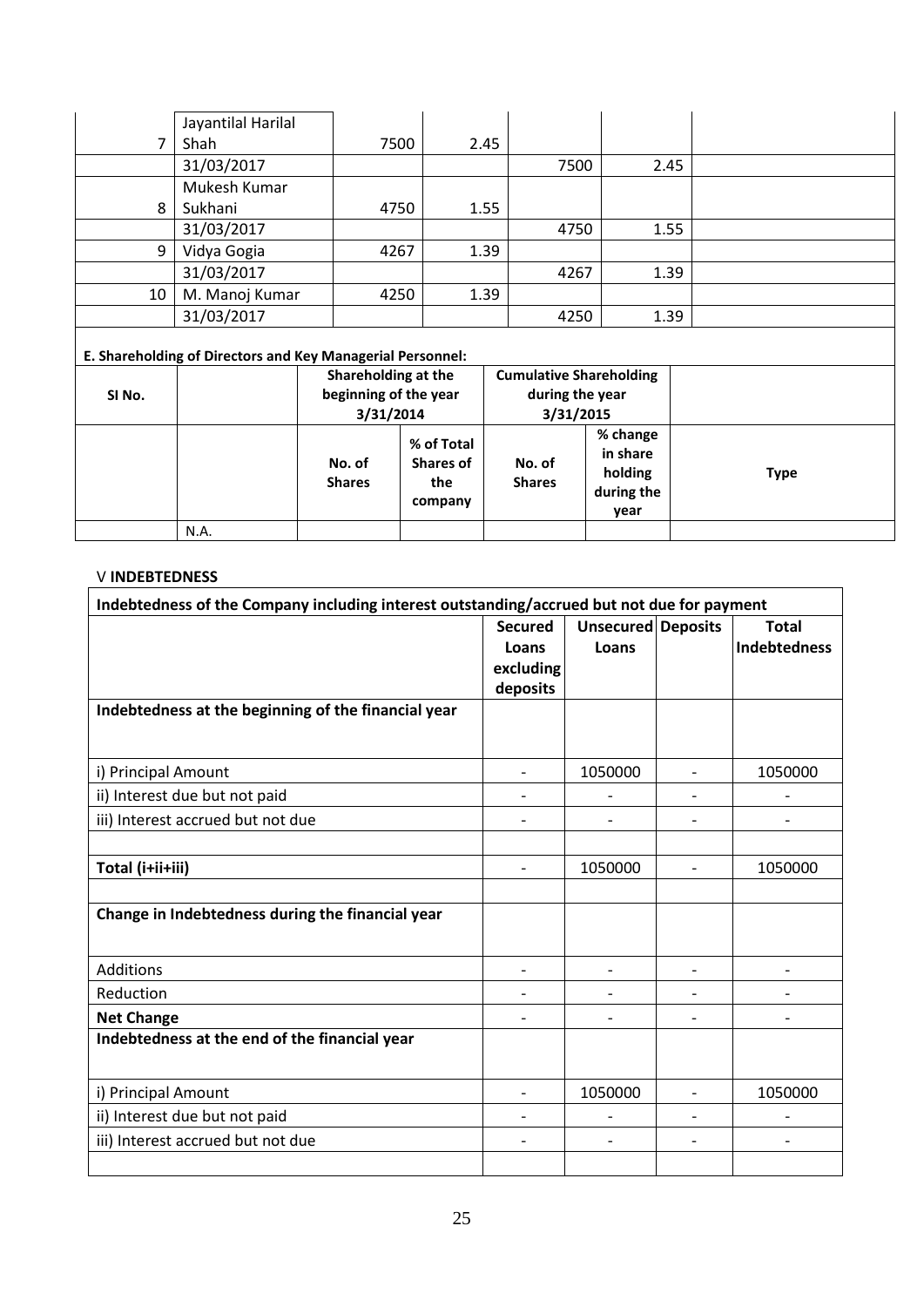| $(i+iii+iii)$<br>. | .050000 | 5000C |
|--------------------|---------|-------|
|                    |         |       |

#### VI **Remuneration of Directors and Key Managerial Personnel**

- A. Remuneration to Managing Director, Whole time director and/or Manager: NIL
- B. Remuneration to other directors: NIL
- C. Remuneration to Key Managerial Personnel other than MD/Manager/WTD: NIL
- VII Penalties/Punishment/Compounding of offences: NIL

**Date: 30.05.2017 (Director)**

 **Sd/- Place: Mumbai Manish Jakhalia (DIN No. 01847156)**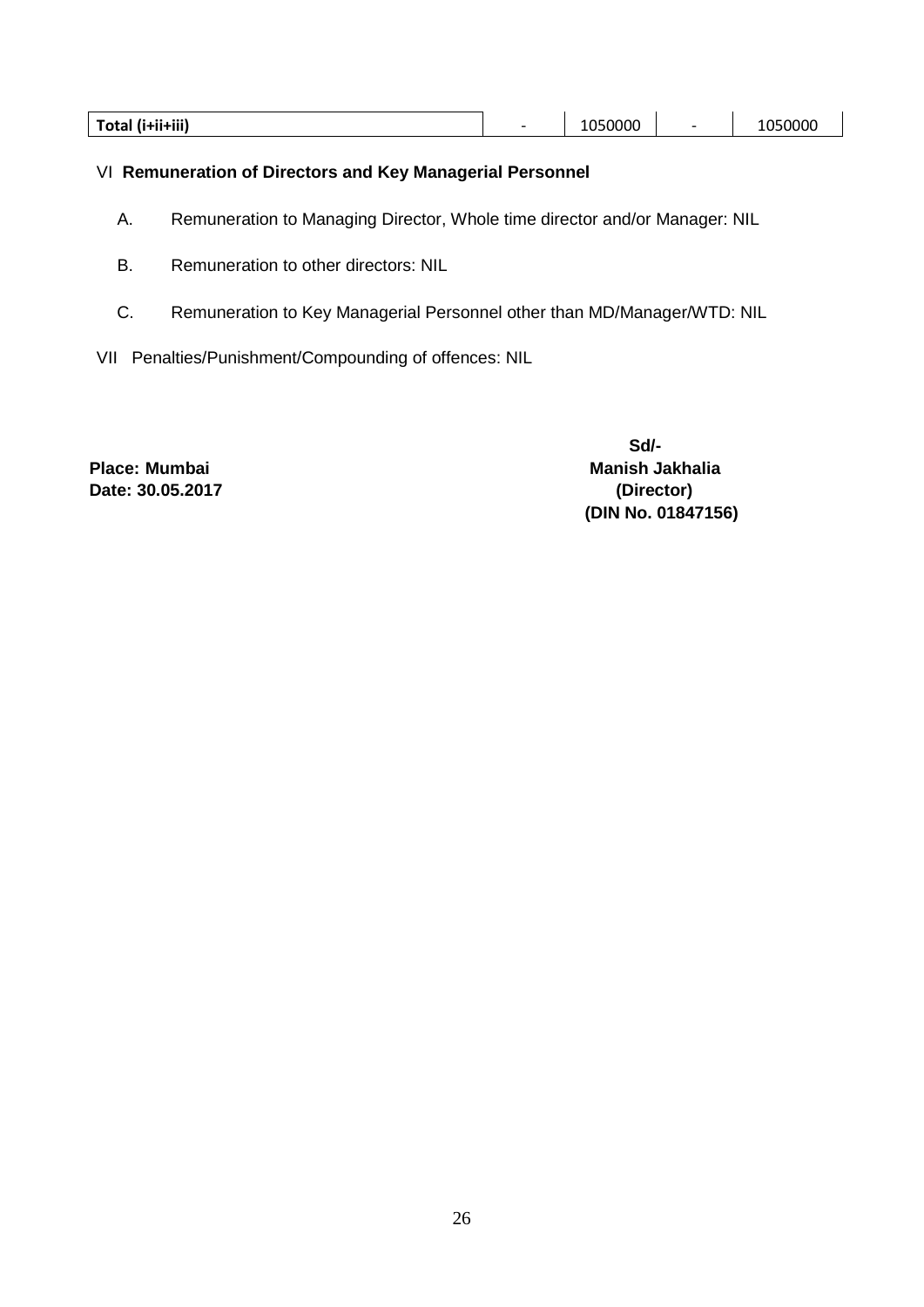#### **INDEPENDENT AUDITOR'S REPORT**

#### **To the Members, SASHWAT TECHNOCRATS LTD. (Formerly known as Zenzy Technocrats Limited)**

#### **Report on the Financial Statements**

We have audited the accompanying standalone financial statements of SASHWAT TECHNOCRATS LTD. (Formerly Known as Zenzy Technocrats Limited) ("the Company"), which comprise the Balance Sheet as at March 31, 2017, the Statement of Profit and Loss, Cash Flow Statement for the year then ended and a summary of significant accounting policies and other explanatory information .

#### **Management's Responsibility for the Financial Statements**

The management and Board of Directors of the Company are responsible for the matters stated in Section 134(5) of the Companies Act, 2013 ('the act') with respect to the preparation of these standalone financial statements that give a true and fair view of the financial position, financial performance and cash flows of the Company in accordance with the accounting principles generally accepted in India, including the Accounting Standards specified under Section 133 of the Act, read with rule 7 of Companies (Accounts) Rules, 2014. This responsibility includes maintenance of adequate accounting records in accordance with the provisions of the Act for safeguarding the assets of the Company and for preventing and detecting frauds and other irregularities; selection and application of appropriate accounting policies; making judgments and estimates that are reasonable and prudent; design, implementation and maintenance of adequate internal financial controls, that are operating effectively for ensuring the accuracy and completeness of the accounting records, relevant to the preparation and presentation of the financial statements that give a true and fair view and are free from material misstatement, whether due to fraud or error.

#### **Auditor's Responsibility**

Our responsibility is to express an opinion on these standalone financial statements based on our audit. We have taken into account the provisions of the Act, the accounting and auditing standards and matters which are required to be included in the audit report under the provisions of the Act and the Rules made there under. We conducted our audit in accordance with the Standards on Auditing specified under Section 143(10) of the Act. Those Standards require that we comply with ethical requirements and plan and perform the audit to obtain reasonable assurance about whether the financial statements are free from material misstatement

An audit involves performing procedures to obtain audit evidence about the amounts and disclosures in the financial statements. The procedures selected depend on the auditor's judgment, including the assessment of the risks of material misstatement of the financial statements, whether due to fraud or error. In making those risk assessments, the auditor considers internal financial control relevant to the Company's preparation of the financial statements, that give a true and fair view, in order to design audit procedures that are appropriate in the circumstances. An audit also includes evaluating the appropriateness of accounting policies used and the reasonableness of the accounting estimates made by the Company's management and Board of Directors, as well as evaluating the overall presentation of the financial statements.

We believe that the audit evidence we have obtained is sufficient and appropriate to provide a basis for our audit opinion on the standalone financial statements.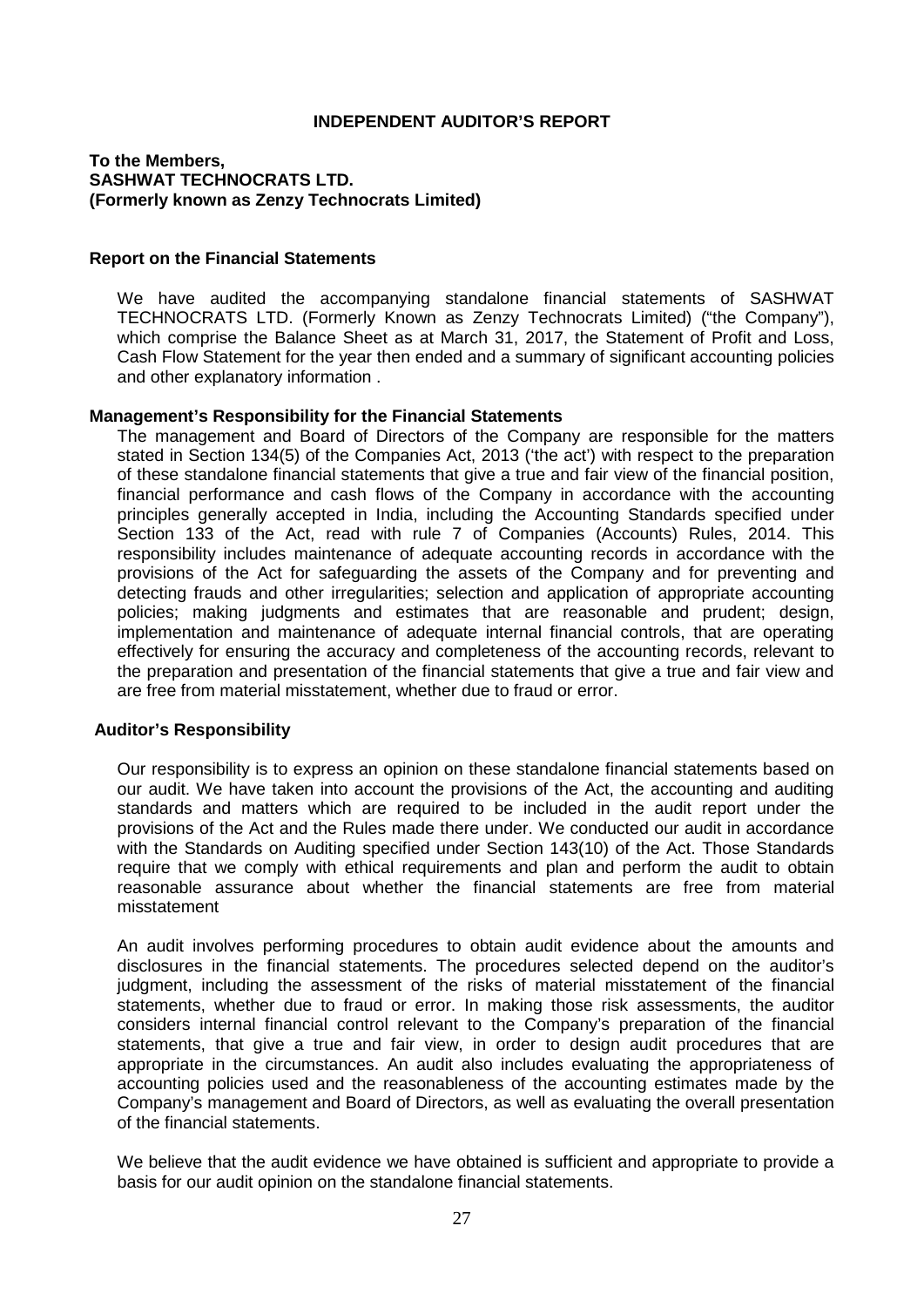# **Opinion**

- 1. In our opinion and to the best of our information and according to the explanations given to us, the aforesaid standalone financial statements give the information required by the Act in the manner so required and give a true and fair view in conformity with the accounting principles generally accepted in India
	- a. In case of Balance Sheet, of the state of affairs of the Company as at march 31, 2017;
	- b. In case of the Statement of Profit & Loss Account, of the *loss* of Company for the year ended on that date;
	- c. In case of the Cash Flow Statement, of the Cash flow of the Company for the year ended on that date.

#### **Report on Other Legal and Regulatory Requirements**

- 1. As required by the Companies (Auditor's Report) Order, 2016 ("the Order") issued by the Central Government of India in terms of sub-section (11) of section 143 of the Act, we give in the Annexure A, a statement on the matters Specified in paragraphs 3 and 4 of the Order.
- 2. As required by section 143(3) of the Act, we report that:
- a) we have sought and obtained all the information and explanations which to the best of our knowledge and belief were necessary for the purpose of our audit;
- b) in our opinion proper books of account as required by law have been kept by the Company so far as appears from our examination of those books;
- c) the Balance Sheet, Statement of Profit and Loss, and Cash Flow Statement dealt with by this Report are in agreement with the books of account;
- d) in our opinion, the aforesaid standalone financial statements comply with the applicable Accounting Standards specified under Section 133 of the Act, read with Rule 7 of the Companies (Accounts) Rules 2014;
- e) on the basis of written representations received from the directors as on March 31, 2017, and taken on record by the Board of Directors, none of the directors is disqualified as on March 31, 2017, from being appointed as a director in terms of Section 164(2) of the Act;
- f) with respect to the adequacy of the internal financial controls over financial reporting of the Company and the operating effectiveness of such controls, refer to our separate report in "Annexure B"; and
- g) With respect to the other matters to be included in the Auditor's Report in accordance with Rule 11 of the Companies (Audit and Auditors) Rules, 2014, in our opinion and to the best of our information and according to the explanations given to us:
	- i. The Company does not have any pending litigations which would impact its financial position.
	- ii. The Company did not have any long-term contracts including derivative contracts; as such the question of commenting on any material foreseeable losses.
	- iii. There has not been any occasion in case of the Company during the year under report to transfer any sums to the Investor Education and Protection Fund. The question of delay in transferring such sums does not arise.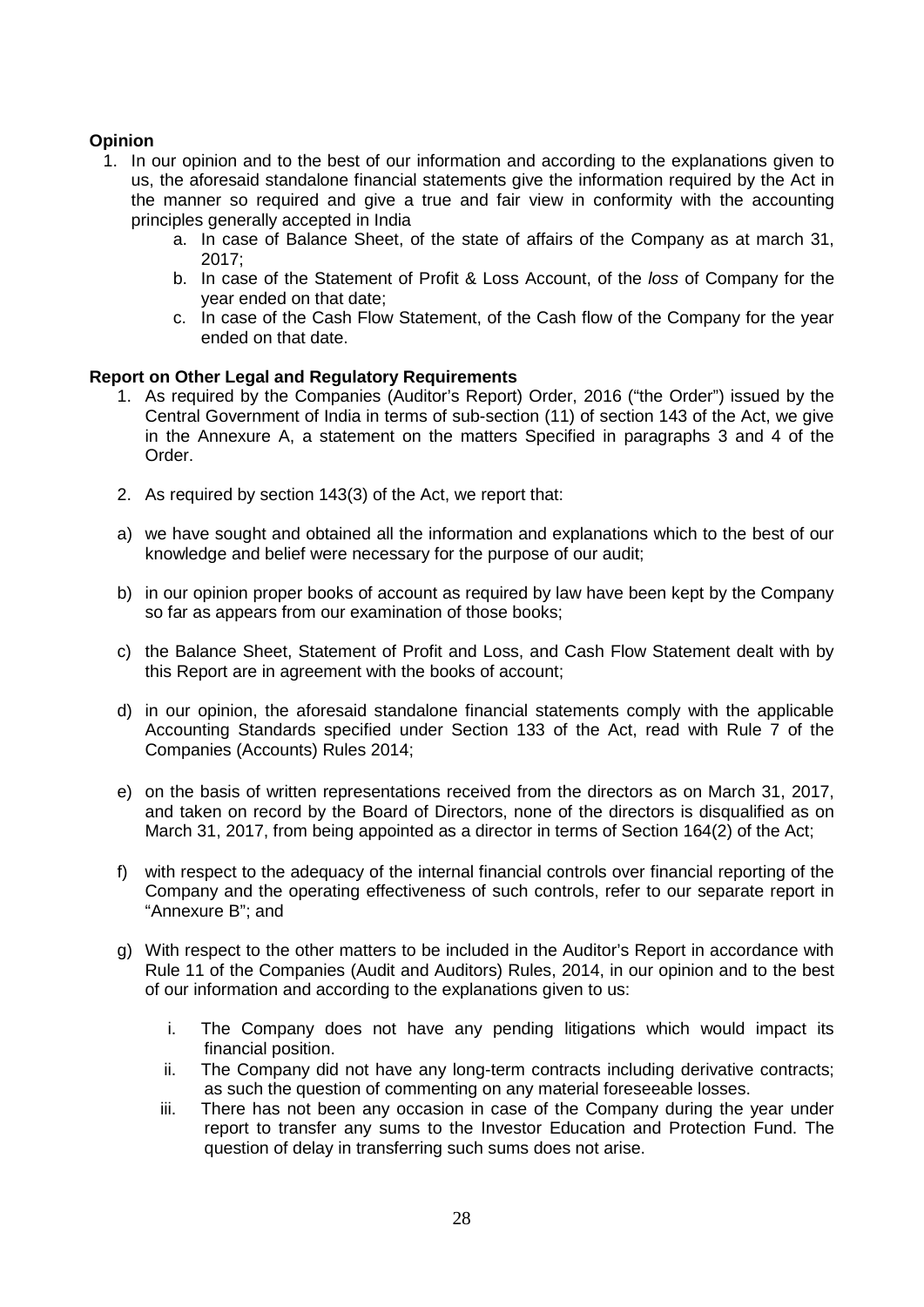iv. Company does not have any cash transaction in Specified Bank Notes during the period 8th November, 2016 to 30th December, 2016.

> For S A R A & Associates Chartered Accountants (Firm Registration No. 120927W)

> > Sd/- (Manoj Agarwal) Partner Membership No. 119509 Mumbai, Date: 30<sup>th</sup> May, 2017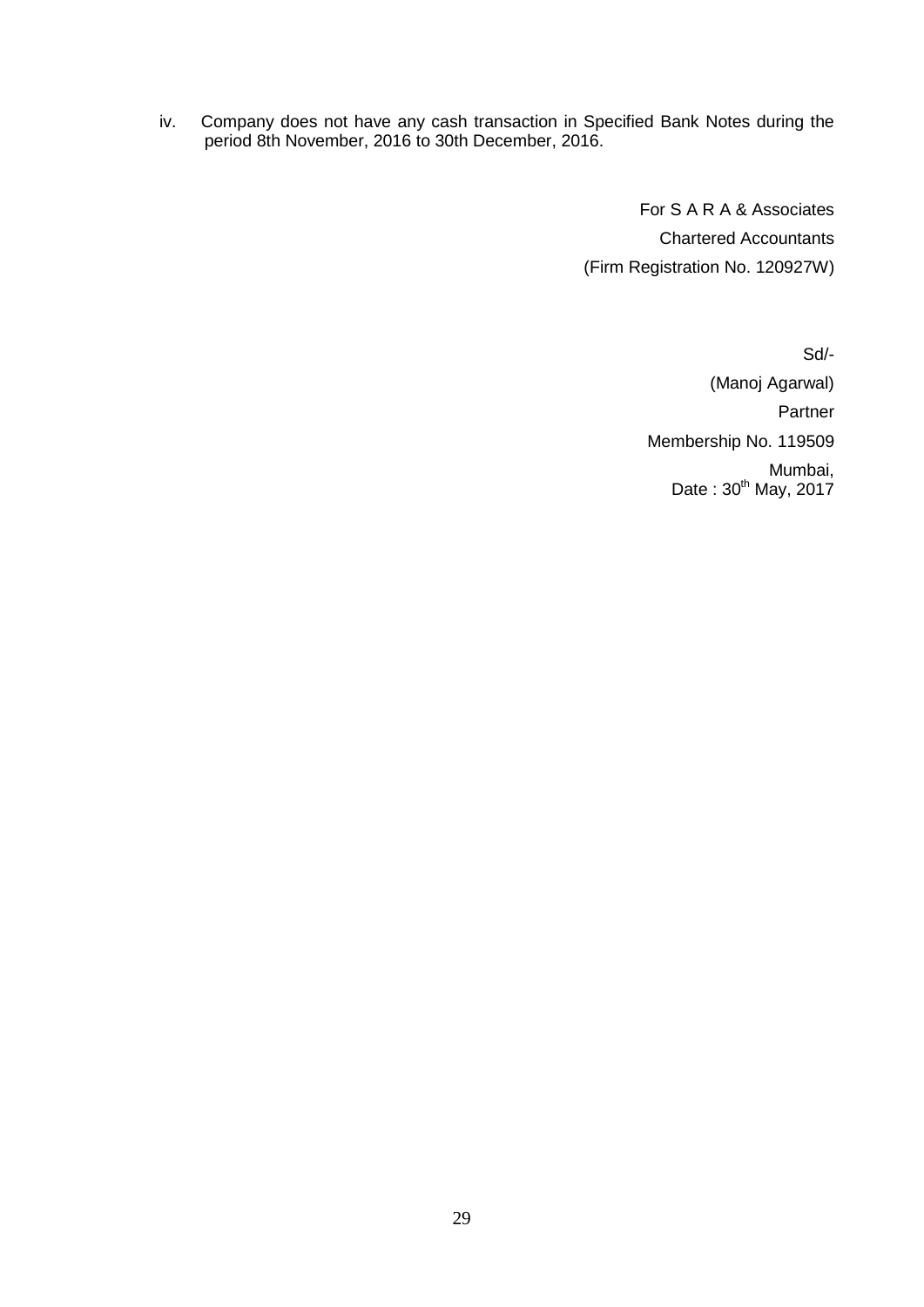#### **Annexure –A to the Auditors Report**

**The annexure referred to in Independent Auditors Report to the members of SASHWAT TECHNOCRATS LTD. (Formerly Known as Zenzy Technocrats Ltd.) on the standalone financial statements for the year ended 31st March, 2017, we report that:** 

- i. The Company does not have any fixed assets, hence the requirement of clause (i) of paragraph 3 of the said Order is not applicable to the Company.
- ii. The Company does not have any inventory, hence, the requirement of clause (ii) of paragraph 3 of the said Order is not applicable to the Company
- iii. The company has not granted any loans, secured or unsecured to companies, firms, limited liability partnership or other parties covered in the register maintained under section 189 of the Companies Act, 2013 ("the act").
- iv. In our opinion and according to the information and explanation given to us, the Company has complied with the provisions of section 185 and 186 of the Act, with respect to the loans and investments made. The Company has not issued any guarantee nor provided any security.
- v. The Company has not accepted any deposits covered under Section 73 to 76 of the Act
- vi. Pursuant to the Rules made by the Central Government of India, the maintenance of cost records prescribed under subsection (1) of Section 148 of the Act is not applicable to the company.
- vii. (a) According to the information and explanations given to us and on the basis of our examination of the records of the Company, amount deducted/accrued in the books of account in respect of undisputed statutory dues including provident fund, Employees state insurance, income tax, Sales-tax, Value added tax, duty of excise, duty of custom, Service Tax, Cess and other material statutory dues, as applicable, have been regularly deposited during the year by the Company with the appropriate authorities.;

According to the information and explanations given to us and based on the records of the company examined by us, there are no dues outstanding in respect of provident fund, employees state insurance, Income Tax, Service Tax, Sales Tax, Value added tax, duty of customs, cess, duty of excise and other material statutory dues were in arrears as at  $31<sup>st</sup>$ March 2017 for a period of more than six months from the date they became payable.

(b) According to the information and explanations given to us, there are no material statutory dues which have not been deposited with the appropriate authority on account of any dispute.

- viii. The Company does not have any loans or borrowings from any financial institution, banks, government or debenture holders during the year. Accordingly, Paragraph 3(viii) of the Order is not applicable.
- ix. The Company did not raise any money by way of initial public offer or further public offer (including debt instruments) and term loans during the year. Accordingly, paragraph 3 (ix) of the Order is not applicable.
- x. According to the information and explanation given to us, no material fraud by the Company or on the Company by its officers or employees has been noticed or reported during the course of our audit.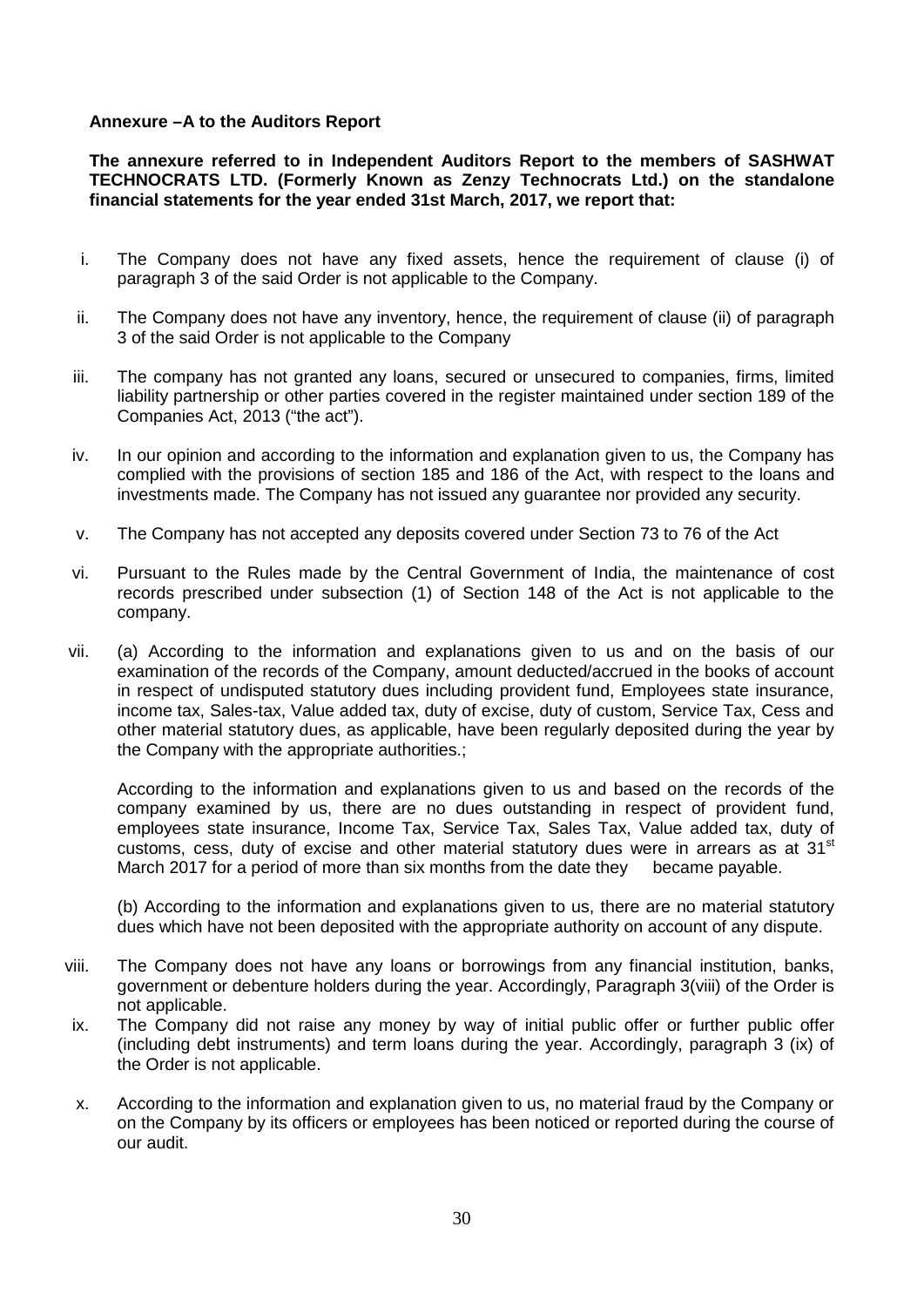- xi. According to the information and explanations given to us and based on our examination of the records of the Company, the Company has not paid/provided for managerial remuneration. Accordingly, paragraph 3 (xi) of the Order is not applicable.
- xii. In our opinion and according to the information and explanations given to us, the Company is not a nidhi company. Accordingly, paragraph 3(xii) of the Order is not applicable.
- xiii. According to the information and explanation given to us and based on our examinations of the records of the Company, no transaction has been entered into by the Company with related parties. Accordingly, paragraph 3(xiii) of the Order is not applicable.
- xiv. According to the information and explanations given to us and based on our examination of the records of the Company, the Company has not made any preferential allotment or private placement of shares or fully or partly convertible debentures during the year,
- xv. According to the information and explanation given to us and based on our examination of the records of the Company, the Company has not entered into non-cash transactions with directors or persons connected with him. Accordingly, paragraph 3(xv) of the order is not applicable.
- xvi. The Company is not required to be registered under Section 45-IA of the Reserve Bank of India Act, 1934.

For S A R A & Associates Chartered Accountants (Firm Registration No. 120927W)

> Sd/- (Manoj Agarwal) Partner Membership No. 119509 Mumbai, Date:  $30<sup>th</sup>$  May, 2017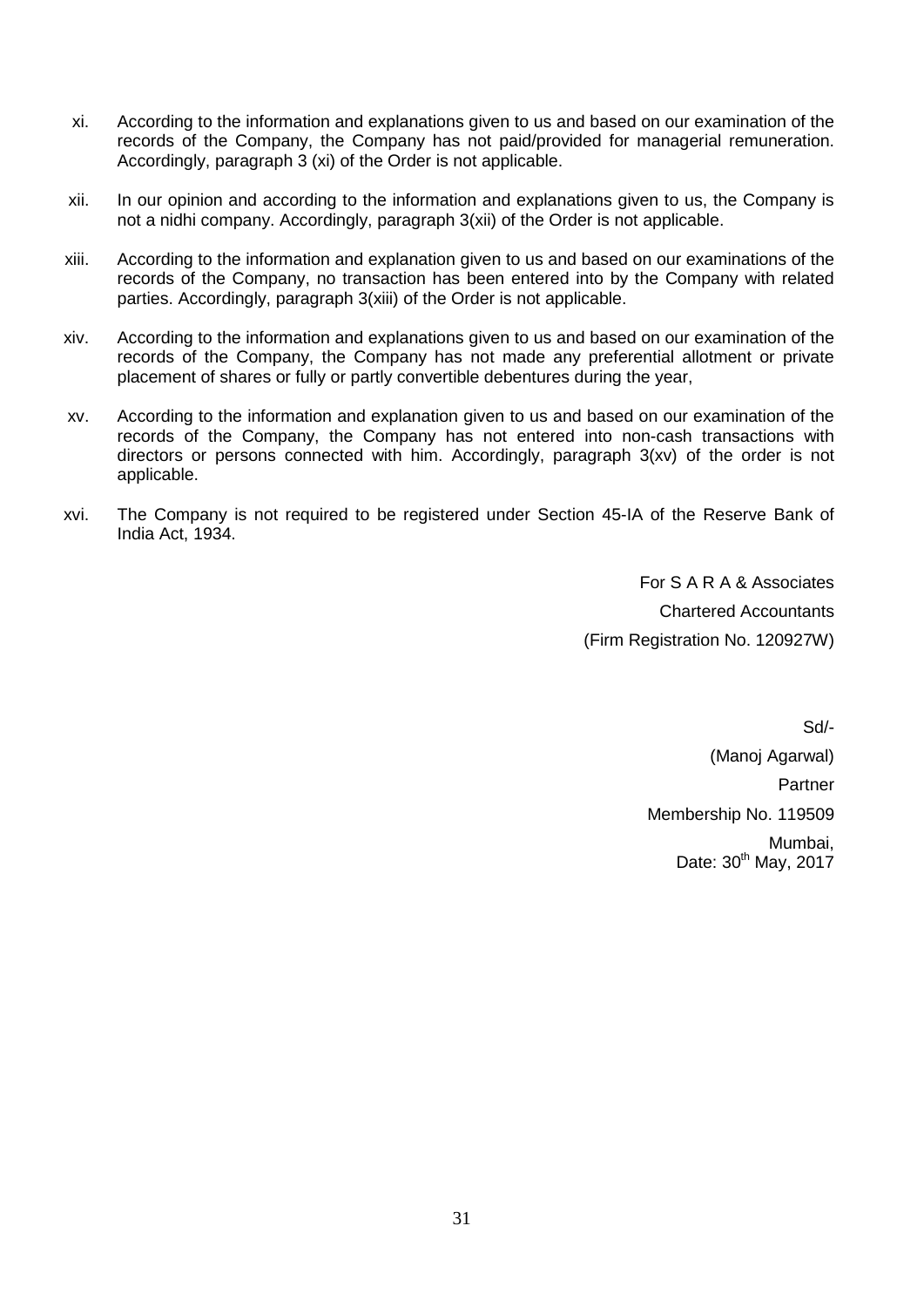#### **Annexure – B to the Auditors Report**

## **Report on the Internal Financial Controls under Clause (i) of Sub-section 3 of Section 143 of the Companies Act, 2013 ("the Act")**

We have audited the internal financial controls over financial reporting of SASHWAT TECHNOCRATS LTD. (Formerly Known as Zenzy Technocrats Limited) ("the Company") as of March 31, 2017 in conjunction with our audit of the standalone financial statements of the Company for the year ended on that date.

#### **Management's Responsibility for Internal Financial Controls**

The Company's management is responsible for establishing and maintaining internal financial controls based on the internal control over financial reporting criteria established by the Company considering the essential components of internal control stated in the Guidance Note on Audit of Internal Financial Controls over Financial Reporting issued by the Institute of Chartered Accountants of India ('ICAI'). These responsibilities include the design, implementation and maintenance of adequate internal financial controls that were operating effectively for ensuring the orderly and efficient conduct of its business, including adherence to company's policies, the safeguarding of its assets, the prevention and detection of frauds and errors, the accuracy and completeness of the accounting records, and the timely preparation of reliable financial information, as required under the Companies Act, 2013.

#### **Auditors' Responsibility**

Our responsibility is to express an opinion on the Company's internal financial controls over financial reporting based on our audit. We conducted our audit in accordance with the Guidance Note on Audit of Internal Financial Controls Over Financial Reporting (the "Guidance Note") and the Standards on Auditing, issued by ICAI and deemed to be prescribed under section 143(10) of the Companies Act, 2013, to the extent applicable to an audit of internal financial controls, both applicable to an audit of Internal Financial Controls and, both issued by the Institute of Chartered Accountants of India. Those Standards and the Guidance Note require that we comply with ethical requirements and plan and perform the audit to obtain reasonable assurance about whether adequate internal financial controls over financial reporting was established and maintained and if such controls operated effectively in all material respects.

Our audit involves performing procedures to obtain audit evidence about the adequacy of the internal financial controls system over financial reporting and their operating effectiveness. Our audit of internal financial controls over financial reporting included obtaining an understanding of internal financial controls over financial reporting, assessing the risk that a material weakness exists, and testing and evaluating the design and operating effectiveness of internal control based on the assessed risk. The procedures selected depend on the auditor's judgment, including the assessment of the risks of material misstatement of the financial statements, whether due to fraud or error.

We believe that the audit evidence we have obtained is sufficient and appropriate to provide a basis for our audit opinion on the Company's internal financial controls system over financial reporting.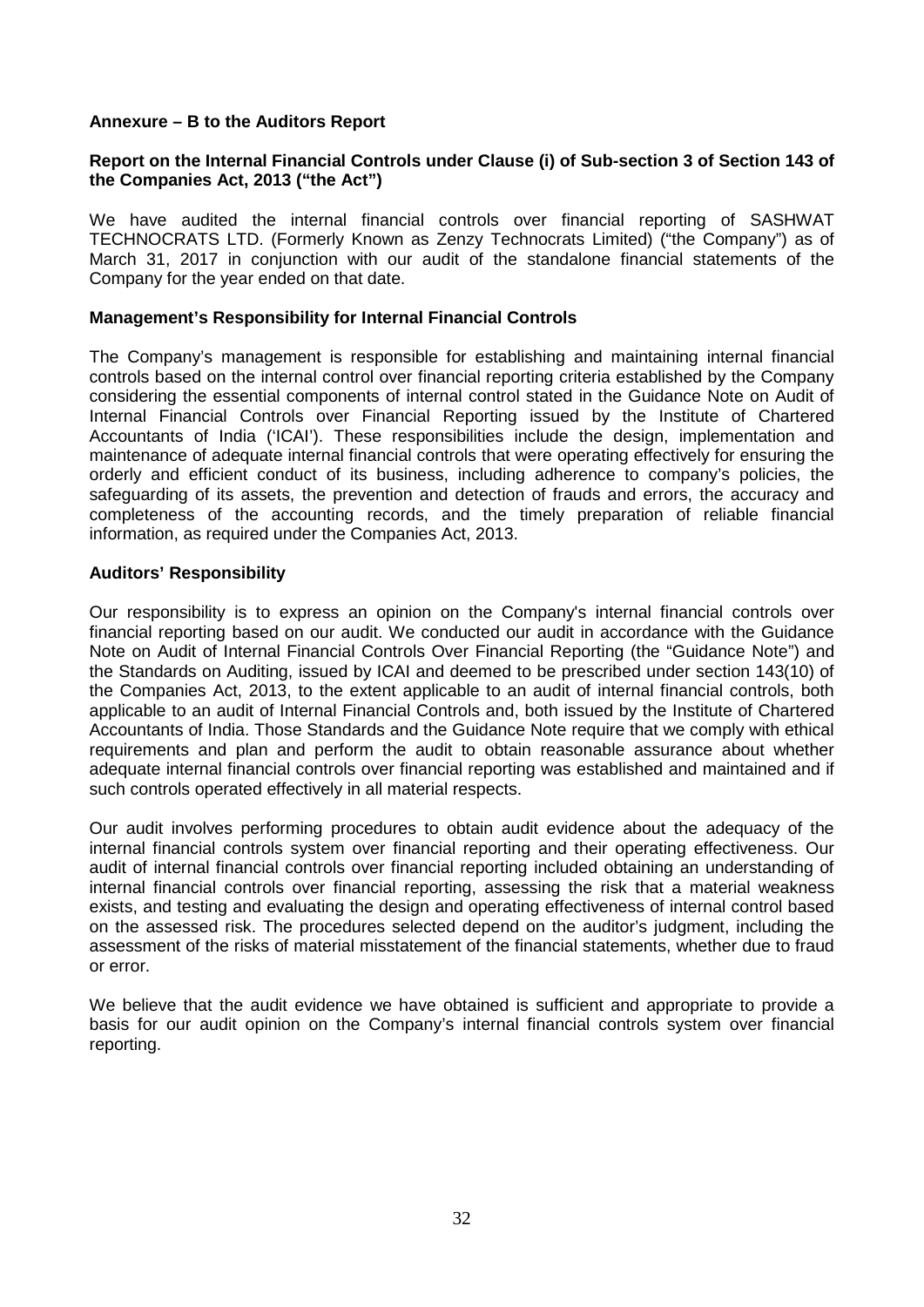## **Meaning of Internal Financial Controls over Financial Reporting**

A company's internal financial control over financial reporting is a process designed to provide reasonable assurance regarding the reliability of financial reporting and the preparation of financial statements for external purposes in accordance with generally accepted accounting principles. A company's internal financial control over financial reporting includes those policies and procedures that (1) pertain to the maintenance of records that, in reasonable detail, accurately and fairly reflect the transactions and dispositions of the assets of the company; (2) provide reasonable assurance that transactions are recorded as necessary to permit preparation of financial statements in accordance with generally accepted accounting principles, and that receipts and expenditures of the company are being made only in accordance with authorizations of management and directors of the company; and (3) provide reasonable assurance regarding prevention or timely detection of unauthorized acquisition, use, or disposition of the company's assets that could have a material effect on the financial statements.

#### **Inherent Limitations of Internal Financial Controls Over Financial Reporting**

Because of the inherent limitations of internal financial controls over financial reporting, including the possibility of collusion or improper management override of controls, material misstatements due to error of fraud may occur and not be detected. Also, projections of any evaluation of the internal financial controls over financial reporting to future periods are subject to the risk that the internal financial control over financial reporting may become inadequate because of changes in conditions, or that the degree of compliances with the polices or procedures may deteriorate.

#### **Opinion**

Our opinion, the Company has, in all material respects, an adequate internal financial controls system over financial reporting and such internal financial controls over financial reporting were operating effectively as at March 31, 2017, based on the internal control over financial reporting criteria established by the Company considering the essential components of internal control stated in the Guidance Note on Audit of Internal Financial Controls Over Financial Reporting issued by the Institute of Chartered Accountants of India.

> For S A R A & Associates Chartered Accountants (Firm Registration No. 120927W)

> > Sd/-

(Manoj Agarwal) **Partner** Membership No. 119509 Mumbai,  $30<sup>th</sup>$  May, 2017.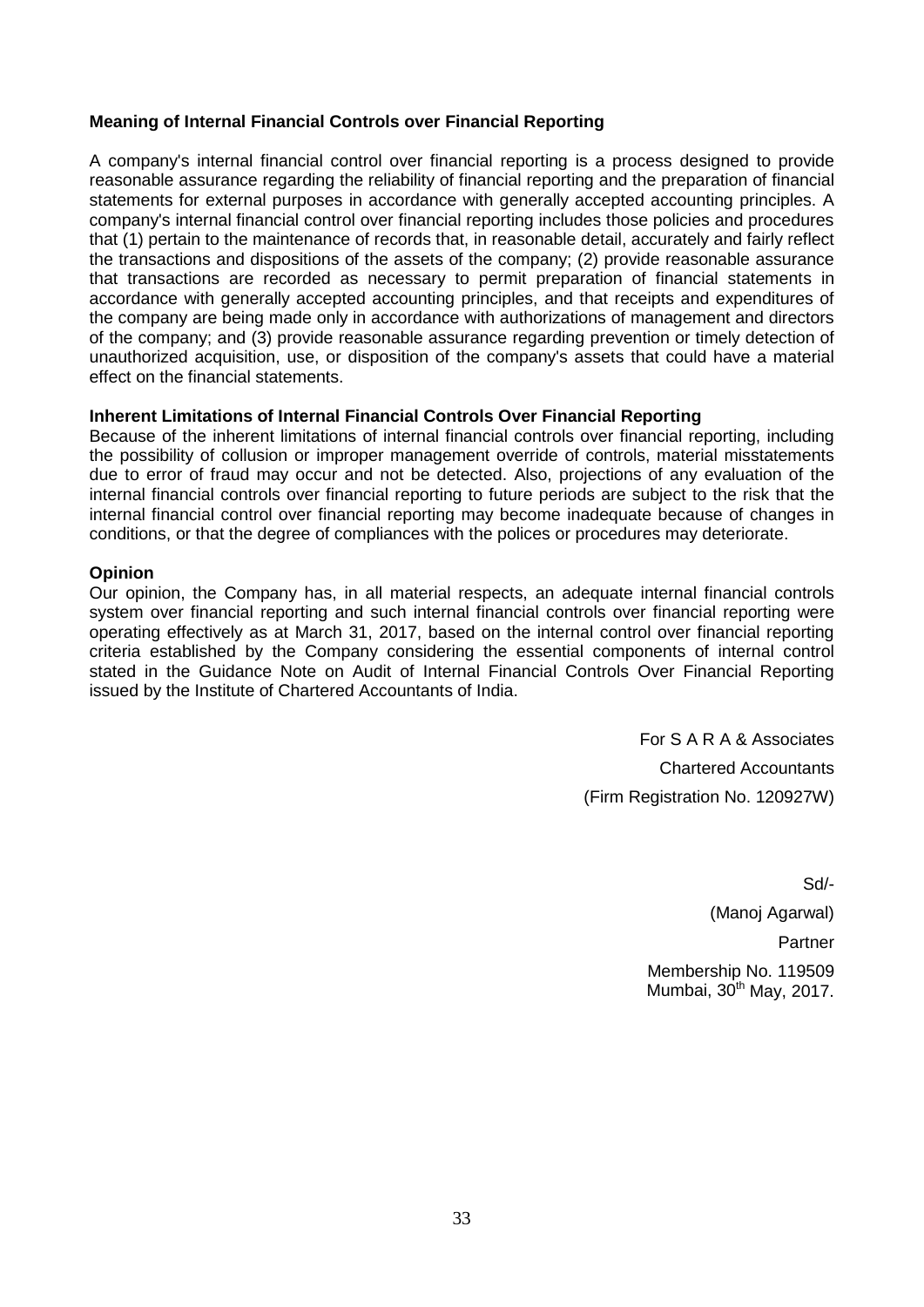|              |             | <b>Particulars</b>                                                                 | <b>Note</b>             | 31st March, 2017 | 31st March, 2016 |
|--------------|-------------|------------------------------------------------------------------------------------|-------------------------|------------------|------------------|
| I            | (i)         | <b>EQUITY AND LIABILITIES</b><br><b>SHAREHOLDER'S FUNDS</b><br>Share capital       | 1<br>$\overline{2}$     | 3,062,330        | 3,062,330        |
|              | (ii)        | Reserves and surplus                                                               |                         | 9,384,386        | 9,787,688        |
| $\mathbf{H}$ | (i)<br>(ii) | <b>NON CURRENT LIABILITIES</b><br>Long Term Borrowings<br>Deferred Tax Liabilities | 3                       | 1,050,000        | 1,050,000        |
| III          | (i)<br>(ii) | <b>CURRENT LIABILITIES</b><br>Short-term borrowings<br>Other current liabilities   | $\overline{\mathbf{4}}$ | 68,208           | 87,958           |
|              |             | <b>Total</b>                                                                       |                         | 13,564,924       | 13,987,976       |
| $\bf{I}$     | (i)         | <b>ASSETS</b><br><b>NON-CURRENT ASSETS</b><br>Non Current Investment               | 5                       | 7,203,600        | 7,203,600        |
| $\mathbf{I}$ |             | <b>CURRENT ASSETS</b>                                                              |                         |                  |                  |
|              | (i)         | Trade receivables                                                                  | 6                       | 427,514          | 478,354          |
|              | (ii)        | Cash and cash equivalents                                                          | 7                       | 373,810          | 733,522          |
|              | (iii)       | Short-term loans and advances                                                      | 8                       | 5,560,000        | 5,572,500        |
|              | (iv)        | Other current assets                                                               |                         |                  |                  |
|              |             | <b>Total</b>                                                                       |                         | 13,564,924       | 13,987,976       |

# **SASHWAT TECHNOCRATS LIMITED (Formerly Known as Zenzy Technocrats Limited) BALANCE SHEET AS AT 31st MARCH, 2017**

Significant Accounting Policies & Notes on Financial Statements **13** As per our reports of even date attached<br>For S A R A & Associates Chartered Accountants Firm Registration No. 120927W

For and on behalf of the Board

 $Sd$ - Sd-  $Sd$ - Sd-Manoj Agarwal **Director** Director Director Director Partner Membership No. 119509 Mumbai, 30th May, 2017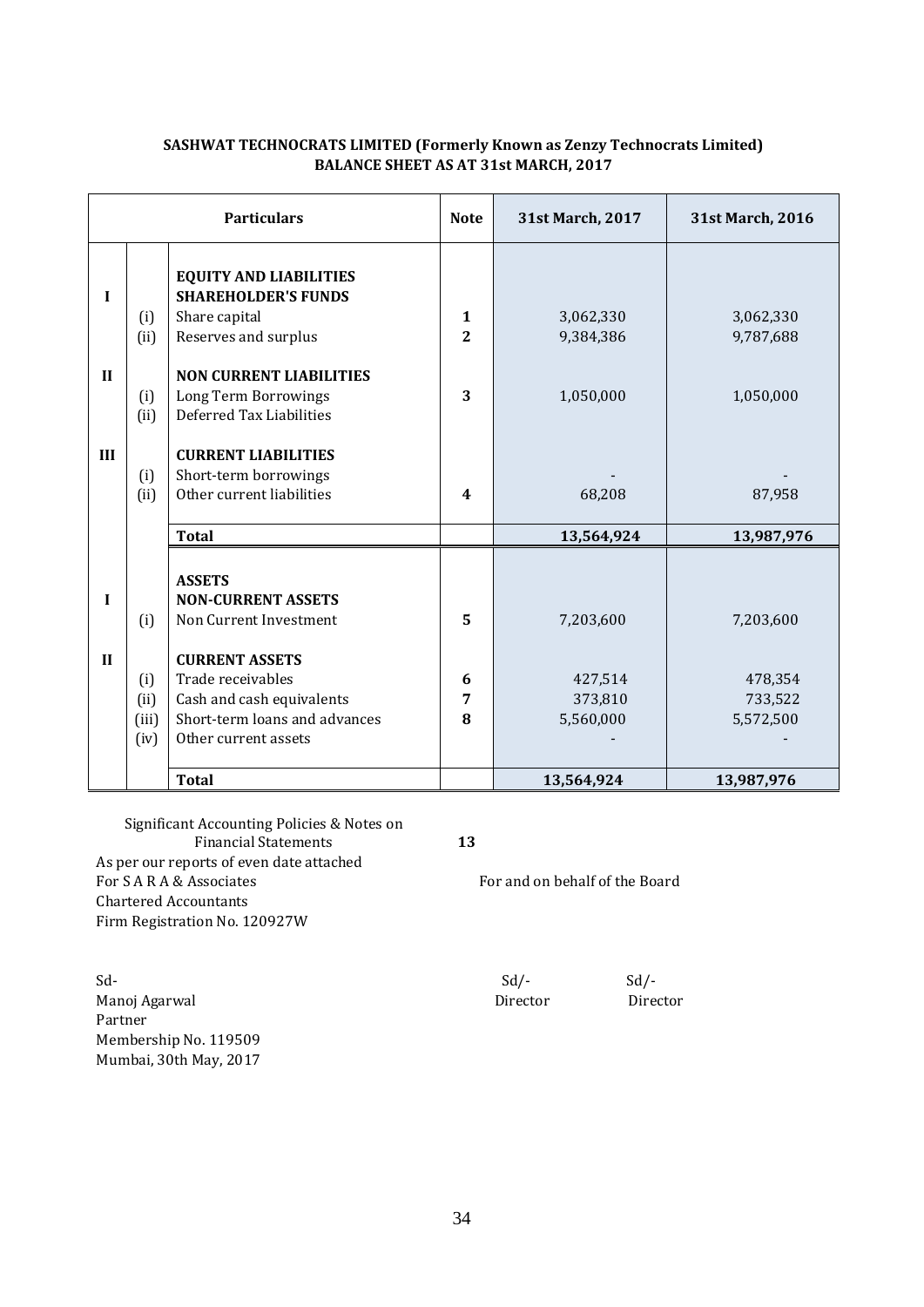#### **SASHWAT TECHNOCRATS LIMITED (Formerly Known as Zenzy Technocrats Limited) STATEMENT OF PROFIT AND LOSS ACCOUNT FOR THE YEAR ENDED 31st MARCH, 2017**

|                  | <b>Particulars</b>                                                                                                                                   | <b>Not</b><br>$\mathbf e$ | 31st March, 2017          | 31st March, 2016            |
|------------------|------------------------------------------------------------------------------------------------------------------------------------------------------|---------------------------|---------------------------|-----------------------------|
| $\mathbf I$      | <b>INCOMES</b><br>Income from operation<br>Other incomes                                                                                             | 9<br>10                   |                           | 625,000<br>4,956            |
|                  | <b>Total Revenue</b>                                                                                                                                 |                           |                           | 629,956                     |
| I<br>$\mathbf I$ | <b>EXPENSES</b><br>Employee cost<br>Depreciation and amortisation<br>expense<br><b>Financial Expenses</b><br>Other expenses<br><b>Total Expenses</b> | 11<br>12                  | 172<br>403,010<br>403,182 | 2,109<br>458,385<br>460,494 |
|                  | Profit/(Loss) before tax                                                                                                                             |                           | (403, 182)                | 169,462                     |
|                  | Less: Provision for income tax<br>Less: Provision for deferred tax                                                                                   |                           |                           | 37,000                      |
|                  | Profit/(Loss) for the year                                                                                                                           |                           | (403, 182)                | 132,462                     |
|                  | Earnings per share (Face value Rs.<br>10 each)                                                                                                       |                           |                           |                             |
|                  | <b>Basic</b><br>Diluted                                                                                                                              |                           | (1.32)<br>(1.32)          | 0.43<br>0.43                |

Significant Accounting Policies & Notes on Financial Statements **13** As per our reports of even date attached<br>For S A R A & Associates Chartered Accountants Firm Registration No. 120927W

Sd/- Sd/- Sd/- Manoj Agarwal **Director** Director **Director** Director Partner Membership No. 119509 Mumbai, 30th May, 2017

For and on behalf of the Board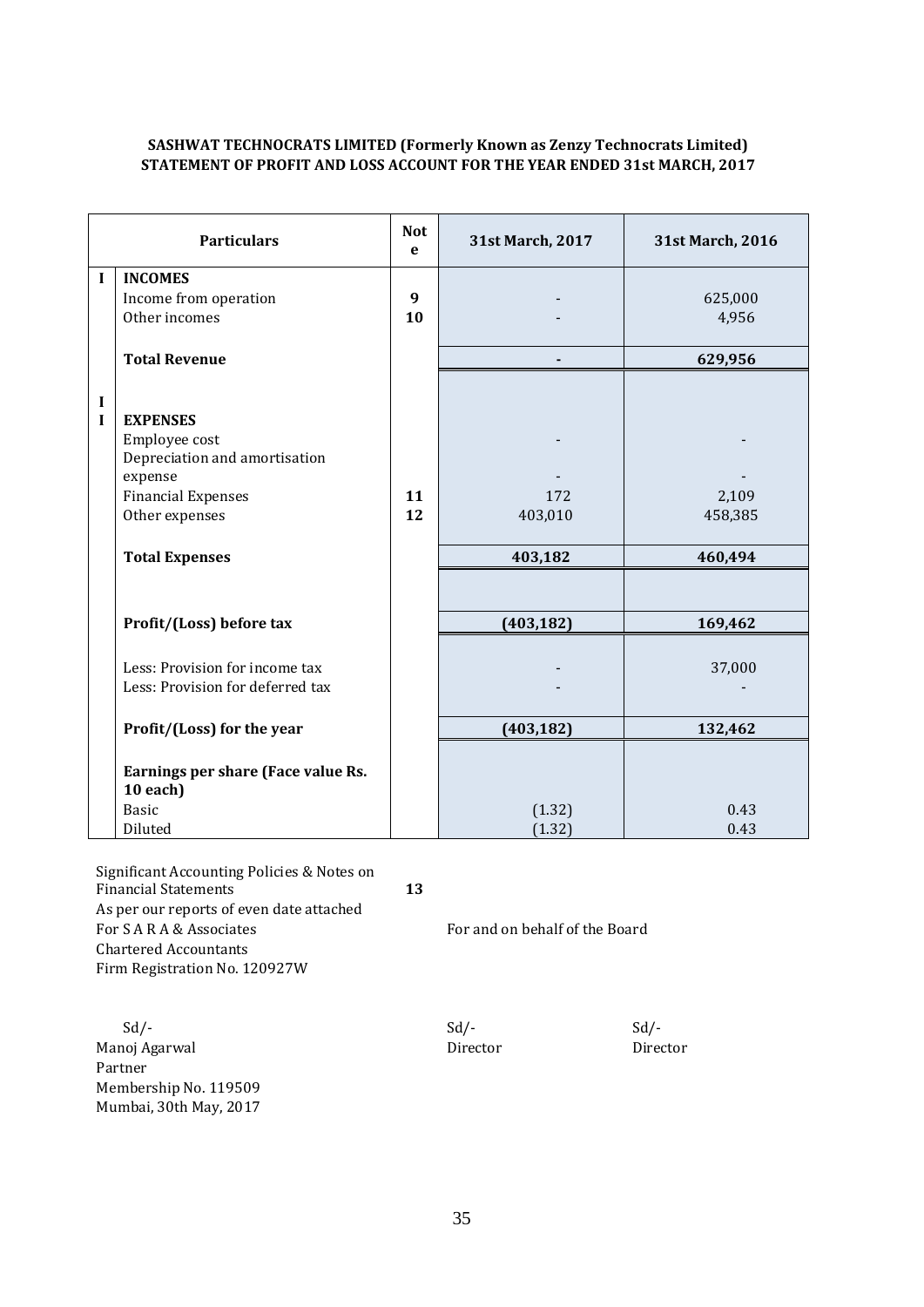|                                                                                                                       |              | o i iningini jihi bribn iyi on tiib tehn ended yiyi ringin evi <i>n</i> |                        |
|-----------------------------------------------------------------------------------------------------------------------|--------------|-------------------------------------------------------------------------|------------------------|
| <b>Particulars</b>                                                                                                    |              | As At 31st March, 2017                                                  | As At 31st March, 2016 |
| <b>NOTE "1" SHARE CAPITAL</b>                                                                                         |              |                                                                         |                        |
| <b>AUTHORISED:</b><br><b>EQUITY SHARES</b>                                                                            |              |                                                                         |                        |
| 50,00,000 (P.Y. 50,00,000) Equity shares of Rs.10/-<br>each.                                                          |              | 50,000,000                                                              | 50,000,000             |
|                                                                                                                       | <b>Total</b> | 50,000,000                                                              | 50,000,000             |
| <b>ISSUED AND SUBSCRIBED AND FULLY PAID UP</b><br>306233 (P.Y-306233) Equity shares of Rs.10/- each                   |              |                                                                         |                        |
| fully paid up.                                                                                                        |              | 3,062,330                                                               | 3,062,330              |
|                                                                                                                       | <b>Total</b> | 3,062,330                                                               | 3,062,330              |
| <b>Reconciliation of number of equity shares</b><br>outstanding                                                       |              |                                                                         |                        |
| As at the beginning of the year<br>Add:- Additions during the year                                                    |              | 306,233                                                                 | 306,233                |
| As at the end of the year                                                                                             |              | 306,233                                                                 | 306,233                |
| <b>SHARES HELD BY HOLDING COMPANY.</b><br>Singhal Merchandise (India) Pvt Ltd<br>DETAILS OF SHAREHOLDERS HOLDING MORE |              | 184,450                                                                 | 184,450                |
| THAN 5% SHARES IN THE COMPANY.<br>Singhal Merchandise (India) Pvt Ltd                                                 |              | 184,450                                                                 | 184,450                |

#### **SASHWAT TECHNOCRATS LIMITED (Formerly Known as Zenzy Technocrats Limited) NOTES TO FINANCIAL STATEMENTS FOR THE YEAR ENDED 31ST MARCH 2017**

The Company has only one class of equity shares having a par value of Rs. 10 per share. Each Shareholder is eligible for one vote per share. The dividend proposed by the Board of Directors is subject to the approval of shareholders, except in case of interim dividend. In the event of liquidation, the equity shareholders are eligible to receive the remaining assets of the Company, after distribution of all preferential amounts, in proportion of their shareholding.  $\overline{1}$ 

| <b>NOTE "2" RESERVE AND SURPLUS</b>                                                                                                                               |              |                                             |                                   |
|-------------------------------------------------------------------------------------------------------------------------------------------------------------------|--------------|---------------------------------------------|-----------------------------------|
| <b>SHARE PREMIUM ACCOUNT</b><br>Balance as per last Financial Statements<br>Add: Additions during the year                                                        |              | 3,817,645                                   | 3,817,645                         |
| Closing Balance                                                                                                                                                   | <b>Total</b> | 3,817,645                                   | 3,817,645                         |
| <b>PROFIT AND LOSS ACCOUNT</b><br>Opening Balance<br>Add: Additions during the year<br>Less" Short/ (Excess) Provision of earlier years<br><b>Closing Balance</b> | Total        | 5,970,043<br>(403, 182)<br>120<br>5,566,741 | 5,837,581<br>132,462<br>5,970,043 |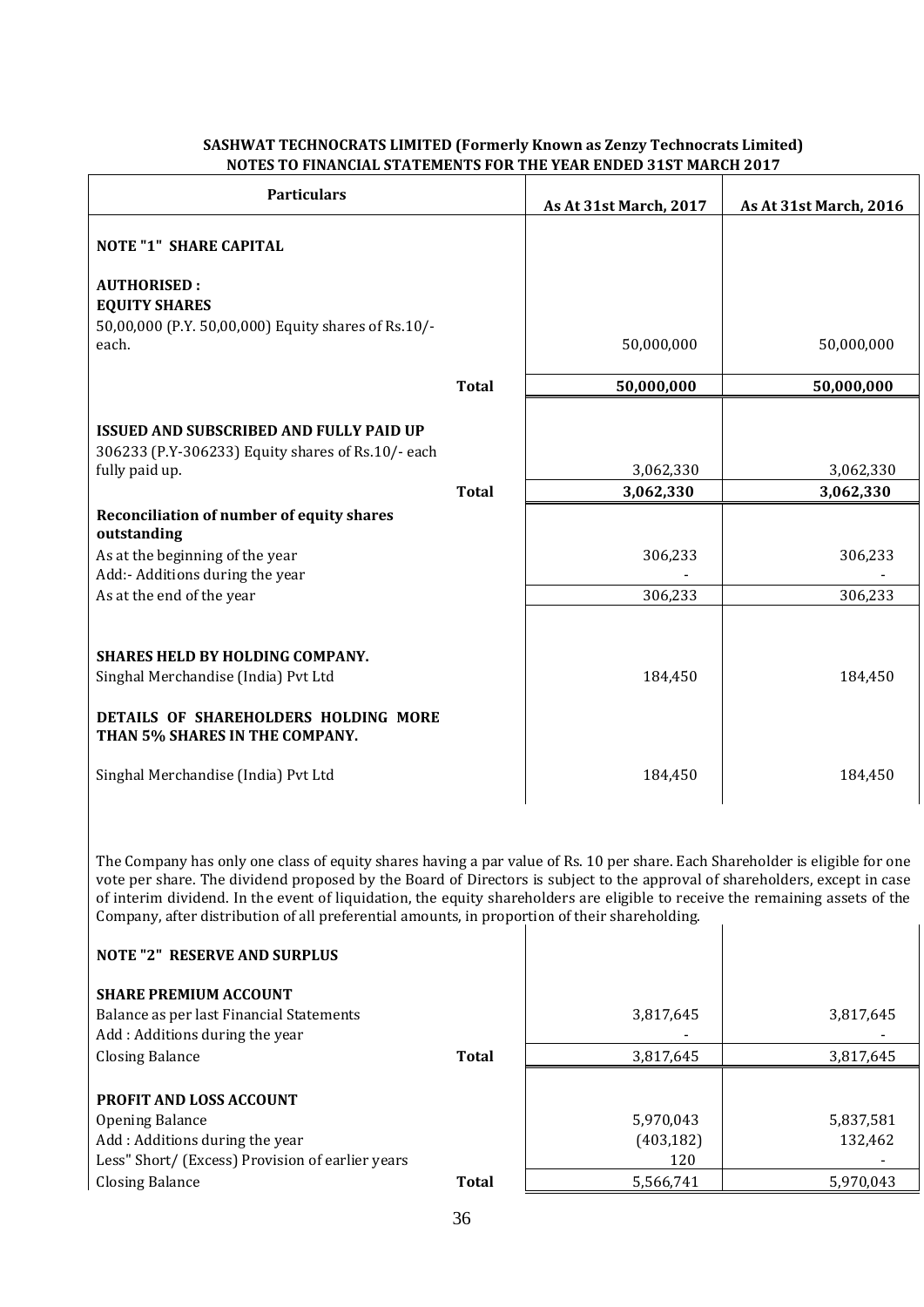| <b>TOTAL RESERVES AND SURPLUS</b>                                                        | <b>Total</b> | 9,384,386 | 9,787,688        |
|------------------------------------------------------------------------------------------|--------------|-----------|------------------|
| <b>NOTE "3" LONG - TERM BORROWINGS</b>                                                   |              |           |                  |
| From Body Corporate                                                                      |              | 1,050,000 | 1,050,000        |
|                                                                                          | <b>Total</b> | 1,050,000 | 1,050,000        |
|                                                                                          |              |           |                  |
| <b>NOTE "4" OTHER CURRENT LIABILITIES</b><br>Other liabilities                           |              |           |                  |
| Provision for Income Tax                                                                 |              | 68,208    | 50,958<br>37,000 |
|                                                                                          | <b>Total</b> | 68,208    | 87,958           |
|                                                                                          |              |           |                  |
| <b>NOTE "5" NON CURRENT INVESTMENT</b>                                                   |              |           |                  |
| <b>Investment in Shares</b>                                                              |              |           |                  |
| Nivadita Merchantile & Financing Limited<br>9912 (PY 9912) Equity shares of Rs. 10 each. |              | 640,000   | 640,000          |
|                                                                                          |              |           |                  |
| Investment in Wholly Owned Subsidiary (Refer Note No                                     |              |           |                  |
| 13(B)(1)                                                                                 |              |           |                  |
| Anjali Commodities Pvt. Ltd.<br>247600 (PY 247600) Equity Shares of Rs. 10 each.         |              | 2,476,000 | 2,476,000        |
| Sahas Mercantile Pvt. Ltd.                                                               |              | 4,087,600 | 4,087,600        |
| 408760 (PY 408760) Equity Shares of Rs. 10 each.                                         |              |           |                  |
|                                                                                          | <b>Total</b> | 7,203,600 | 7,203,600        |
|                                                                                          |              |           |                  |
| <b>NOTE "6" TRADE RECEIVABLES</b>                                                        |              |           |                  |
| More than six months                                                                     |              | 427,514   | 478,354          |
| Others                                                                                   |              |           |                  |
| (unsecured, considered good)                                                             | <b>Total</b> | 427,514   | 478,354          |
| <b>NOTE "7" CASH AND CASH EQUIVALENTS</b>                                                |              |           |                  |
| <b>Balance with bank</b>                                                                 |              |           |                  |
| In Current Account                                                                       |              | 349,294   | 674,626          |
| Cash on hand                                                                             |              | 24,516    | 58,896           |
|                                                                                          | <b>Total</b> | 373,810   | 733,522          |
| <b>NOTE "8" SHORT-TERM LOAN AND ADVANCES</b>                                             |              |           |                  |
| Advances recoverable in Cash or in Kind                                                  |              | 5,560,000 | 5,560,000        |
| (unsecured, considered good)                                                             |              |           |                  |
| Advance Tax & TDS                                                                        |              |           | 12,500           |
|                                                                                          | <b>Total</b> | 5,560,000 | 5,572,500        |

**SASHWAT TECHNOCRATS LIMITED (Formerly Known as Zenzy Technocrats Limited) NOTES TO FINANCIAL STATEMENTS FOR THE YEAR ENDED 31ST MARCH 2017**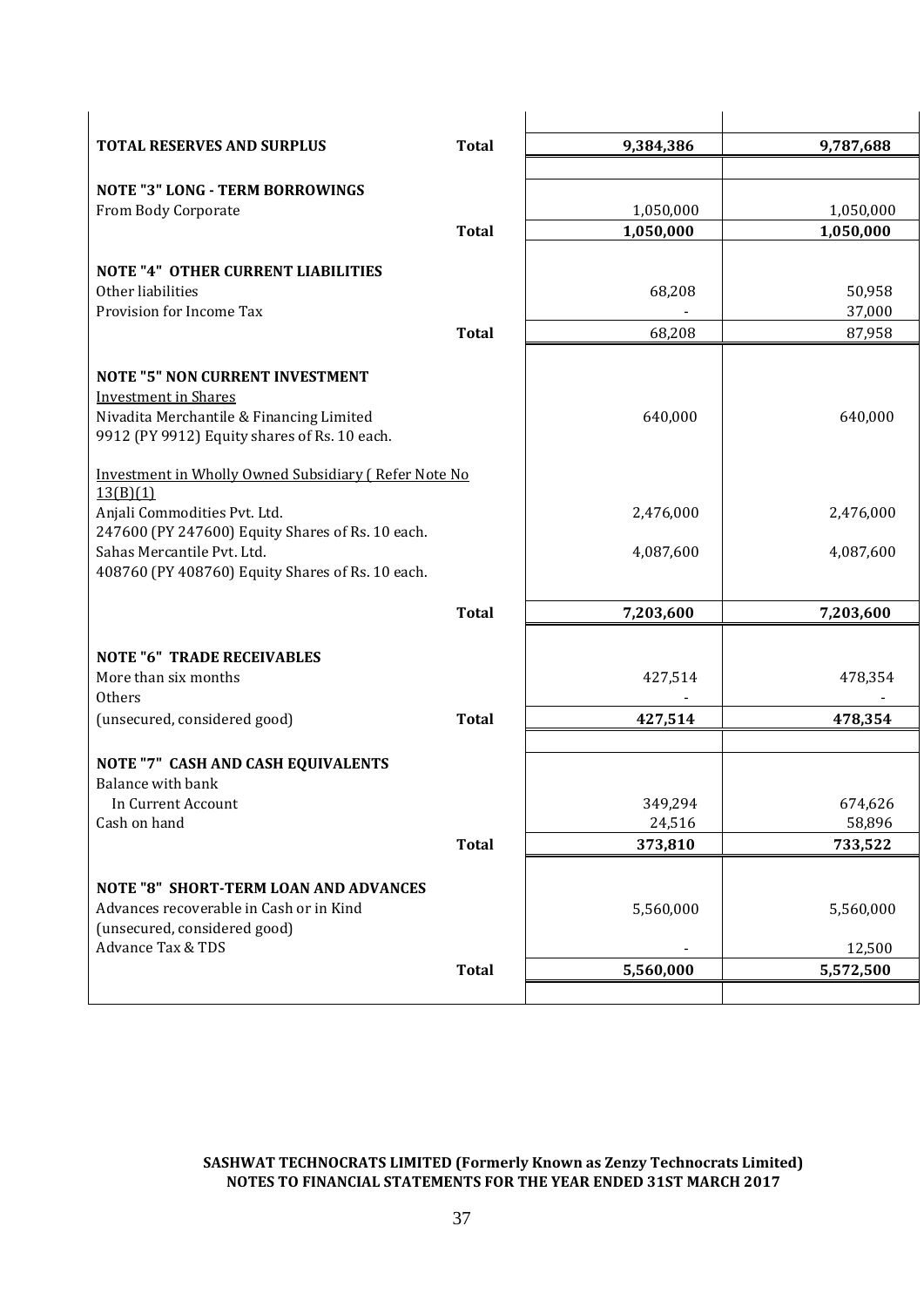| <b>Particulars</b>                     |              | 31st March, 2017 | 31st March, 2016 |
|----------------------------------------|--------------|------------------|------------------|
|                                        |              |                  |                  |
| <b>NOTE "9" INCOME FROM OPERATIONS</b> |              |                  |                  |
| Income from Operation                  |              | ٠                | 625,000          |
|                                        | <b>Total</b> |                  | 625,000          |
|                                        |              |                  |                  |
| <b>NOTE "10" OTHER INCOMES</b>         |              |                  |                  |
| Dividend received                      |              |                  | 4,956            |
|                                        | <b>Total</b> |                  | 4,956            |
|                                        |              |                  |                  |
| <b>NOTE "11" FINANCIAL EXPENSES</b>    |              |                  |                  |
| <b>Bank Charges</b>                    |              | 172              | 2,109            |
|                                        | <b>Total</b> | 172              | 2,109            |
|                                        |              |                  |                  |
| <b>NOTE "12" OTHER EXPENSES</b>        |              |                  |                  |
| <b>Auditor's remuneration</b>          |              |                  |                  |
| Audit fees                             |              | 17,250           | 17,250           |
| Listing expense                        |              | 241,750          | 238,756          |
| R & T fees                             |              | 36,777           | 29,080           |
| <b>Advertisement Expense</b>           |              | 45,038           | 15,000           |
| Other expense                          |              | 12,195           | 38,299           |
| Rent                                   |              | 50,000           | 120,000          |
|                                        |              |                  |                  |
|                                        | <b>Total</b> | 403,010          | 458,385          |

#### **SASHWAT TECHNOCRATS LIMITED (Formerly Known as Zenzy Technocrats Limited) CASH FLOW STATEMENT FOR THE YEAR ENDED MARCH 31,2017**

| <b>Particulars</b>                                                      | 31st March,<br>2017 | 31st March,<br>2016 |
|-------------------------------------------------------------------------|---------------------|---------------------|
| Net Profit before tax and extraordinary items<br><b>Adjustement for</b> | (403, 182)          | 169,462             |
| Dividend Income                                                         |                     | (4,956)             |
| <b>Total</b>                                                            |                     | (4,956)             |
| Operating profit before working capital changes                         | (403, 182)          | 164,506             |
| <b>Adjustement for</b>                                                  |                     |                     |
| Trade receivable                                                        | 50,840              | 88,080              |
| Short term loans and advances                                           |                     | 4,890,000           |
| Other Current assets                                                    |                     |                     |
| Other non current assets                                                |                     |                     |
| Other Current Liabilities                                               | 17,250              | 17,250              |
| <b>Working capital changes</b>                                          | 68,090              | 4,995,330           |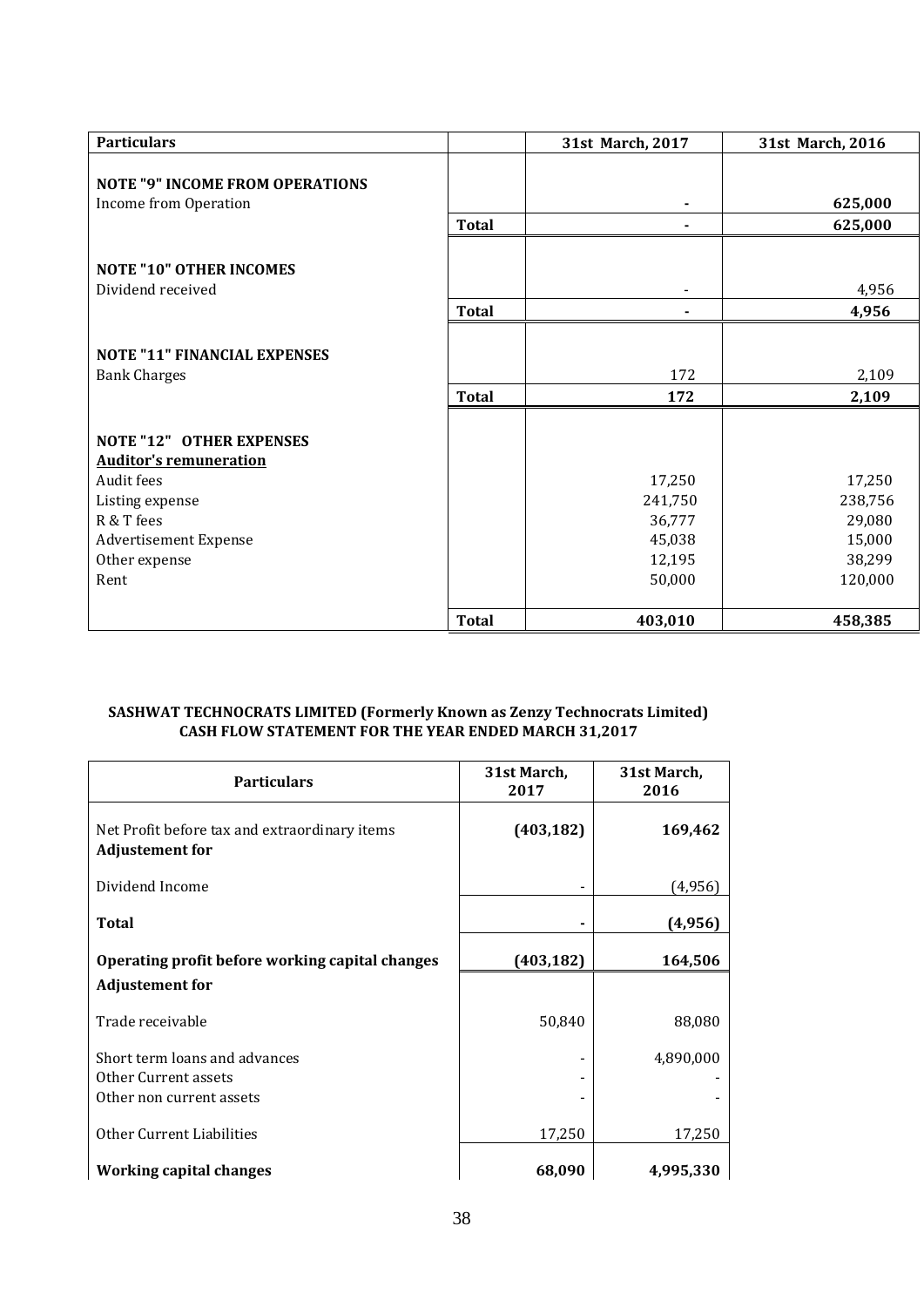| Cash generated from operation                                                                                        | (335, 092) | 5,159,836   |
|----------------------------------------------------------------------------------------------------------------------|------------|-------------|
| Income taxes paid                                                                                                    | (24, 620)  | (12,500)    |
| Cash flow from operating activities                                                                                  | (359, 712) | 5,147,336   |
| <b>B. CASH FLOW FROM INVESTING ACTIVITIES</b>                                                                        |            |             |
| Investment in Non- Current investment                                                                                |            | (6,563,600) |
| Dividend income from investment                                                                                      |            | 4,956       |
| Cash flow from investing activities                                                                                  |            | (6,558,644) |
| C. CASH FLOW FROM FINANCING ACTIVITIES<br><b>Short-Term Borrowings</b><br><b>Cash flow from financing activities</b> |            |             |
|                                                                                                                      |            |             |
| Net increase/(decrease) in cash and cash Equivalents                                                                 | (359, 712) | (1,411,308) |
| Opening balance of Cash and Cash Equivalents                                                                         | 733,522    | 2,144,830   |
| Closing balance of cash and cash equivalents                                                                         | 373,810    | 733,522     |

#### **Note: The above Cash flow statement has been prepared under the "Indirect Method" as set out in Accounting Standared -3 "Cash flow statements"**

As per our reports of even date attached For and on behalf of the Board For S A R A & Associates Chartered Accountants Firm Registration No. 120927W

Sd/-<br>Director Director

 $Sd$  /-Manoj Agarwal Partner Membership No. 119509 Mumbai, 30th May, 2017

**NOTE-13**

#### **A. SIGNIFICANT ACCOUNTING POLICIES**

#### 1. **BASIS OF ACCOUNTING**

The financial statements are prepared as a going concern under historical cost convention basis, except those with significant uncertainty, and in accordance with the mandatory accounting standards as specified under Section 133 of the Companies Act, 2013 and other provisions of Companies Act, 2013. Accounting policies not stated explicitly otherwise are consistent with generally accepted accounting principles.

Director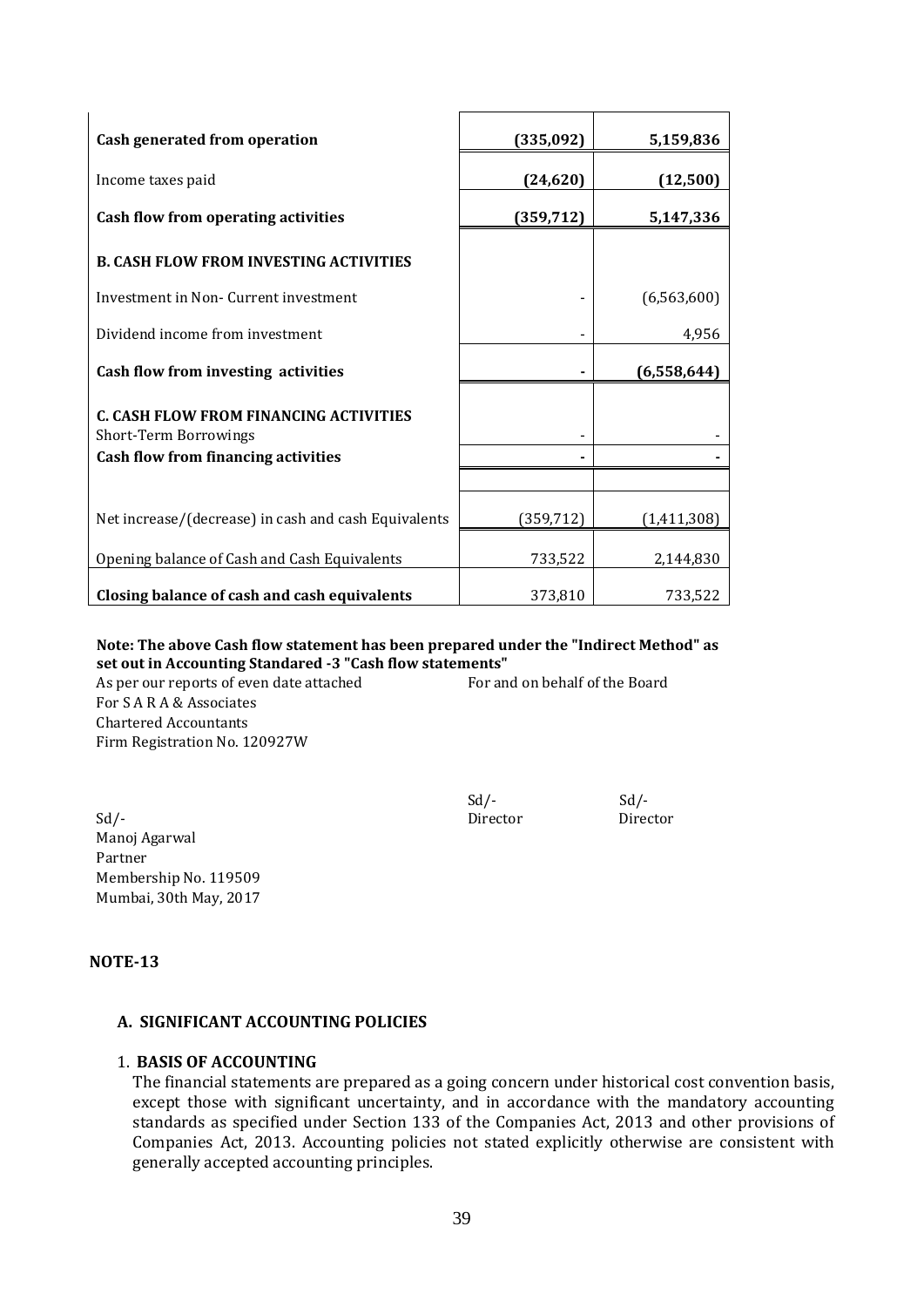#### 2. **METHOD OF ACCOUNTING**

The company follows mercantile system of accounting and recognizes income and expenses on accrual basis; *however long-term employee benefits are accounted on cash basis.*

#### 3.**RECOGNITION OF INCOME**

Revenue from sale of goods is recognized when the property and all significant risks and rewards of ownership are transferred to the buyer.

Dividend – Dividend income is recognized when right to received is established by the reporting date.

#### 4. **FIXED ASSETS**

Fixed Assets are stated at cost of acquisition or construction (including incidental expenses related to acquisition/ construction and installation of the asset) less accumulated depreciation.

#### 5. **PROVISIONS AND CONTINGENT LIABILITIES**

Provisions are recognized when the Company has legal and constructive obligations as a result of a past event, for which it is probable that a cash outflow will be required and a reliable estimate can be made of the amount of the obligation.

Contingent Liabilities are disclosed when the Company has a possible obligation or a present obligation and it is probable that a cash outflow will not be required to settle the obligation.

#### 6. **TAXES ON INCOME**

Tax expenses for a period comprises of current tax and deferred tax.

Current Tax is measured at the amount expected to be paid to the tax authorities, after taking into consideration, the applicable deduction and exemption admissible under the provision of the Income Tax Act, 1961.

Deferred tax reflects the impact of current period timing difference between taxable income and accounting income for the period and reversal of timing difference of earlier periods. Deferred tax is measured based on the tax rates and the tax law enacted or substantively enacted at the balance sheet date.

#### 7. **CASH AND CASH EQUIVALENT**

Cash and cash equivalent in the cash flow statement comprises cash at bank and in hand and short-term investment with an original maturity of three months or less.

#### 8. **IMPAIRMENT OF ASSETS**

The Company assesses at each Balance Sheet date whether there is any indication that any asset may be impaired and if such indication exists, the carrying value of such asset is reduced to its recoverable amount and a provision is made for such impairment loss in the profit and loss account.

#### 9. **EARNING PER SHARE**

The earnings per share are calculated by dividing the net profit for the year attributable to the

equity shareholders by the weighted average number of equity shares outstanding during the

year. The Company has not issued any potential equity shares and hence the basic and diluted

earnings per share are the same.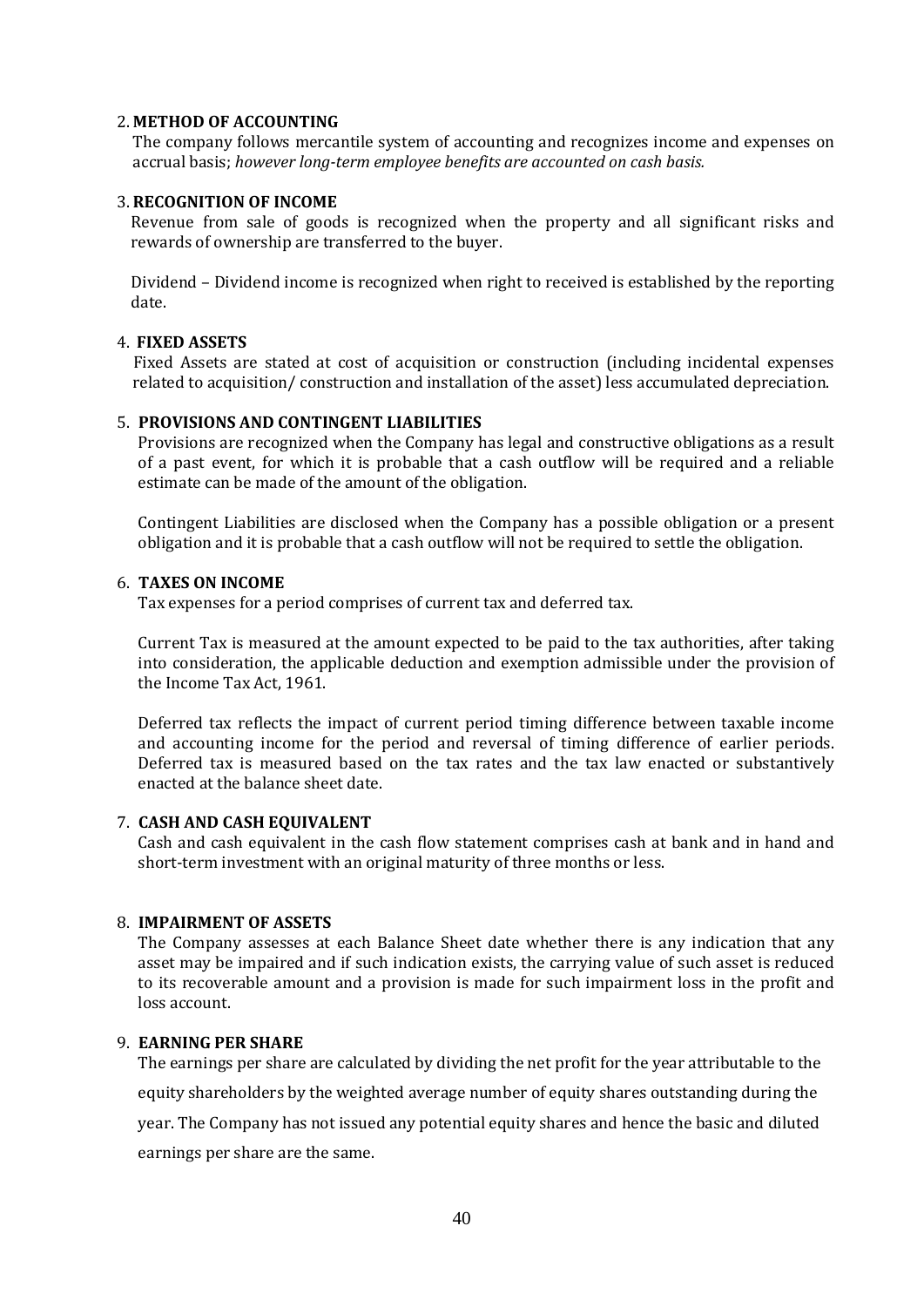#### **B. NOTES TO ACCOUNTS**

- 1. In the opinion of the Board, any of the assets other than fixed assets and non-current investment have a value on realization in the ordinary course of business at least equal to the amount at which they are stated.
- 2. The current liabilities includes the dues of sundry creditors amounting to Rs. Nil (Previous Year Rs. Nil) relating to Micro, Small and Medium Enterprises has been determined to the extent such parties have been identified on the basis of information available with the company. The parties of Micro, Small and Medium Enterprises to whom, the company owe any sum (principal) outstanding for more than forty five days, are Nil. Further interest payable on the said outstanding is Nil.
- 3. Calculation of Basic & diluted earning per share:

| <b>Particulars</b>                       | <b>Current Year</b> | <b>Previous Year</b> |
|------------------------------------------|---------------------|----------------------|
|                                          | (Rs.)               | (Rs.)                |
| Profit/(Loss) after taxation<br>(Rs.)    | (4,03,182)          | 1,32,462             |
| Weighted average number of shares (Nos.) | 3,06,233            | 3,06,233             |
| Nominal value of shares outstanding      |                     |                      |
| Basic and diluted per share              | (1.32               | 0.43                 |

- 4. The company does not have any cash transaction in Specified Bank Notes during the period 8th November, 2016 to 30th December, 2016.
- 5. Figures of Current Assets and Current Liabilities are stated at book value and are subject to confirmations from the parties.
- 6. Previous year figures have been regrouped/ recast/ reclassified wherever necessary, to conform to current year's classification.

| For SARA & Associates<br><b>Chartered Accountants</b><br>Firm Registration No. 120927W | For and on behalf of the Board |          |
|----------------------------------------------------------------------------------------|--------------------------------|----------|
| $Sd$ /-                                                                                | $Sd$ /-                        | $Sd$ /-  |
| Manoj Agarwal<br>Partner                                                               | Director                       | Director |

#### **Independent Auditors' Report on Consolidated Financial Statements**

**To the Members,**

Membership No. 119509 Mumbai, 30th May, 2017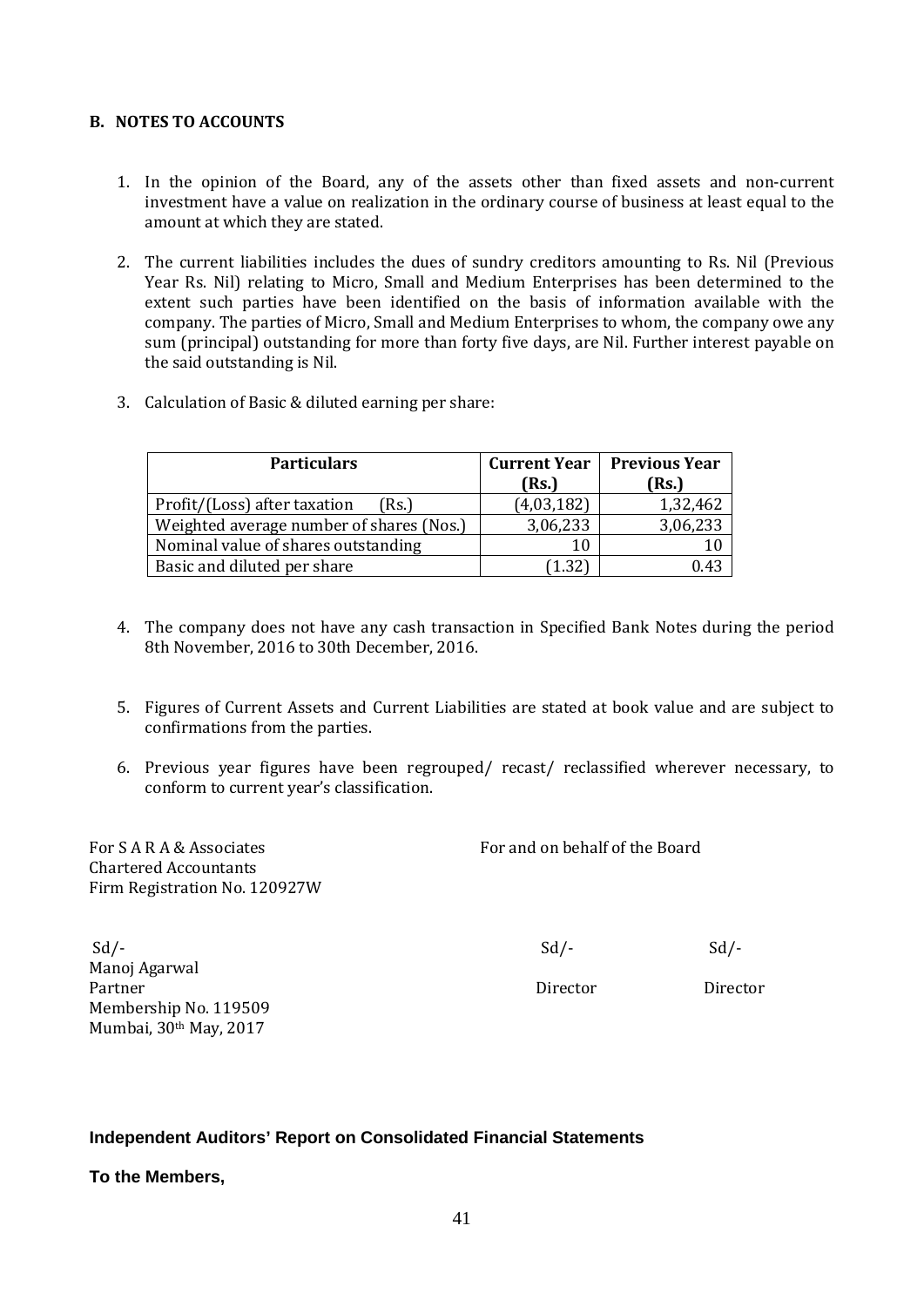#### **SASHWAT TECHNOCRATS LTD. (Formerly known as Zenzy Technocrats Limited)**

#### **Report on the Consolidated Financial Statements**

We have audited the accompanying consolidated financial statements of SASHWAT TECHNOCRATS LTD. (Formerly Known as Zenzy Technocrats Limited) ("the Holding Company") and its subsidiaries (Collectively referred to as "the Company" or "the group") comprising of the Consolidated Balance Sheet as at March 31, 2017, the Consolidated Statement of Profit and Loss, the Consolidated Cash Flow Statement for the year then ended and a summary of significant accounting policies and other explanatory information (hereinafter referred to as " the consolidated Financial statements").

#### **Management's Responsibility for the Consolidated Financial Statements**

The Holding company's Board of Directors is responsible for the preparation of the consolidated Financial statements in terms of the requirements of the Companies Act, 2013 that give a true and fair view of the Consolidated financial Position, Consolidated financial performance and Consolidated cash flows of the Company in accordance with the accounting principles generally accepted in India, including the Accounting Standards specified under Section 133 of the Act, read with rule 7 of Companies (Accounts) Rules, 2014. The board of director of the Company is responsible for maintenance of adequate accounting records in accordance with the provisions of the Act for safeguarding the assets of the Company and for preventing and detecting frauds and other irregularities; the selection and application of appropriate accounting policies; making judgments and estimates that are reasonable and prudent; design, implementation and maintenance of adequate internal financial controls, that are operating effectively for ensuring the accuracy and completeness of the accounting records, relevant to the preparation and presentation of the financial statements that give a true and fair view and are free from material misstatement, whether due to fraud or error, which have been used for the purpose of preparation of the consolidated financial statements by the Directors of the Holding Company, as aforesaid.

#### **Auditor's Responsibility**

Our responsibility is to express an opinion on these consolidated financial statements based on our audit. While conducting audit we have taken into account the provisions of the Act, the accounting and auditing standards and matters which are required to be included in the audit report under the provisions of the Act and the Rules made there under. We conducted our audit in accordance with the Standards on Auditing specified under Section 143(10) of the Act. Those Standards require that we comply with ethical requirements and plan and perform the audit to obtain reasonable assurance about whether the consolidated financial statements are free from material misstatement

An audit involves performing procedures to obtain audit evidence about the amounts and disclosures in the consolidated financial statements. The procedures selected depend on the auditor's judgment, including the assessment of the risks of material misstatement of the consolidated financial statements, whether due to fraud or error. In making those risk assessments, the auditor considers internal financial control relevant to the Holding Company's preparation of the consolidated financial statements that give a true and fair view, in order to design audit procedures that are appropriate in the circumstances. An audit also includes evaluating the appropriateness of accounting policies used and the reasonableness of the accounting estimates made by the Holding Company's management and Board of Directors, as well as evaluating the overall presentation of the consolidated financial statements.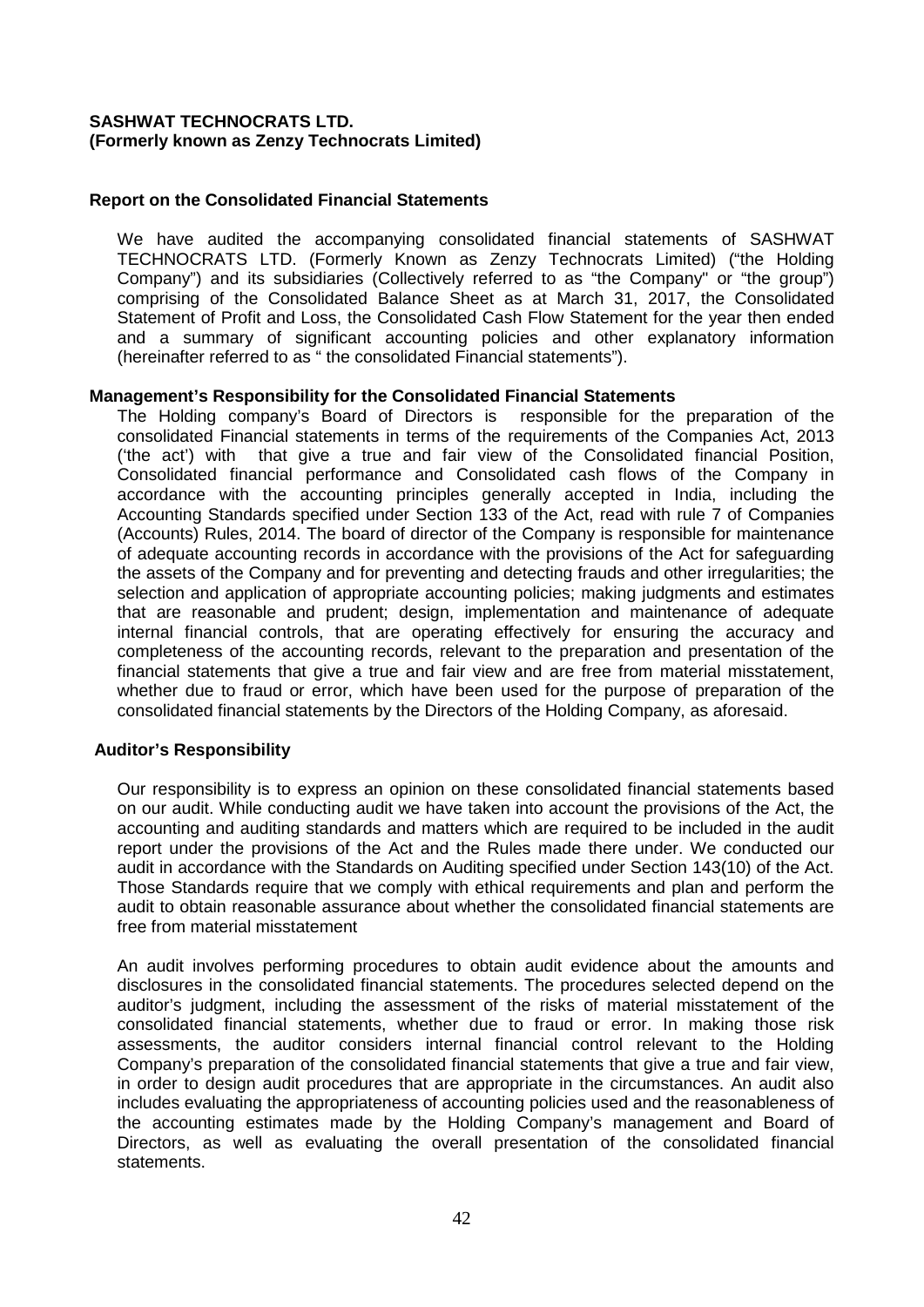We believe that the audit evidence we have obtained is sufficient and appropriate to provide a basis for our audit opinion on the consolidated financial statements.

#### **Opinion**

2. In our opinion and to the best of our information and according to the explanations given to us, the aforesaid consolidated financial statements give the information required by the Act in the manner so required and give a true and fair view in conformity with the accounting principles generally accepted in India , of the Consolidated state of affairs of the Company, as at 31 March 2017, and their consolidated profit and their Consolidated cash flows for the year ended on that date.

#### **Report on Other Legal and Regulatory Requirements**

- 3. As required by section 143(3) of the Act, we report that:
- h) we have sought and obtained all the information and explanations which to the best of our knowledge and belief were necessary for the purpose of our audit of the aforesaid consolidated finance statements;
- i) in our opinion, proper books of account as required by law relating to preparation of the aforesaid Consolidated Financial statements have been kept by the Holding Company so far as appears from our examination of those books;
- j) The Consolidated Balance Sheet, the Consolidated Statement of Profit and Loss, and Consolidated Cash Flow Statement dealt with by this Report are in agreement with the relevant books of account maintained for the purpose of preparation of the Consolidated Financial statements.
- k) in our opinion, the aforesaid Consolidated financial statements comply with the applicable Accounting Standards specified under Section 133 of the Act, read with Rule 7 of the Companies (Accounts) Rules 2014;
- l) On the basis of written representations received from the directors of the Holding Company as on March 31, 2017 taken on record by the Board of Directors of the Holding Company and the report of the statutory auditors of its subsidiary companies, none of the directors of the Group companies is disqualified as on March 31, 2017, from being appointed as a director in terms of Section 164(2) of the Act;
- m) with respect to the adequacy of the internal financial controls over financial reporting of the Group and the operating effectiveness of such controls, refer to our separate report in "Annexure A"; and
- n) With respect to the other matters to be included in the Auditor's Report in accordance with Rule 11 of the Companies (Audit and Auditors) Rules, 2014, in our opinion and to the best of our information and according to the explanations given to us:
	- v. The Group does not have any pending litigations which would impact its financial position.
	- vi. The Group did not have any long-term contracts including derivative contracts; as such the question of commenting on any material foreseeable losses is not required.
	- vii. There has not been any occasion in case of the Group during the year under report to transfer any sums to the Investor Education and Protection Fund. The question of delay in transferring such sums does not arise.

viii.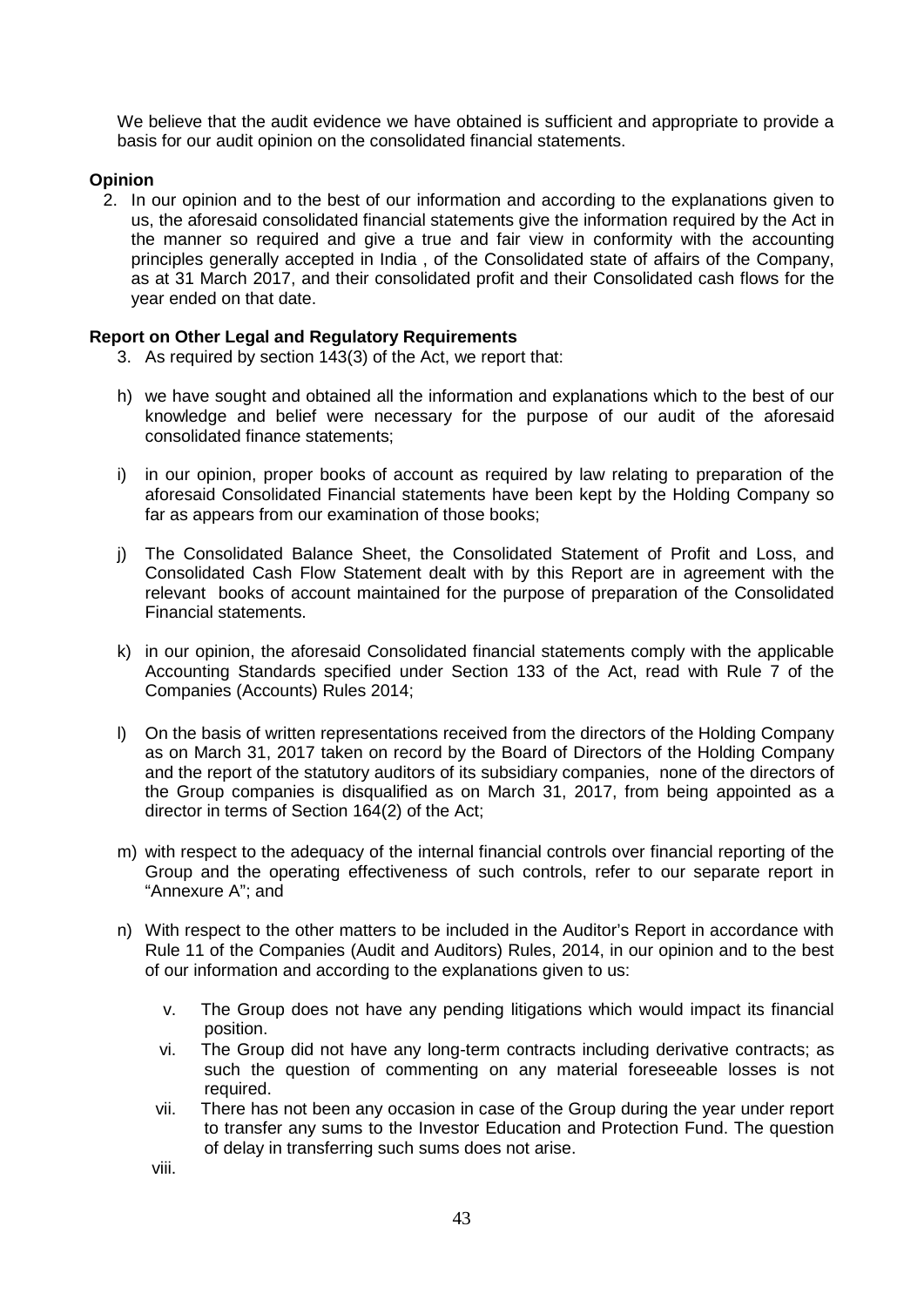For S A R A & Associates Chartered Accountants (Firm Registration No. 120927W)

> Sd/- (Manoj Agarwal) Partner Membership No. 119509 Mumbai, Date: 30<sup>th</sup> May, 2017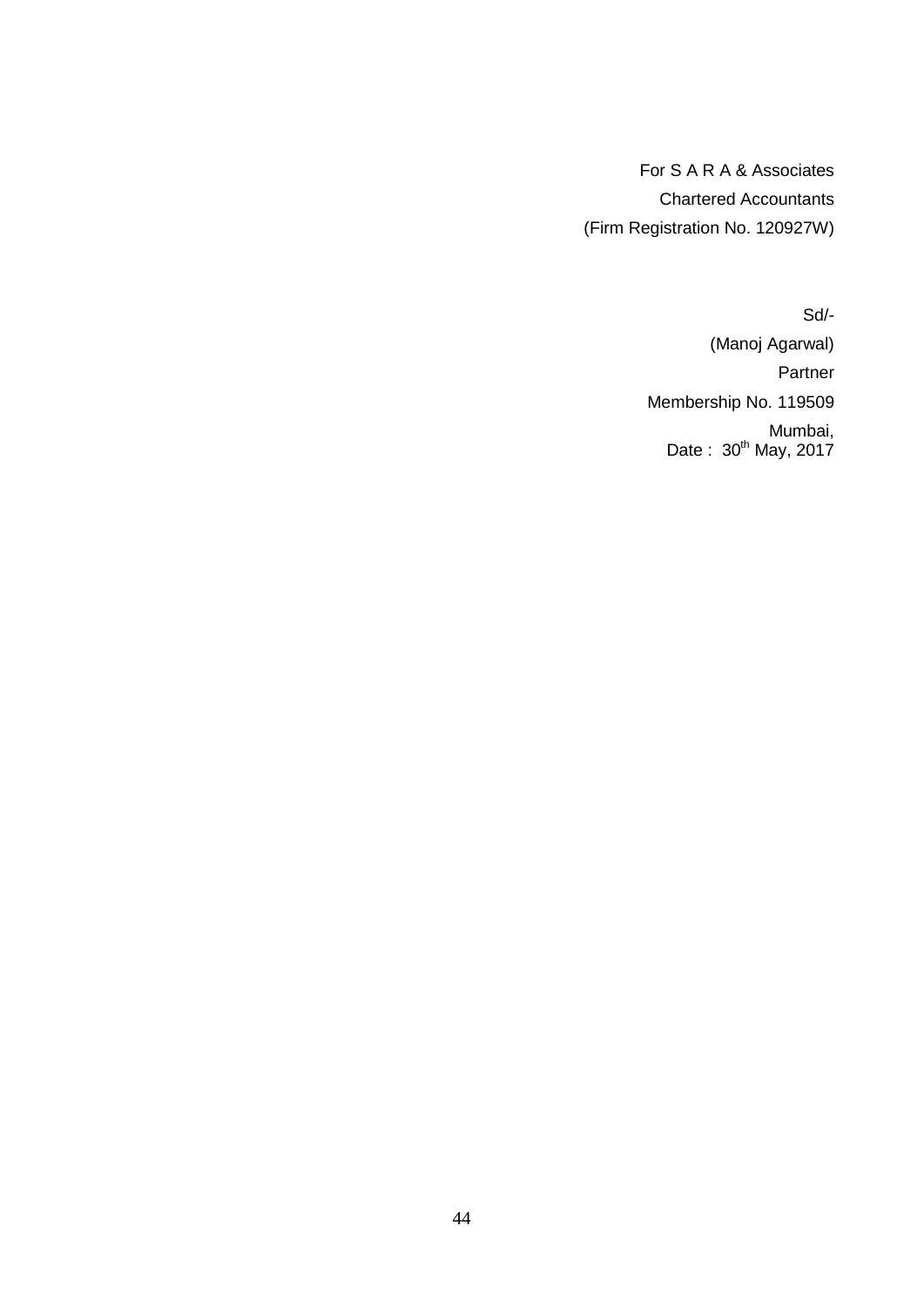# **Annexure – A to the Auditors Report**

# **Report on the Internal Financial Controls under Clause (i) of Sub-section 3 of Section 143 of the Companies Act, 2013 ("the Act")**

In conjunction with our audit of the consolidated financial statements of the Company as of and for the year ended  $31<sup>st</sup>$  March, 2017, we have audited the internal financial controls over financial report of SASHWAT TECHNOCRATS LTD. (Formerly Known as Zenzy Technocrats Limited) ("the Holding Company") and its subsidiary companies as of that date.

# **Management's Responsibility for Internal Financial Controls**

The Respective Board of Directors of the Holding Company and its subsidiary company are responsible for establishing and maintaining internal financial controls based on the internal control over financial reporting criteria established by the Company considering the essential components of internal control stated in the Guidance Note on Audit of Internal Financial Controls over Financial Reporting issued by the Institute of Chartered Accountants of India ('ICAI'). These responsibilities include the design, implementation and maintenance of adequate internal financial controls that were operating effectively for ensuring the orderly and efficient conduct of its business, including adherence to company's policies, the safeguarding of its assets, the prevention and detection of frauds and errors, the accuracy and completeness of the accounting records, and the timely preparation of reliable financial information, as required under the Companies Act, 2013.

#### **Auditors' Responsibility**

Our responsibility is to express an opinion on the Company's internal financial controls over financial reporting based on our audit. We conducted our audit in accordance with the Guidance Note on Audit of Internal Financial Controls Over Financial Reporting (the "Guidance Note") and the Standards on Auditing, issued by ICAI and deemed to be prescribed under section 143(10) of the Companies Act, 2013, to the extent applicable to an audit of internal financial controls, both applicable to an audit of Internal Financial Controls and, both issued by the Institute of Chartered Accountants of India. Those Standards and the Guidance Note require that we comply with ethical requirements and plan and perform the audit to obtain reasonable assurance about whether adequate internal financial controls over financial reporting was established and maintained and if such controls operated effectively in all material respects.

Our audit involves performing procedures to obtain audit evidence about the adequacy of the internal financial controls system over financial reporting and their operating effectiveness. Our audit of internal financial controls over financial reporting included obtaining an understanding of internal financial controls over financial reporting, assessing the risk that a material weakness exists, and testing and evaluating the design and operating effectiveness of internal control based on the assessed risk. The procedures selected depend on the auditor's judgment, including the assessment of the risks of material misstatement of the financial statements, whether due to fraud or error.

We believe that the audit evidence we have obtained is sufficient and appropriate to provide a basis for our audit opinion on the Company's internal financial controls system over financial reporting.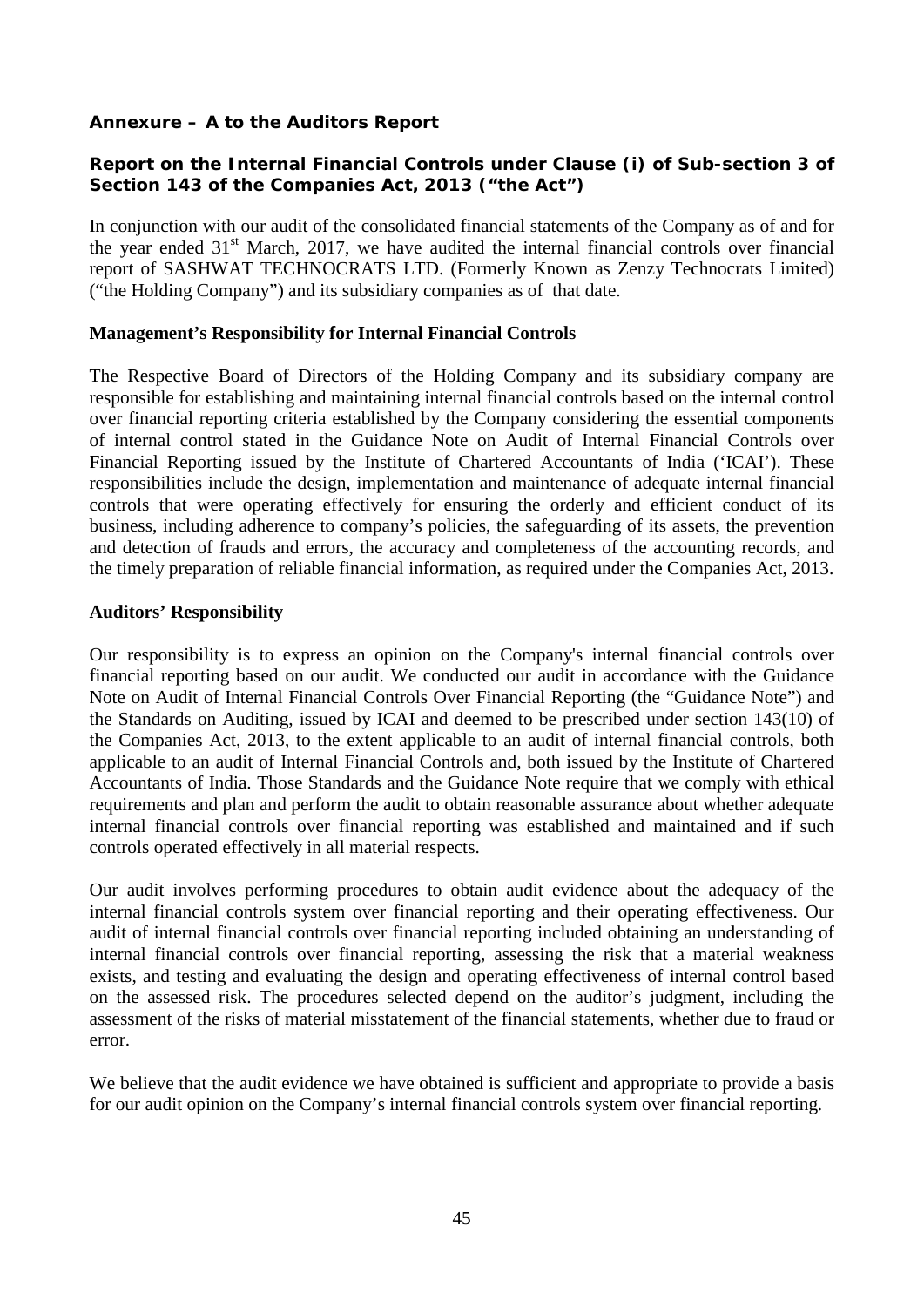#### **Meaning of Internal Financial Controls over Financial Reporting**

A company's internal financial control over financial reporting is a process designed to provide reasonable assurance regarding the reliability of financial reporting and the preparation of financial statements for external purposes in accordance with generally accepted accounting principles. A company's internal financial control over financial reporting includes those policies and procedures that (1) pertain to the maintenance of records that, in reasonable detail, accurately and fairly reflect the transactions and dispositions of the assets of the company; (2) provide reasonable assurance that transactions are recorded as necessary to permit preparation of financial statements in accordance with generally accepted accounting principles, and that receipts and expenditures of the company are being made only in accordance with authorizations of management and directors of the company; and (3) provide reasonable assurance regarding prevention or timely detection of unauthorized acquisition, use, or disposition of the company's assets that could have a material effect on the financial statements.

#### **Inherent Limitations of Internal Financial Controls Over Financial Reporting**

Because of the inherent limitations of internal financial controls over financial reporting, including the possibility of collusion or improper management override of controls, material misstatements due to error of fraud may occur and not be detected. Also, projections of any evaluation of the internal financial controls over financial reporting to future periods are subject to the risk that the internal financial control over financial reporting may become inadequate because of changes in conditions, or that the degree of compliances with the polices or procedures may deteriorate.

#### **Opinion**

Our opinion, the Holding Company and its subsidiary companies, which are companies incorporated in India, have in all material respects, an adequate internal financial controls system over financial reporting and such internal financial controls over financial reporting were operating effectively as at March 31, 2017, based on the internal control over financial reporting criteria established by the Company considering the essential components of internal control stated in the Guidance Note on Audit of Internal Financial Controls Over Financial Reporting issued by the Institute of Chartered Accountants of India.

> For S A R A & Associates Chartered Accountants (Firm Registration No. 120927W)

> > Sd/- (Manoj Agarwal) Partner Membership No. 119509 Mumbai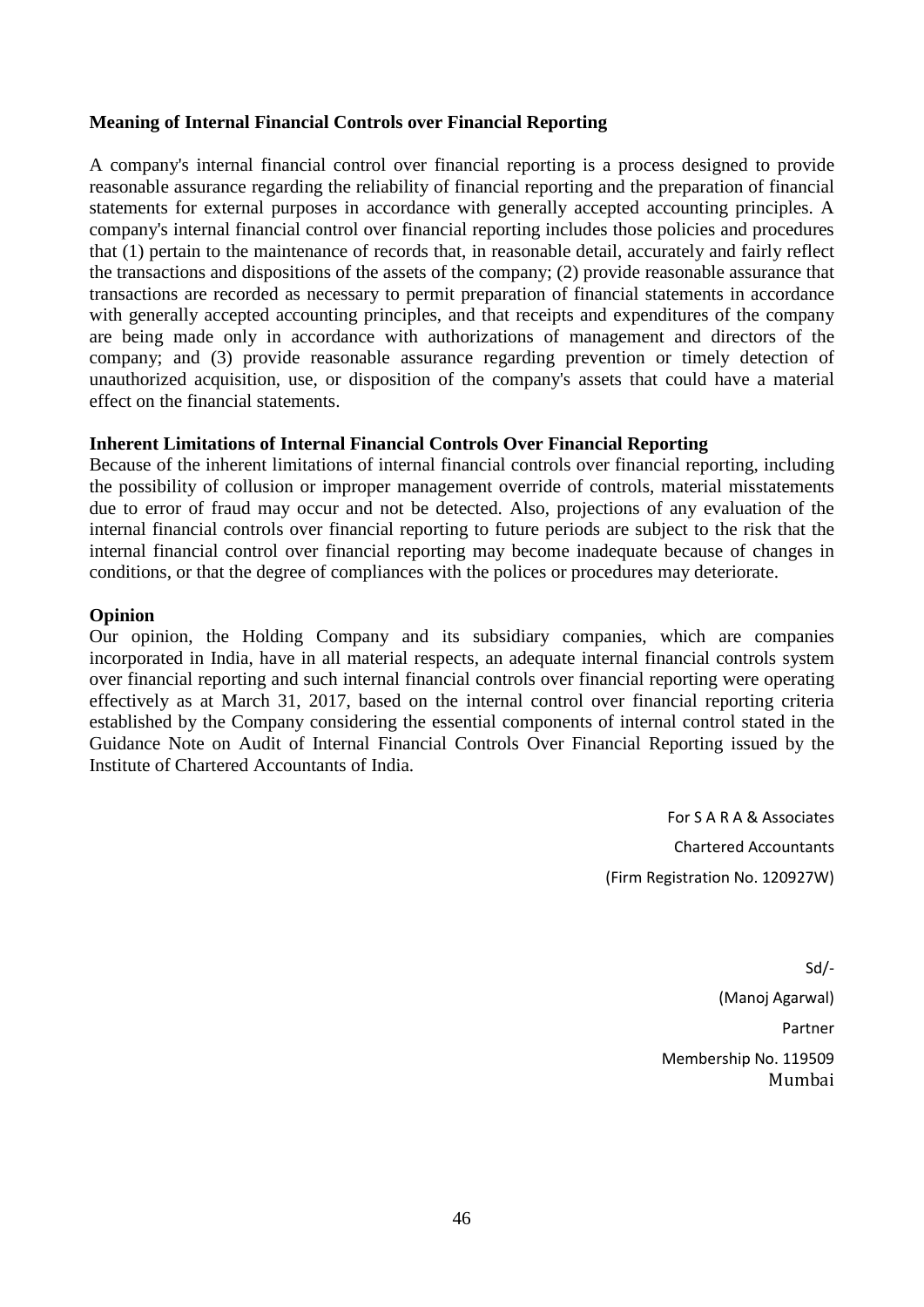|              |               | <b>Particulars</b>                                          | <b>Note</b>      | 31st March,<br>2017 | 31st March,<br>2016 |
|--------------|---------------|-------------------------------------------------------------|------------------|---------------------|---------------------|
| $\mathbf I$  |               | <b>EQUITY AND LIABILITIES</b><br><b>SHAREHOLDER'S FUNDS</b> |                  |                     |                     |
|              | (i)           | Share capital                                               | $\mathbf{1}$     | 3,062,330           | 3,062,330           |
|              | (ii)          | Reserves and surplus                                        | $\overline{2}$   | 187,262,046         | 198,230,597         |
| $\mathbf{I}$ |               | <b>NON CURRENT LIABILITIES</b>                              |                  |                     |                     |
|              | (i)<br>(ii)   | Long Term Borrowings<br>Deferred Tax Liabilities            | 3                | 44,950,000          | 44,950,000          |
| III          | (i)           | <b>CURRENT LIABILITIES</b><br>Short-term borrowings         |                  |                     |                     |
|              | (ii)          | <b>Current liabilities</b>                                  | $\boldsymbol{4}$ | 2,136,208           | 5,056,170           |
|              |               | <b>Total</b>                                                |                  | 237,410,584         | 251,299,097         |
| L            |               | <b>ASSETS</b><br><b>NON-CURRENT ASSETS</b>                  |                  |                     |                     |
|              | (i)           | Non Current Investment                                      | 5                | 6,046,000           | 4,640,000           |
|              | (ii)          | Long Term Loans & Advances                                  | 6                | 209,298,735         | 235,553,120         |
| $\mathbf{I}$ |               | <b>CURRENT ASSETS</b>                                       |                  |                     |                     |
|              | (i)           | Trade receivables                                           | $\overline{7}$   | 427,514             | 2,798,354           |
|              | (ii)          | Cash and cash equivalents                                   | 8                | 15,339,369          | 2,397,692           |
|              | (iii)<br>(iv) | Short-term loans and advances<br>Other current assets       | 9                | 6,298,966           | 5,909,931           |
|              |               | <b>Total</b>                                                |                  | 237,410,584         | 251,299,097         |

#### **SASHWAT TECHNOCRATS LIMITED (Formerly Known as Zenzy Technocrats Limited) CONSOLIDATED BALANCE SHEET AS AT 31st MARCH, 2017**

Significant Accounting Policies & Notes on Financial Statements of the Consolidated Financial Statements **15**

As per our reports of even date attached<br>For S A R A & Associates Chartered Accountants Firm Registration No. 120927W

For and on behalf of the Board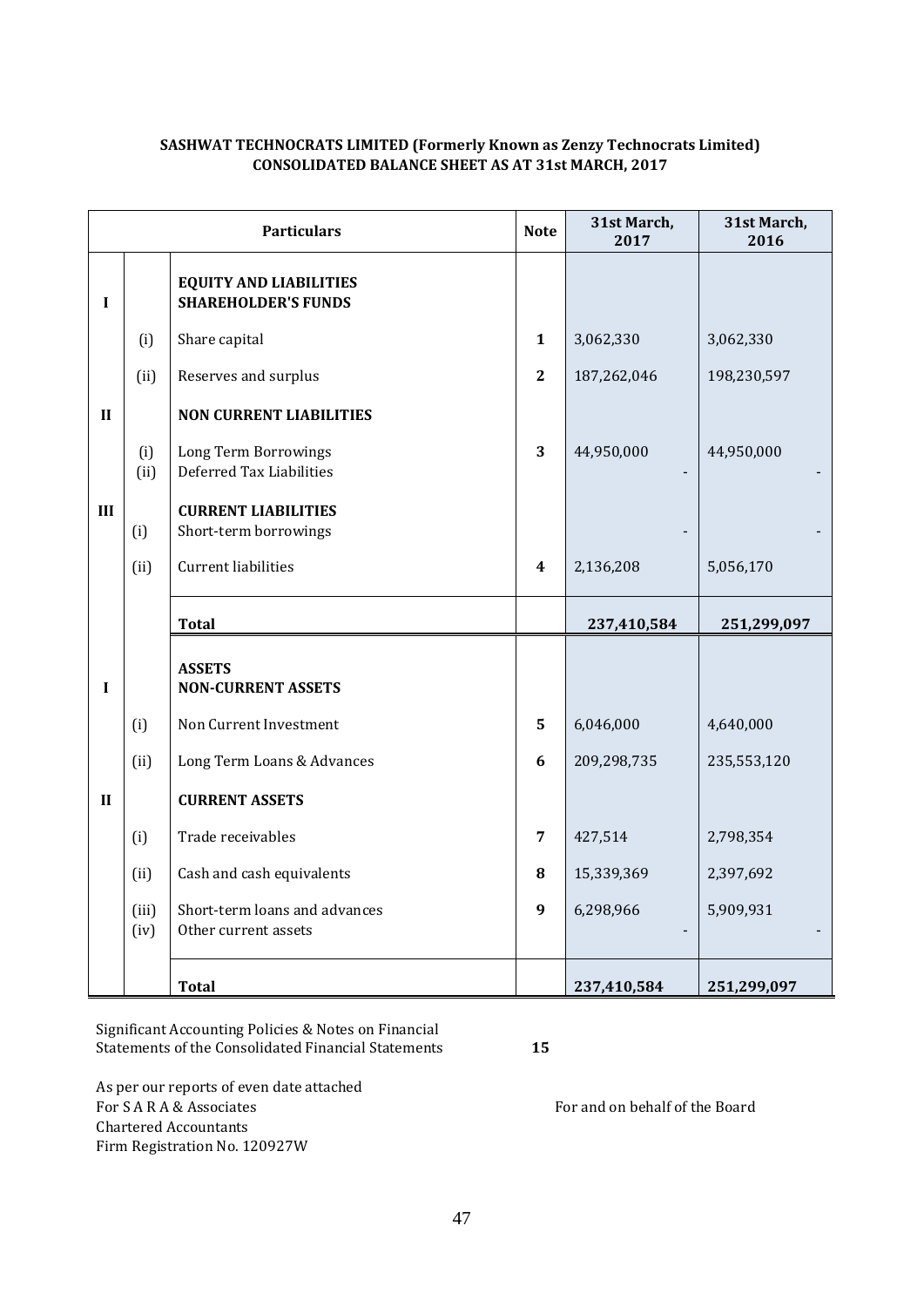Manoj Agarwal **Director** Director **Director** Director Partner Membership No. 119509 Mumbai, 30th May, 2017

| Sd/-      | Sd/-     | Sd/  |
|-----------|----------|------|
| j Agarwal | Director | Dire |

# **SASHWAT TECHNOCRATS LIMITED (Formerly Known as Zenzy Technocrats Limited)**

# **CONSOLIDATED STATEMENT OF PROFIT AND LOSS ACCOUNT FOR THE YEAR ENDED 31st MARCH, 2017**

|              | <b>Particulars</b>                                | <b>Note</b> | 31st March, 2017 | 31st March, 2016 |
|--------------|---------------------------------------------------|-------------|------------------|------------------|
| $\mathbf I$  | <b>INCOMES</b>                                    |             |                  |                  |
|              | Income from operation                             | 10          | 21,334,550       | 4,155,000        |
|              | Other incomes                                     | 11          | 3,197,210        | 3,351,000        |
|              | <b>Total Revenue</b>                              |             | 24,531,760       | 7,506,000        |
| $\mathbf{I}$ | <b>EXPENSES</b>                                   |             |                  |                  |
|              | <b>Cost of Material Purchased</b>                 |             | 20,100,115       | 3,465,500        |
|              | Employee cost                                     | 12          | 875,560          | 925,210          |
|              | Depreciation and amortisation expense             |             |                  |                  |
|              | <b>Financial Expenses</b>                         | 13          | 1,260            | 3,164            |
|              | Other expenses                                    | 14          | 665,880          | 1,252,503        |
|              | <b>Total Expenses</b>                             |             | 21,642,815       | 5,646,377        |
|              |                                                   |             |                  |                  |
|              | Profit/(Loss) before tax                          |             | 2,888,945        | 1,859,623        |
|              |                                                   |             |                  |                  |
|              | Less: Provision for income tax                    |             | 825,000          | 563,215          |
|              | Less: Short / (Excess) Provision of Earlier Years |             | (197, 744)       | (938)            |
|              | Profit/(Loss) for the year                        |             | 2,261,689        | 1,297,346        |
|              | Earnings per share (Face value Rs. 10 each)       |             |                  |                  |
|              | Basic                                             |             | 7.39             | 4.24             |
|              | Diluted                                           |             | 7.39             | 4.24             |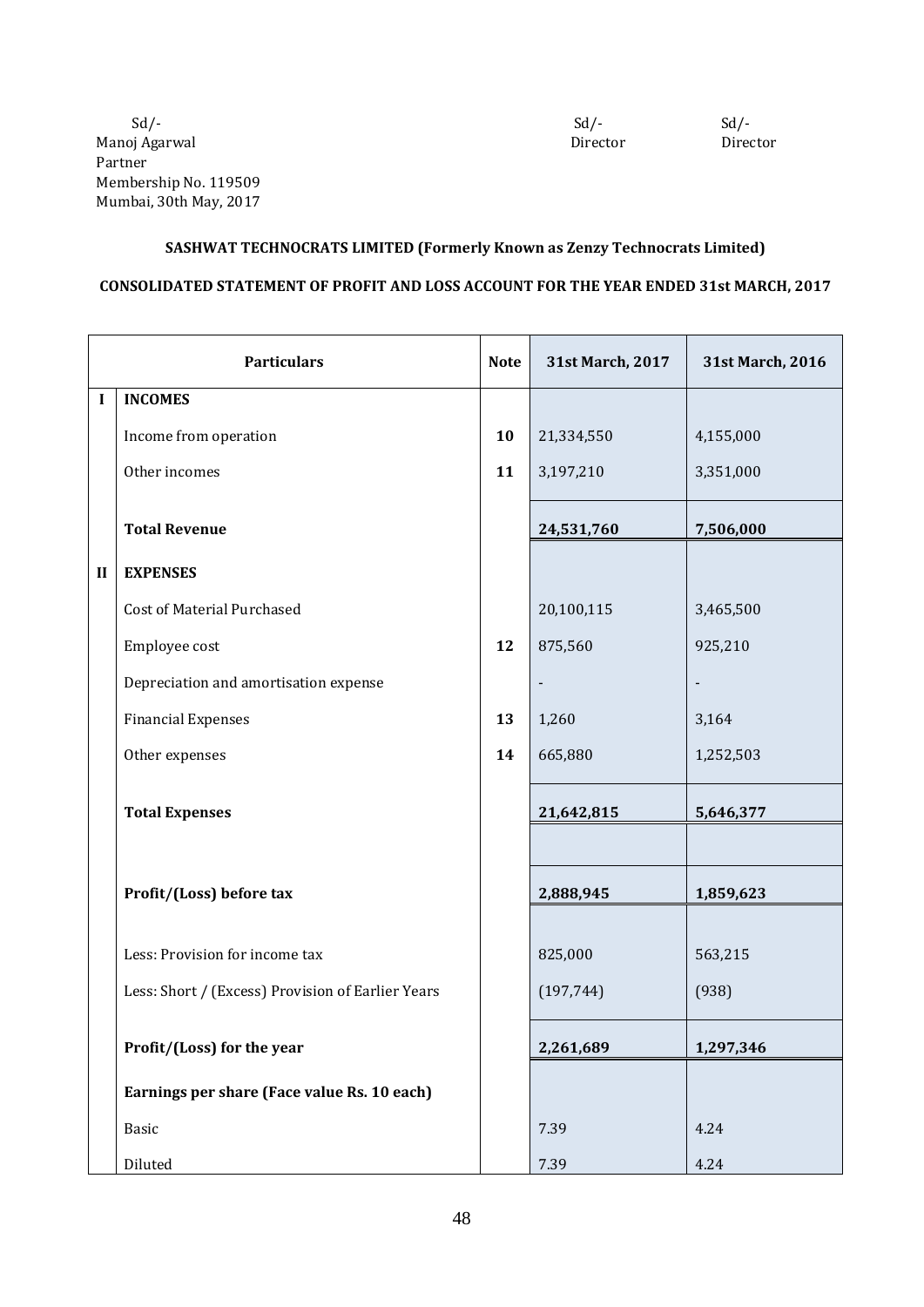Significant Accounting Policies & Notes on Financial Statements **15** As per our reports of even date attached

For S A R A & Associates Chartered Accountants Firm Registration No. 120927W

For and on behalf of the Board

 $Sd$ <sup>-</sup>  $Sd$ <sup>-</sup>  $Sd$ <sup>-</sup> Manoj Agarwal **Director** Director **Director** Director Partner Membership No. 119509 Mumbai, 30th May, 2017

 $\overline{1}$ 

# **SASHWAT TECHNOCRATS LIMITED (Formerly Known as Zenzy Technocrats Limited)**

# **CONSOLIDATED CASH FLOW STATEMENT FOR THE YEAR ENDED MARCH 31,2017**

| <b>Particulars</b>                              | 31st March, 2017 | 31st March,<br>2016 |
|-------------------------------------------------|------------------|---------------------|
| Net Profit before tax and extraordinary items   | 2,888,945        | 1,859,623           |
| <b>Adjustement for</b>                          |                  |                     |
| Depreciation                                    |                  |                     |
| Interest on Income Tax Refund                   | (264)            |                     |
| Dividend Income                                 |                  | (4,956)             |
| <b>Total</b>                                    | 2,888,681        | (4,956)             |
| Less: Taxes Paid                                | (741, 919)       | (854, 462)          |
| Operating profit before working capital changes | 2,146,762        | 1,000,205           |
| <b>Adjustement for</b>                          |                  |                     |
| Trade receivable                                | 2,370,840        | 559,080             |
| Long Term Loans & Advances                      | 13,024,385       |                     |
| <b>Current Liabilities</b>                      | (3, 194, 310)    | 1,273,401           |
| <b>Working capital changes</b>                  | 12,200,915       | 1,832,481           |
| Cash flow from operating activities             | 14,347,677       | 2,832,686           |
| <b>B. CASH FLOW FROM INVESTING ACTIVITIES</b>   |                  |                     |
| Investment in Non- Current investment           | (1,406,000)      | (6,563,600)         |
| Dividend income from investment                 |                  | 4,956               |
| Cash flow from investing activities             | (1,406,000)      | (6,558,644)         |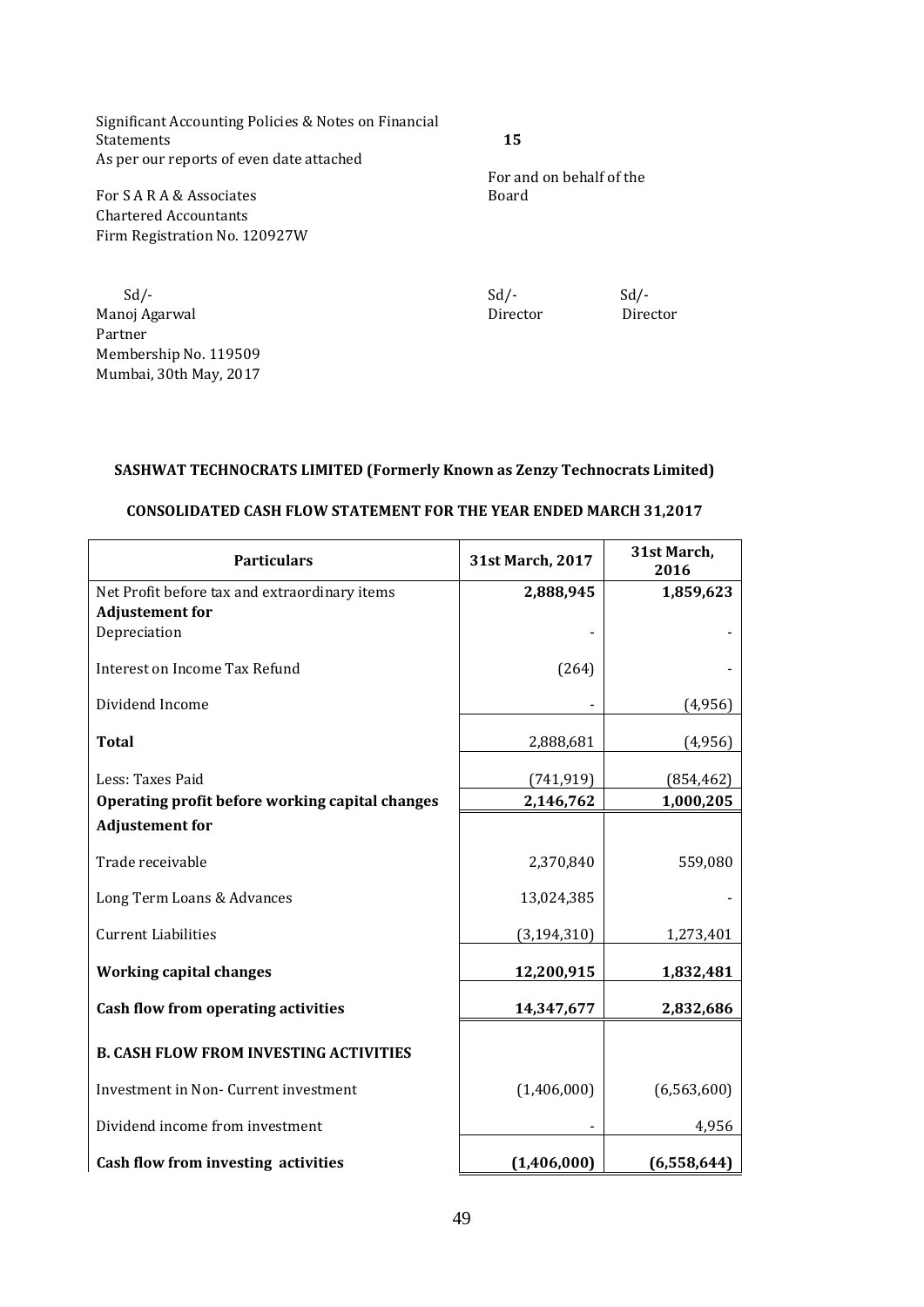| C. CASH FLOW FROM FINANCING ACTIVITIES               |            |             |
|------------------------------------------------------|------------|-------------|
| Short and Long Term Loans & Advances                 |            | (1,667,395) |
| Long - Term Borrowings                               |            | (500,000)   |
| Cash flow from financing activities                  |            | (2,167,395) |
|                                                      |            |             |
| Net increase/(decrease) in cash and cash Equivalents | 12,941,677 | (5,893,353) |
| Opening balance of Cash and Cash Equivalents         | 2,397,692  | 8,291,045   |
| Closing balance of cash and cash equivalents         | 15,339,369 | 2,397,692   |

#### **Note: The above Cash flow statement has been prepared under the "Indirect Method" as set out in Accounting Standared -3 "Cash flow statements"**

As per our reports of even date attached<br>For S A R A & Associates Chartered Accountants Firm Registration No. 120927W

Mumbai, 30th May, 2017

For and on behalf of the Board

| $Sd$ /-               | $Sd/-$   | $Sd$ /-  |
|-----------------------|----------|----------|
| Manoj Agarwal         | Director | Director |
| Partner               |          |          |
| Membership No. 119509 |          |          |

#### **SASHWAT TECHNOCRATS LIMITED (Formerly Known as Zenzy Technocrats Limited) CONSOLIDATED NOTES TO FINANCIAL STATEMENTS FOR THE YEAR ENDED 31ST MARCH 2017**

|    | <b>Particulars</b>                                                                                       |              | 31/03/2017 | 31/03/2016 |
|----|----------------------------------------------------------------------------------------------------------|--------------|------------|------------|
|    | <b>NOTE "1" SHARE CAPITAL</b>                                                                            |              |            |            |
|    | <b>AUTHORISED:</b><br><b>EQUITY SHARES</b>                                                               |              |            |            |
|    | 50,00,000 (P.Y. 50,00,000) Equity shares of<br>Rs.10/- each.                                             |              | 50,000,000 | 50,000,000 |
|    |                                                                                                          | <b>Total</b> | 50,000,000 | 50,000,000 |
|    | <b>ISSUED AND SUBSCRIBED AND FULLY PAID</b><br><b>UP</b><br>306233 (P.Y-306233) Equity shares of Rs.10/- |              |            |            |
|    | each fully paid up.                                                                                      |              | 3,062,330  | 3,062,330  |
|    |                                                                                                          | <b>Total</b> | 3,062,330  | 3,062,330  |
| А. | Reconciliation of number of equity shares<br>outstanding                                                 |              |            |            |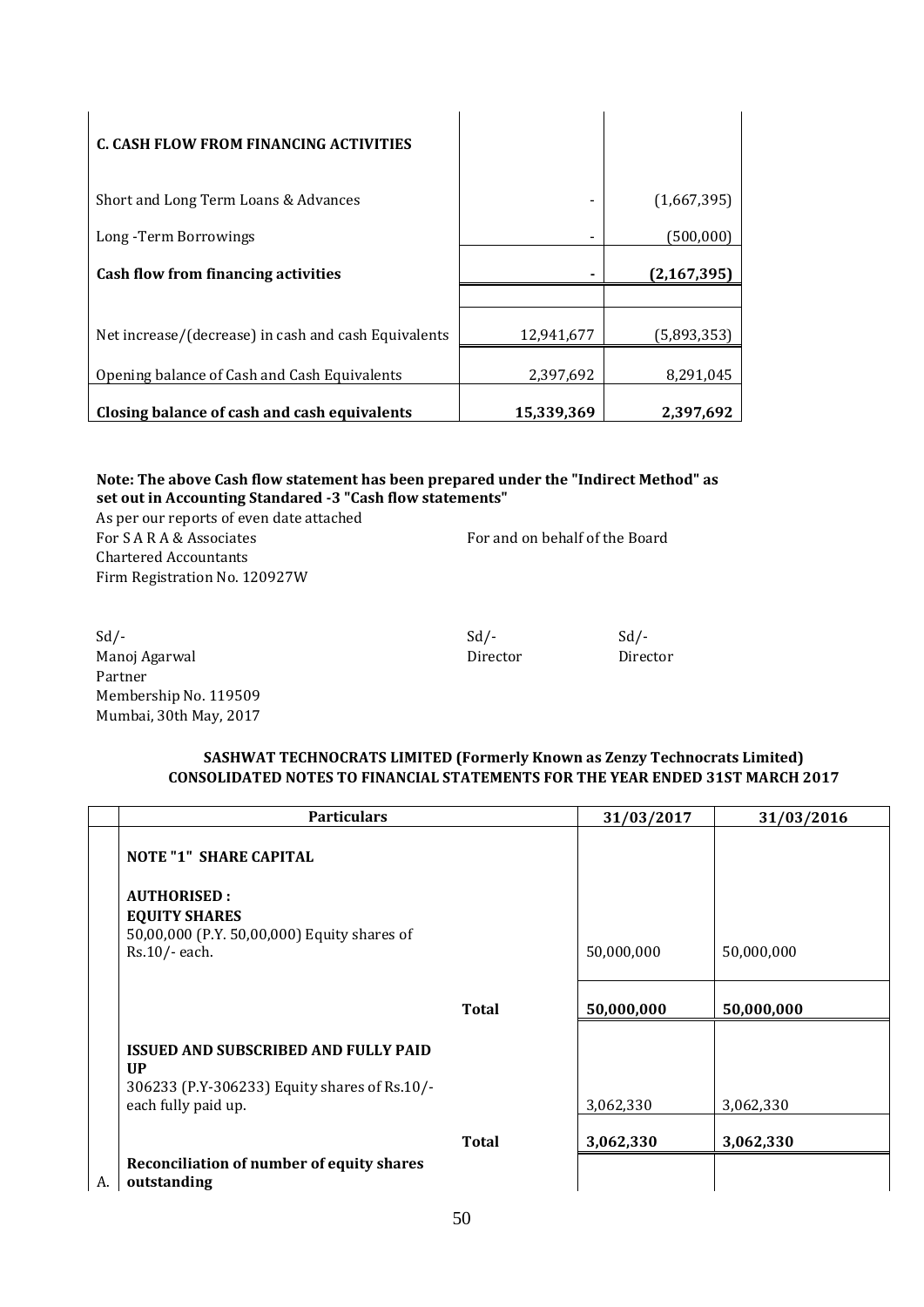|           | As at the beginning of the year                                                                                                                                                                                                                                                                                                                                                                                                                                                                 | 306,233 | 306,233 |
|-----------|-------------------------------------------------------------------------------------------------------------------------------------------------------------------------------------------------------------------------------------------------------------------------------------------------------------------------------------------------------------------------------------------------------------------------------------------------------------------------------------------------|---------|---------|
|           | Add:- Additions during the year                                                                                                                                                                                                                                                                                                                                                                                                                                                                 |         |         |
|           | As at the end of the year                                                                                                                                                                                                                                                                                                                                                                                                                                                                       | 306,233 | 306,233 |
|           |                                                                                                                                                                                                                                                                                                                                                                                                                                                                                                 |         |         |
| <b>B.</b> | <b>SHARES HELD BY HOLDING COMPANY.</b>                                                                                                                                                                                                                                                                                                                                                                                                                                                          |         |         |
|           | Singhal Merchandise (India) Pvt Ltd                                                                                                                                                                                                                                                                                                                                                                                                                                                             | 184,450 | 184,450 |
| C.        | <b>DETAILS</b><br>0F<br><b>SHAREHOLDERS</b><br><b>HOLDING</b><br><b>MORE THAN 5% SHARES IN THE COMPANY.</b>                                                                                                                                                                                                                                                                                                                                                                                     |         |         |
|           | Singhal Merchandise (India) Pvt Ltd                                                                                                                                                                                                                                                                                                                                                                                                                                                             | 184,450 | 184,450 |
| D.        |                                                                                                                                                                                                                                                                                                                                                                                                                                                                                                 |         |         |
|           | The Company has only one class of equity shares having a par value of Rs. 10 per share. Each Shareholder is<br>eligible for one vote per share. The dividend proposed by the Board of Directors is subject to the approval of<br>shareholders, except in case of interim dividend. In the event of liquidation, the equity shareholders are eligible to<br>receive the remaining assets of the Company, after distribution of all preferential amounts, in proportion of their<br>shareholding. |         |         |
|           |                                                                                                                                                                                                                                                                                                                                                                                                                                                                                                 |         |         |
|           | <b>NOTE "2" RESERVE AND SURPLUS</b>                                                                                                                                                                                                                                                                                                                                                                                                                                                             |         |         |
|           | CECUDITY DDEMIUM ACCOUNT                                                                                                                                                                                                                                                                                                                                                                                                                                                                        |         |         |

# **SECURITY PREMIUM ACCOUNT** Balance as per last Financial Statements Add : Additions during the year Closing Balance **Total (a) CAPITAL RESERVE (On account of Consolidation)** Balance as per last Financial Statements Add : Additions during the year  $\vert$

#### **Total (b)** 187,278,025 187,278,025 **PROFIT AND LOSS ACCOUNT** Opening Balance 7,134,927 5,837,581 Add : Additions during the year 2,261,449 1,297,346 Less: Balance W/off (13,230,000) Closing Balance **Total (c)** (3,833,624) 7,134,927 **TOTAL RESERVES AND SURPLUS Total ( a + b+ c) 187,262,046 198,230,597**

3,817,645

3,817,645

3,817,645

3,817,645

187,278,025

187,278,025 -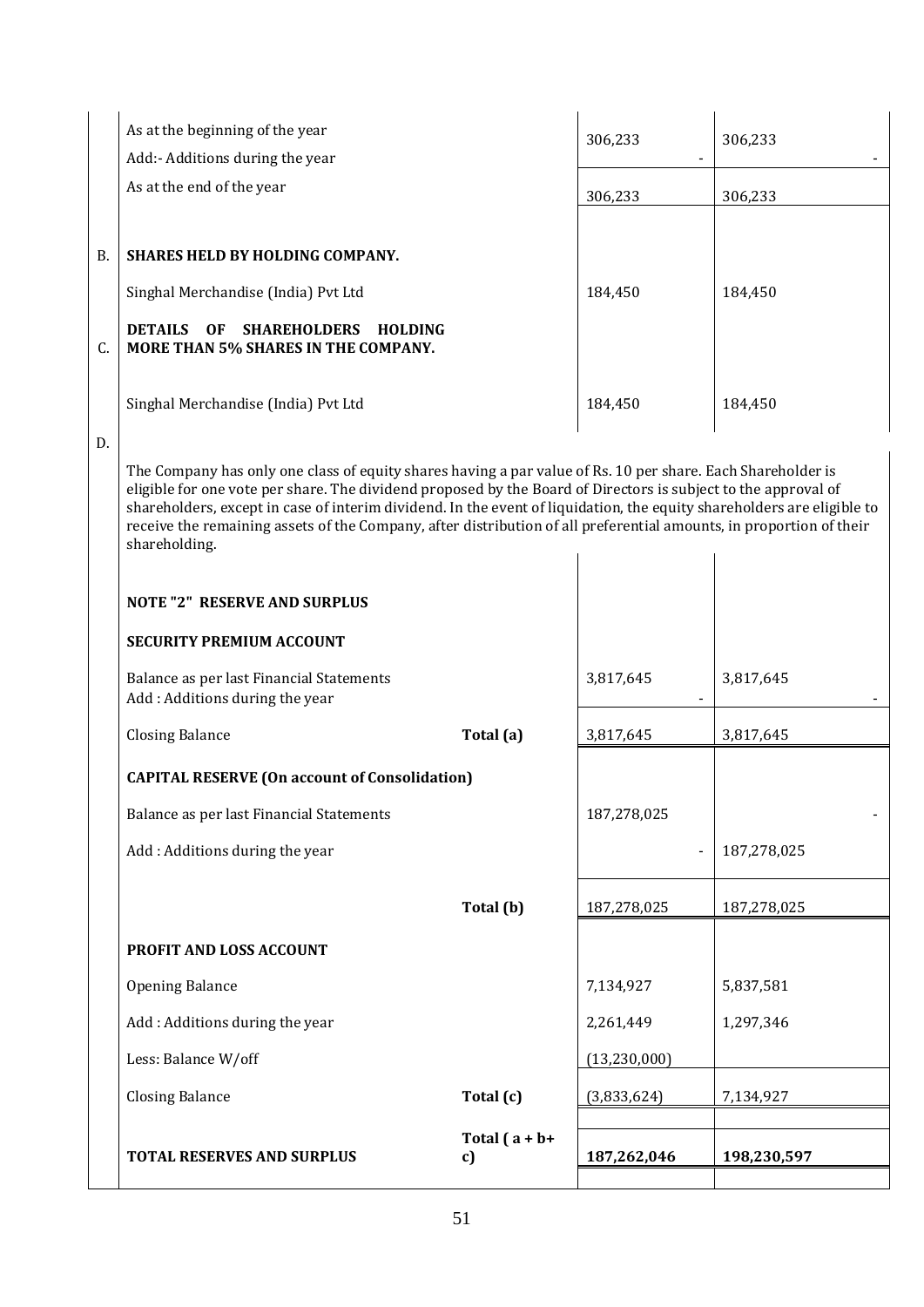| <b>NOTE "3" LONG - TERM BORROWINGS</b><br>(Unsecured)<br><b>From Related Parties</b> |             |                                       |
|--------------------------------------------------------------------------------------|-------------|---------------------------------------|
| From Others                                                                          | 44,950,000  | 44,950,000                            |
| <b>Total</b>                                                                         | 44,950,000  | 44,950,000                            |
| <b>NOTE "4" CURRENT LIABILITIES</b>                                                  |             |                                       |
| <b>Sundry Creditors</b>                                                              |             | 3,246,707                             |
| Other liabilities                                                                    | 1,311,208   | 1,283,248                             |
| Provision for Income Tax                                                             | 825,000     | 526,215                               |
| <b>Total</b>                                                                         | 2,136,208   | 5,056,170                             |
| <b>NOTE "5" NON CURRENT INVESTMENT</b><br><b>Investment</b> in Shares                |             |                                       |
| 9912 Equity Shares of Nivadita Merchantile & Financing Limited                       | 640,000     | 640,000                               |
| 400000 Preference Shares of Hardi Industries Pvt Ltd                                 | 4,000,000   | 4,000,000                             |
| 74000 Equity Shares of Samriddhi Finvest Advisory Services Pvt<br>Ltd                | 1,406,000   |                                       |
| <b>Total</b>                                                                         | 6,046,000   | 4,640,000                             |
| <b>NOTE "6" LONG TERM LOANS &amp; ADVANCES</b>                                       |             |                                       |
| Loans (Other than related party)                                                     | 209,298,735 | 235,553,120                           |
| <b>Total</b>                                                                         | 209,298,735 | 235,553,120                           |
| <b>NOTE "7" TRADE RECEIVABLES</b>                                                    |             |                                       |
| More than six months                                                                 | 427,514     | 478,354                               |
| Others                                                                               |             | 2,320,000<br>$\overline{\phantom{a}}$ |
| (unsecured, considered good)<br><b>Total</b>                                         | 427,514     | 2,798,354                             |
| <b>NOTE "8" CASH AND CASH EQUIVALENTS</b>                                            |             |                                       |
| <b>Balance with bank</b>                                                             | 15,265,178  | 2,166,302                             |
| Cash on hand                                                                         | 74,191      | 231,391                               |
| <b>Total</b>                                                                         | 15,339,369  | 2,397,692                             |
| <b>NOTE "9" SHORT-TERM LOAN AND</b><br><b>ADVANCES</b>                               |             |                                       |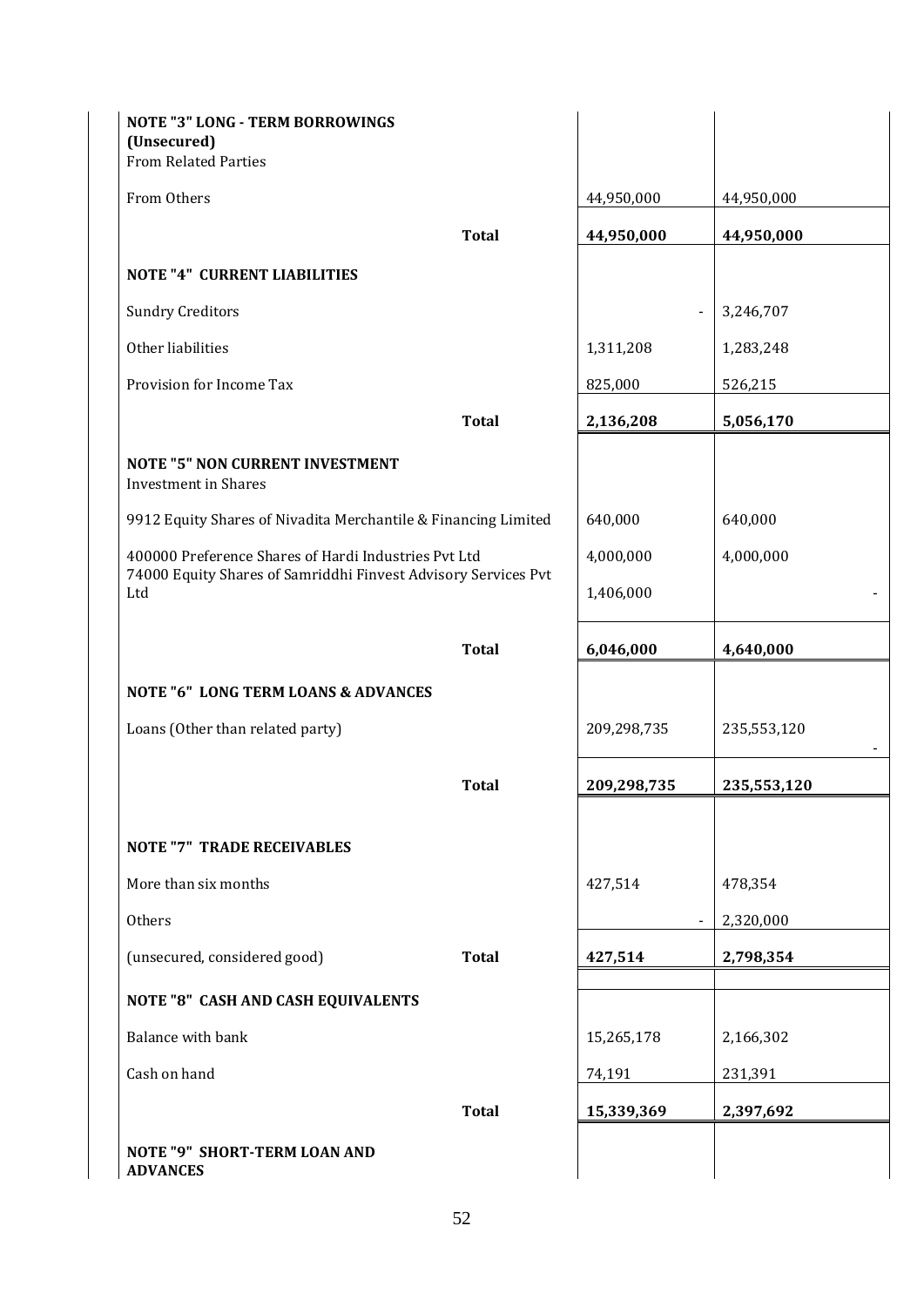| Advances recoverable in Cash or in Kind                          |              | 5,572,563  | 5,560,000 |
|------------------------------------------------------------------|--------------|------------|-----------|
| (unsecured, considered good)<br>Advance Tax & TDS                |              |            |           |
|                                                                  |              | 726,403    | 349,931   |
|                                                                  | <b>Total</b> | 6,298,966  | 5,909,931 |
| <b>NOTE "10" INCOME FROM OPERATIONS</b>                          |              |            |           |
| Sales                                                            |              | 21,334,550 | 4,155,000 |
|                                                                  | <b>Total</b> | 21,334,550 | 4,155,000 |
| <b>NOTE "11" OTHER INCOMES</b>                                   |              |            |           |
| Dividend received                                                |              |            | 4,956     |
| <b>Interest Income</b>                                           |              | 3,197,210  | 3,346,044 |
|                                                                  | <b>Total</b> | 3,197,210  | 3,351,000 |
| <b>NOTE "12" COST OF MATERIAL PURCHASE</b>                       |              |            |           |
| Purchase                                                         |              | 20,100,115 |           |
|                                                                  | <b>Total</b> | 20,100,115 |           |
|                                                                  |              |            |           |
| <b>NOTE "12" EMPLOYEES COST</b>                                  |              |            |           |
| Salary                                                           |              | 860,000    | 925,210   |
| <b>Staff Welfare Expenses</b>                                    |              | 15,560     |           |
|                                                                  | <b>Total</b> | 875,560    | 925,210   |
| <b>NOTE "13" FINANCIAL EXPENSES</b>                              |              |            |           |
| <b>Bank Charges</b>                                              |              | 1,260      | 3,164     |
|                                                                  | <b>Total</b> | 1,260      | 3,164     |
| <b>NOTE "14" OTHER EXPENSES</b><br><b>Auditor's remuneration</b> |              |            |           |
| Audit fees                                                       |              | 40,250     | 76,790    |
| Listing expense                                                  |              | 241,750    | 238,756   |
| R & T fees<br>Statutory advertisement expense                    |              | 36,777     | 29,080    |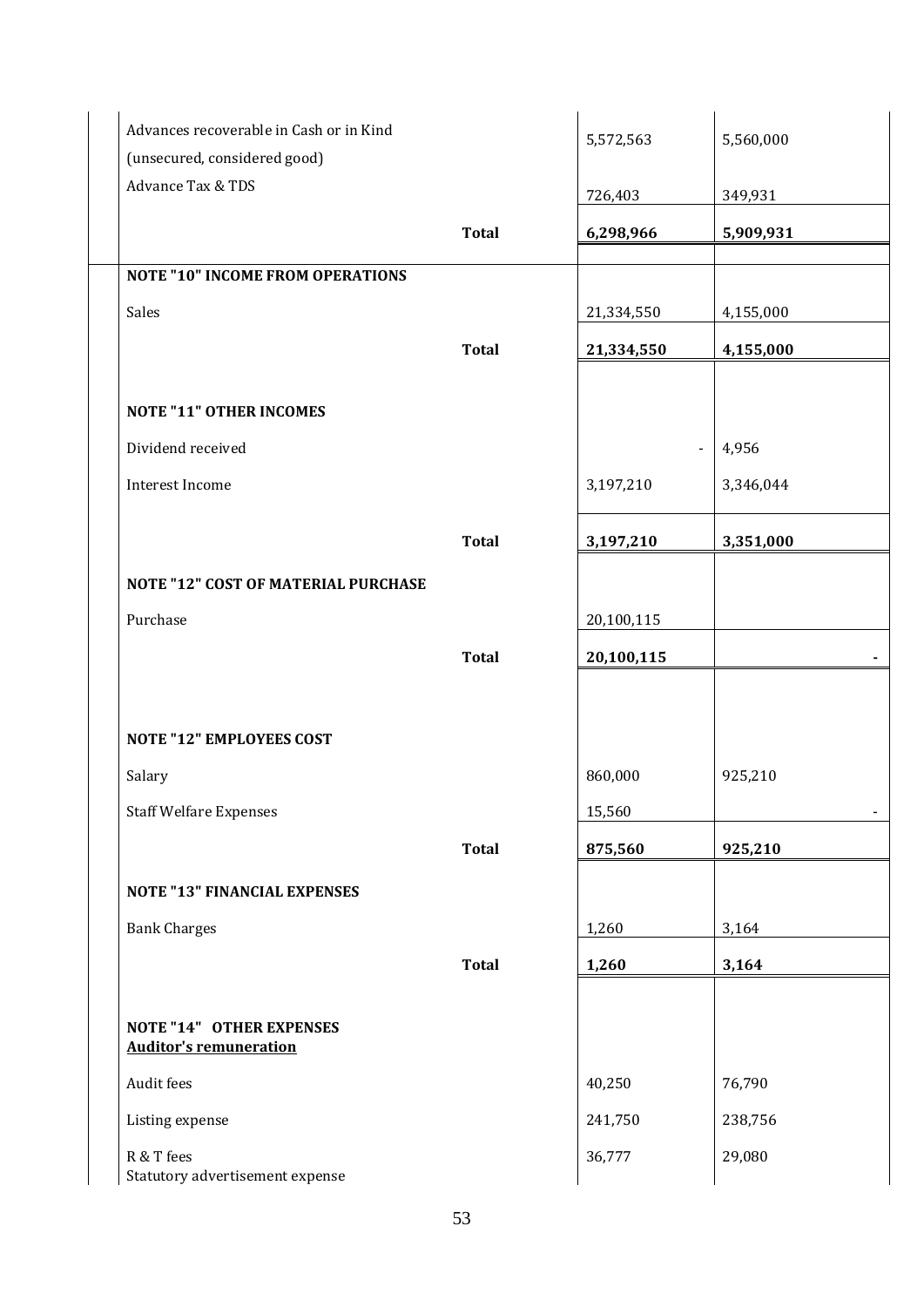|               | <b>Total</b> | 665,880 | 1,252,503 |
|---------------|--------------|---------|-----------|
| Rent          |              | 230,000 | 468,000   |
| Other expense |              | 72,065  | 424,877   |
|               |              | 45,038  | 15,000    |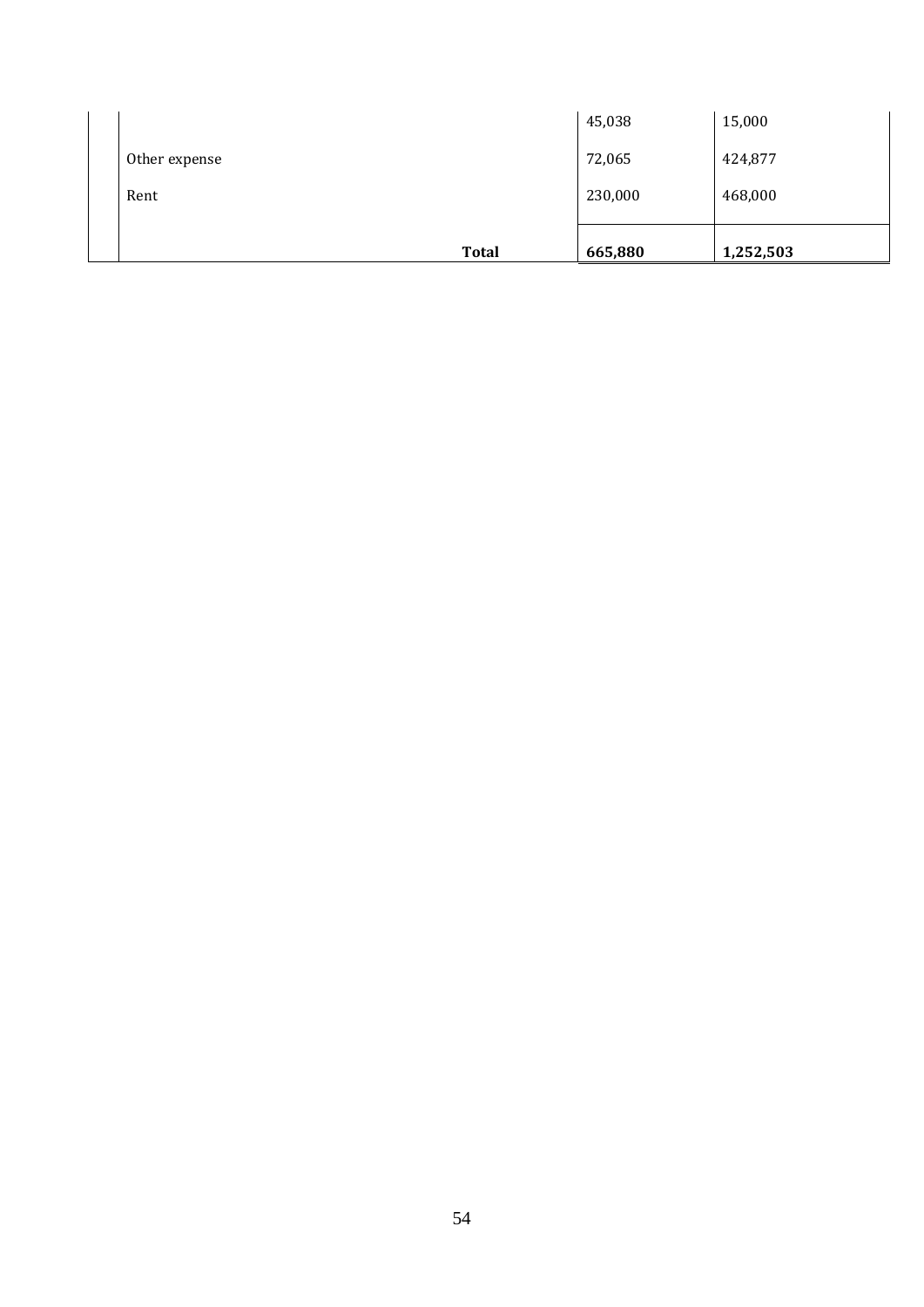# **Form AOC-1**

# **(Pursuant to first proviso to sub-section (3) of section 129 of the Companies Act, 2013 read with Rule 5 of Companies (Accounts) Rules, 2014) STATEMENT CONTAINING SALIENT FEATURES OF THE FINANCIAL STATEMENT OF SUBSIDIARIES/ASSOCIATE COMPANIES/JOINT VENTURES**

# **Part "A": Subsidiaries**

#### (Amounts in Rs.)

| SR.            | <b>Particulars</b>                              | <b>Details</b>                          |                                       |
|----------------|-------------------------------------------------|-----------------------------------------|---------------------------------------|
| No.            |                                                 |                                         |                                       |
| 1              | Name of the subsidiary                          | Anjali                                  | Sahas<br>Mercantile                   |
|                |                                                 | Commodities                             | <b>Private Limited</b>                |
|                |                                                 | <b>Private Limited</b>                  |                                       |
| $\overline{2}$ | since when Subsidiary<br>The<br>date<br>was     | 15.06.2015                              | 01.09.2015                            |
|                | acquired                                        |                                         |                                       |
| 3              | Reporting<br>period<br>for<br>the<br>subsidiary | Not Applicable                          | Not Applicable                        |
|                | concerned, if different from the holding        |                                         |                                       |
|                | Company's reporting period                      |                                         |                                       |
| $\overline{4}$ | Reporting currency and Exchange rate as         | Not Applicable                          | Not Applicable                        |
|                | on the last date of the relevant Financial      |                                         |                                       |
|                | year in the case of foreign subsidiaries        |                                         |                                       |
| 5              | Share capital                                   | 24,76,000/- Rs.<br>Rs.                  | 40,87,600/-                           |
|                |                                                 | (2, 47, 600)                            | Equity (4,08,760<br>Equity            |
|                |                                                 |                                         | Shares of Rs. 10/- Shares of Rs. 10/- |
|                |                                                 | each fully paid up) each fully paid up) |                                       |
| 6              | Reserves & Surplus                              | Rs. 93,611,026                          | Rs.84,266,634                         |
| $\overline{7}$ | <b>Total assets</b>                             | Rs. 115,203,526                         | Rs. 115,205,734                       |
| 8              | <b>Total Liabilities</b>                        | Rs. 115,203,526                         | Rs. 115,205,734                       |
| 9              | Investments                                     | Rs.5,406,000                            |                                       |
| 10             | Turnover                                        | Rs.11,085,300                           | Rs.10,249,250                         |
| 11             | Profit before taxation                          | Rs.1,552,262                            | Rs. 1,739,865                         |
| 12             | Provision for taxation                          | Rs.2,47,305                             | Rs. 3,80,071                          |
| 13             | Profit after taxation                           | Rs. 1,304,957                           | Rs. 1,359,794                         |
| 14             | Proposed Dividend                               |                                         |                                       |
| 15             | Extent of Shareholding (in %)                   | 100%                                    | 100%                                  |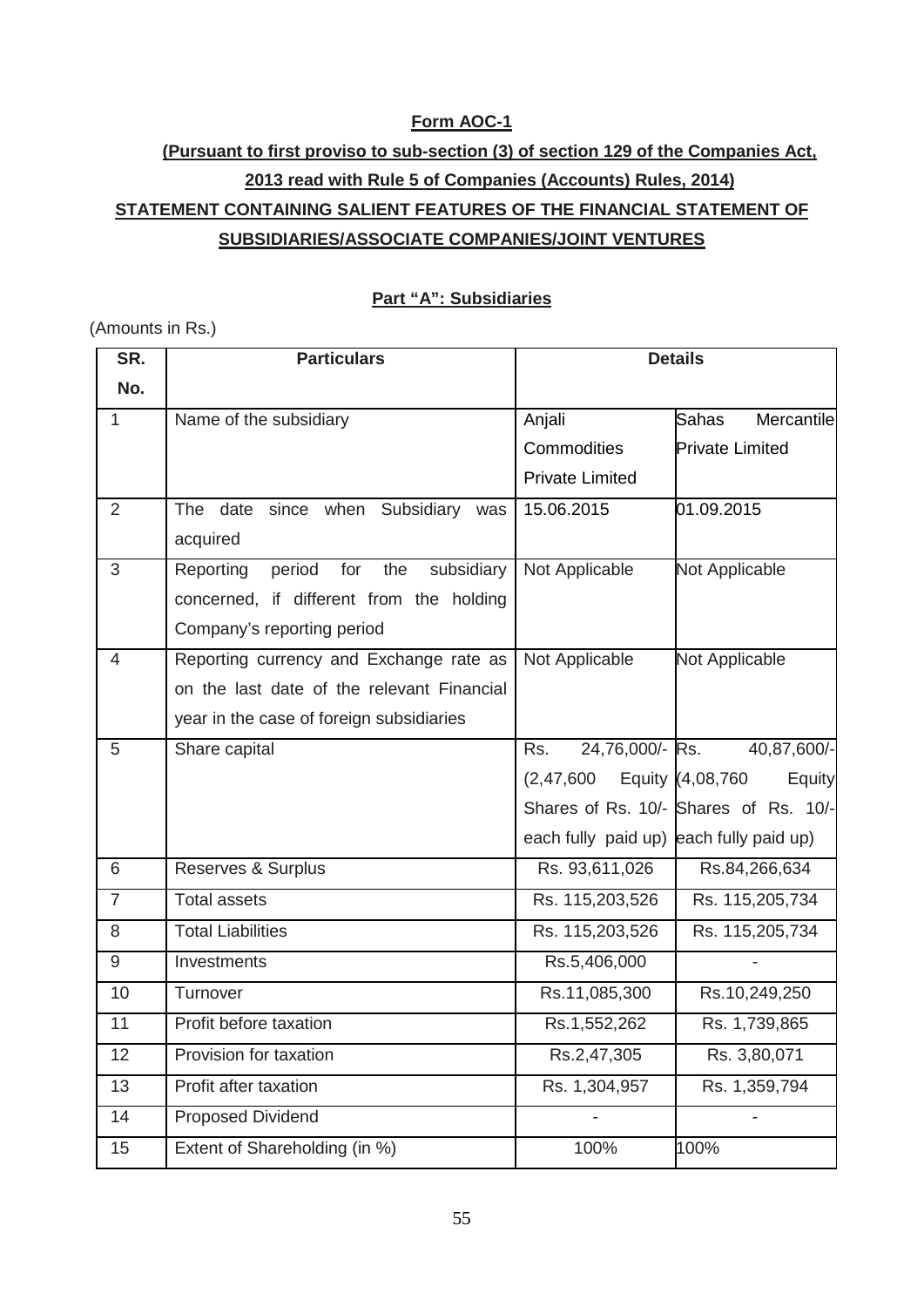- 1. Names of subsidiaries which are yet to commence operations NIL
- 2. Names of subsidiaries which have been liquidated or sold during the year- NIL

# **Part "B": Associates & Joint Ventures**

The Company does not have any Associates or Joint Ventures

**For S A R A & Associates For and on behalf of the Board Chartered Accountants Firm Registration No. 120927W**

| Sd/-                   | Sd/-               | Sd/-            |
|------------------------|--------------------|-----------------|
| Manoj Agarwal          | <b>Rohit Doshi</b> | Manish          |
| <b>Partner</b>         | <b>Director</b>    | <b>Director</b> |
| Membership No. 119509  |                    |                 |
| Mumbai, 30th May, 2017 |                    |                 |

**Sd/- Sd/- Sd/- Manoj Agarwal Rohit Doshi Manish Jakhalia**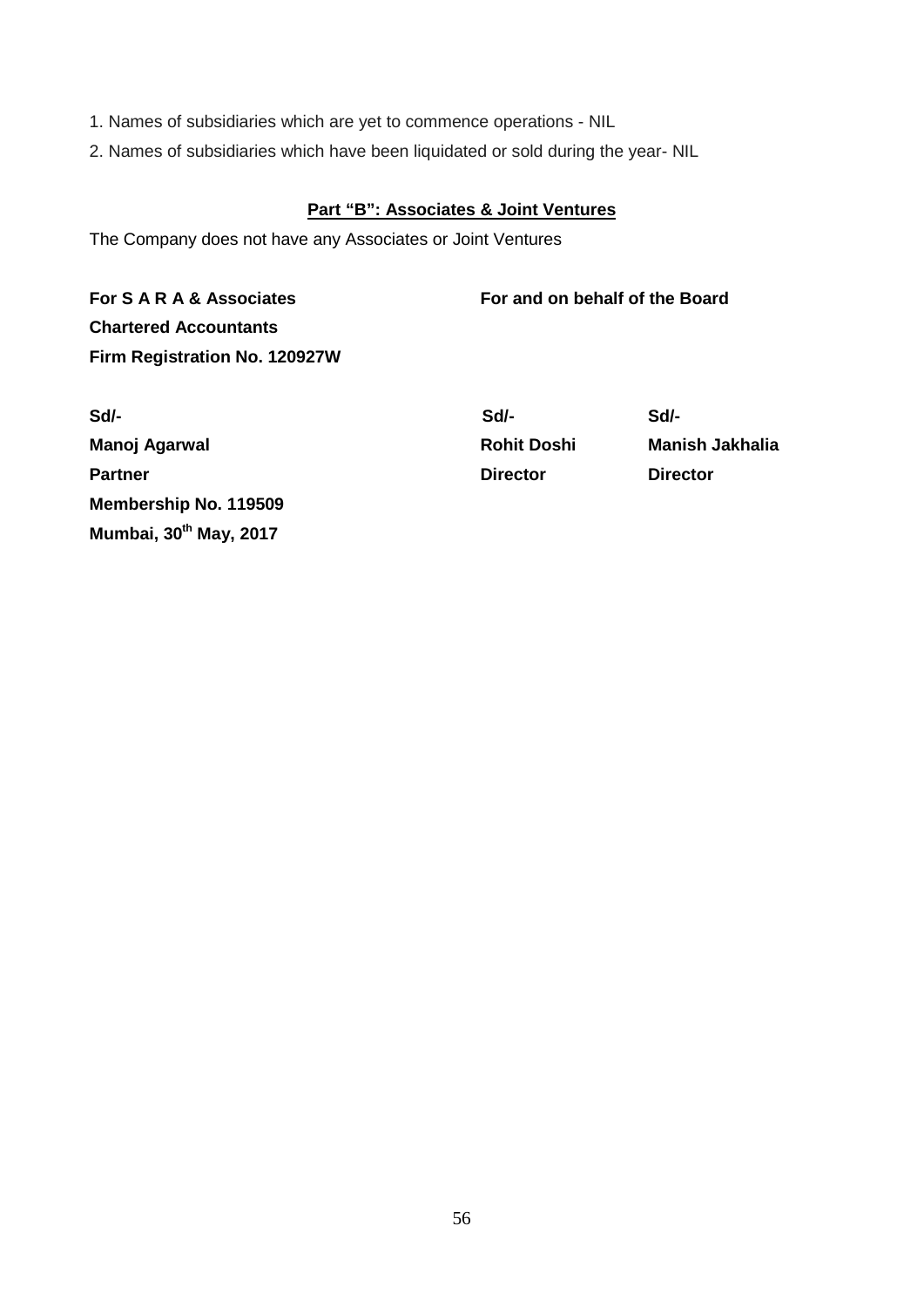**(Formerly Known as Zenzy Technocrats Limited)**

**Regd. Office:** Office No.14, First Floor, Plumber House, 557, J. S. S. Road, Chira Bazar**,** Mumbai – 400002 **CIN No.:** L24220MH1975PLC018682, **E – Mail Id:** zenzytechltd@gmail.com **Contact No. :** 22016021/22016031

Dear Shareholder(s),

This is to inform you that the company is in process of updation of records of the shareholders in order to reduce the physical documentation as far as possible.

With new BSE listing agreement, it is mandatory for all the investors including transferors to complete their KYC information. Hence, we have to update your PAN No., phone no. and e-mail id in our records. We would also like to update your current signature records in our system.

To achieve this we solicit your co-operation in providing the following details to us:

- 1. If you are holding the shares in dematerialized form you may update all your records with your Depository Participant (DP).
- 2. If you are holding shares in physical form, you may provide the following :

| Folio No.             |   |
|-----------------------|---|
| Pan No.               |   |
| E-mail ID             |   |
| Telephone No.         |   |
| Name and Signatures : | L |

ii. In the contract of the contract of the contract of the contract of the contract of the contract of the con

Thanking you

**For Sashwat Technocrats Limited**

**Sd/- Manish Jakhalia Director (DIN No. 01847156) 30.05.2017**

iii. In teensaan on ka siil.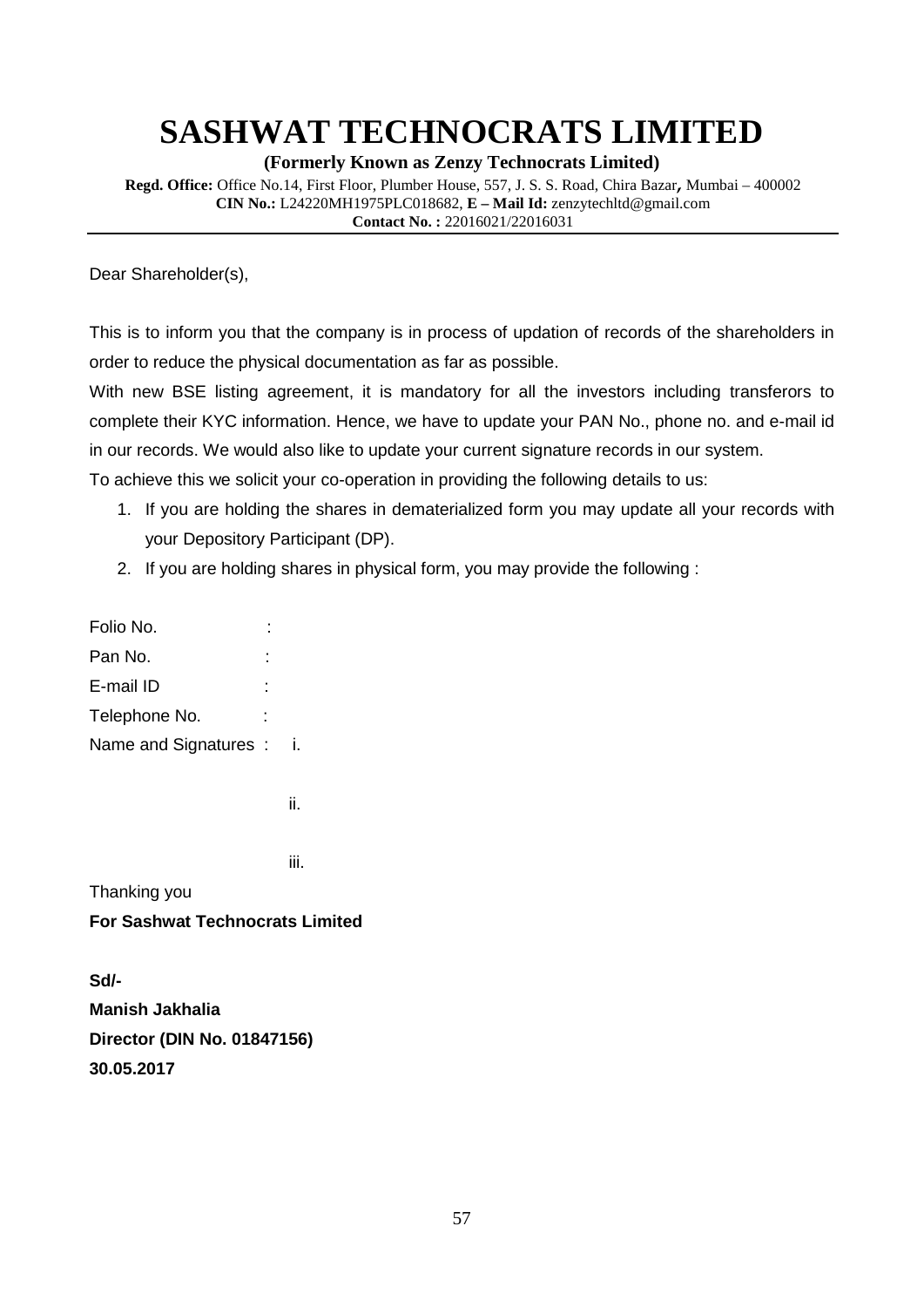# **(Formerly Known as Zenzy Technocrats Limited)**

# **CIN NO.: L24220MH1975PLC018682**

Registered Office Address: Office No. 14, 1<sup>st</sup> Floor, Plumber House, 557, J.S.S. Road,

Chira Bazar, Mumbai - 400002

Tel No.: 022 22016021/22016031, E Mail Id – zenzytechltd@gmail.com

# **ATTENDANCE SLIP**

41<sup>st</sup> Annual General Meeting on 27<sup>th</sup> September, 2017

| Regd. Folio/D.P. ID & Client ID |          |
|---------------------------------|----------|
| Name and Address of the         |          |
| Shareholder                     |          |
|                                 |          |
|                                 |          |
|                                 |          |
| <b>Joint Shareholder(s)</b>     |          |
|                                 |          |
|                                 |          |
| <b>No. of Shares Held</b>       | $. c+$ . |

I /We hereby record my/our presence at the 41<sup>st</sup> Annual General Meeting of the Members of **M/s Sashwat Technocrats Limited** to be held at the registered office of the Company at Office No. 14, 1<sup>st</sup> Floor, Plumber House, 557, J.S.S. Road, Chira Bazar, Mumbai – 400002 on Wednesday, 27<sup>th</sup> September, 2017 at 12.30 p.m.

Please complete the Folio/ DP ID-Client ID No. and name, sign this Attendance Slip in the below mentioned table and hand it over at the attendance verification counter at the entrance of the meeting Hall.

| Member's Folio/DP ID/ Client   Member's/Proxy's | name<br>$\mathsf{in}$ | Member's/ Proxy's Signature |  |  |  |
|-------------------------------------------------|-----------------------|-----------------------------|--|--|--|
| ID No.                                          | block letters         |                             |  |  |  |
| FLEATRAULA VATINA BARTIAUL ARA                  |                       |                             |  |  |  |

# **ELECTRONIC VOTING PARTICULARS**

| <b>Electronic Voting Event</b> | User ID | Password/PIN |  |  |
|--------------------------------|---------|--------------|--|--|
| Number                         |         |              |  |  |
|                                |         |              |  |  |

The voting period starts at 9.00 A.M. on 23<sup>rd</sup> September, 2017 and ends on 26<sup>th</sup> September, 2017 at 5.00 P.M. The voting module will be disabled by NSDL for voting thereafter.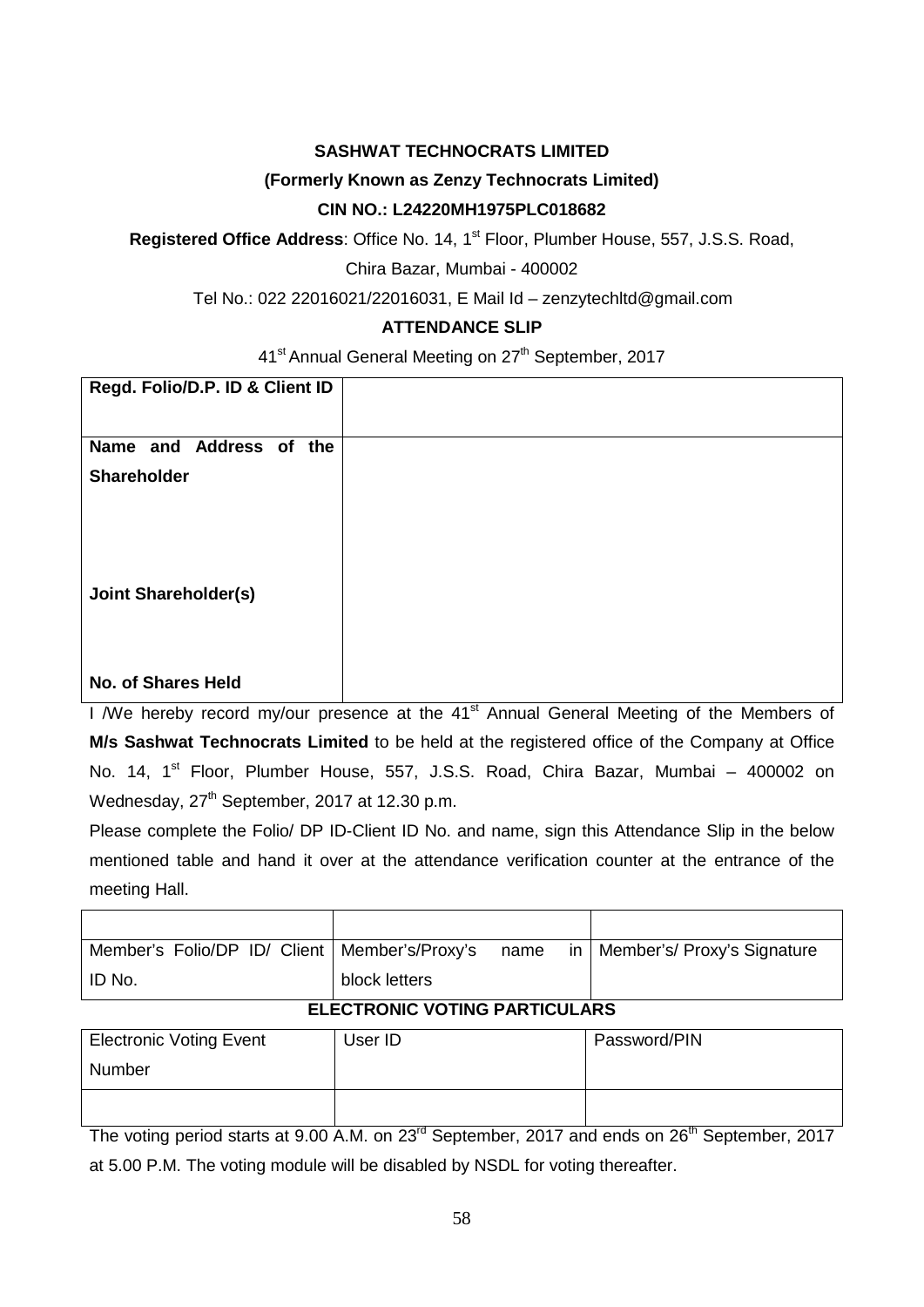# **(Formerly Known as Zenzy Technocrats Limited) CIN NO.: L24220MH1975PLC018682**

Registered Office Address: Office No. 14, 1<sup>st</sup> Floor, Plumber House, 557, J.S.S. Road,

#### Chira Bazar, Mumbai - 400002

Tel No.: 022 22016021/22016031, E Mail Id – zenzytechltd@gmail.com

#### **FORM NO.MGT-11**

#### **PROXY FORM**

Pursuant to section 105(6) of the Companies Act, 2013 and rule 19(3) of Companies (Management and Administration) Rules, 2014]

| Name of the Member(s):         |  |
|--------------------------------|--|
| <b>Registered Address:</b>     |  |
| Email ID:                      |  |
| Folio No /DP ID Client ID No.: |  |

I/We, being the Member (s) of ………………………. …….Shares of the above named Company, hereby appoint 1. Name: -------------------------------------------------------------------------------------------E-mail Id: ------------- ----Address: ------------------------------------------------------------------------------------------ ----------------------- -------------------------------------------------------------------------------------------------------------Signature: -------

--------------or failing him/her

-------------------------------------------------------------------------------------------------------------Signature: -------

-------------- -----or failing him/her

--------------------------------------------------------------------------------------------------------------Signature: ------ -----------------------as my/our proxy to attend and vote (on a poll) for me/us and on my/our behalf at the 41<sup>st</sup> Annual General Meeting of the Company, to be held on Wednesday, 27<sup>th</sup> September, 2017 at 12.30 p.m. at the registered office of the Company at Office No. 14, First Floor, Plumber House,

557, J.S.S. Road, Chira Bazar, Mumbai – 400002 and at any adjournment thereof.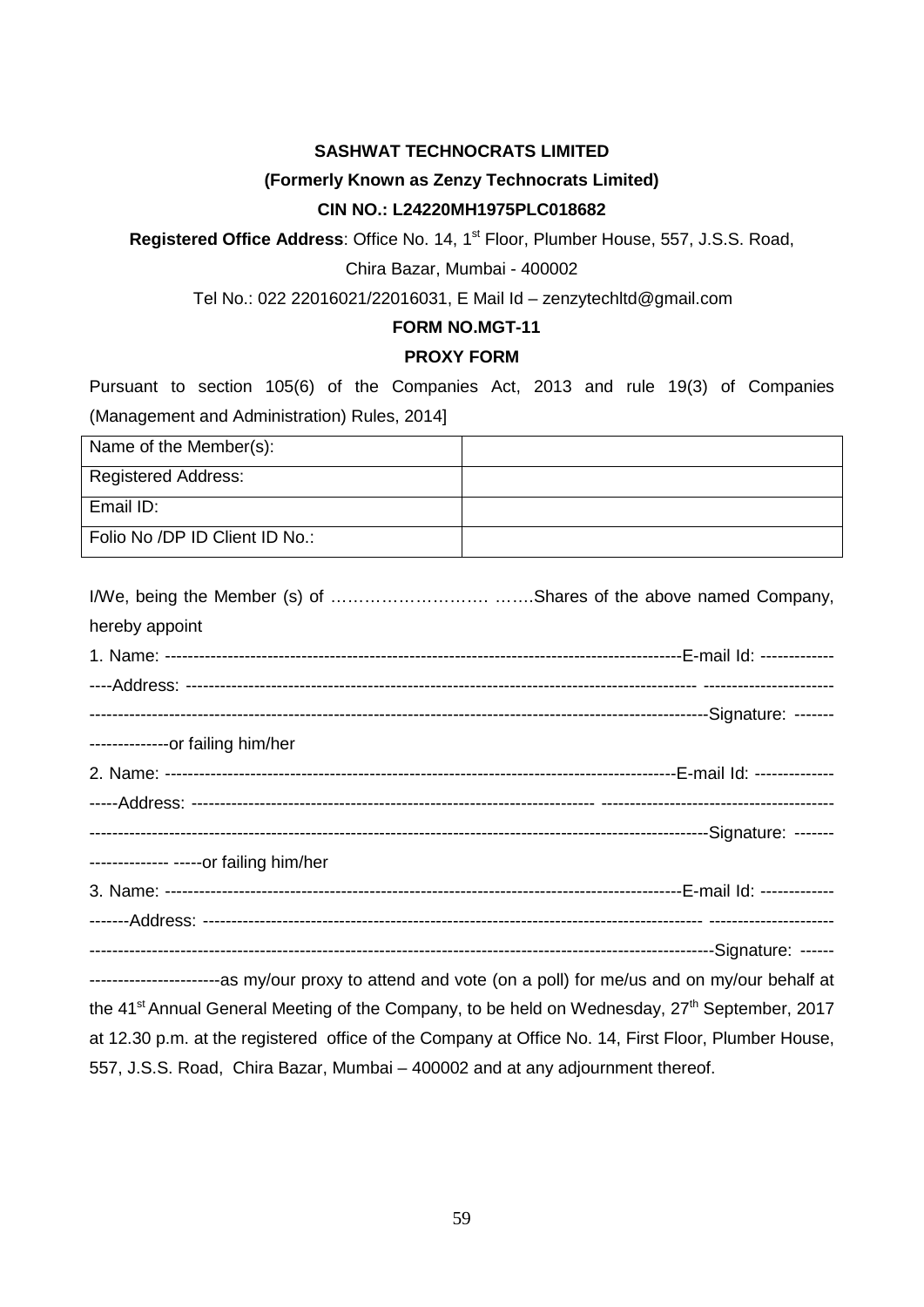\*I/We wish my above proxy (ies) to vote in the manner as indicated in the box below:

| Resolution     | Description                                                     | For | Against |
|----------------|-----------------------------------------------------------------|-----|---------|
| No.            |                                                                 |     |         |
|                | <b>Ordinary Business</b>                                        |     |         |
| 1              | To receive, consider, approve and adopt the audited             |     |         |
|                | Financial Statements as at 31 <sup>st</sup> March, 2017 and the |     |         |
|                | reports of the Directors and Auditors thereon                   |     |         |
| $\overline{2}$ | Ratification<br>οf<br>of<br>the<br>appointment                  |     |         |
|                | M/s S A R A & Associates, Chartered Accountants, as             |     |         |
|                | statutory auditors of the Company for the year ended            |     |         |
|                | on 31 <sup>st</sup> March, 2018                                 |     |         |
| 3              | of<br>Appointment<br>of<br><b>Director</b><br>in<br>place<br>a  |     |         |
|                | Mr. Rohit Doshi (DIN No. 03065137), who retires by              |     |         |
|                | rotation and being eligible has offered himself for re-         |     |         |
|                | appointment as Director                                         |     |         |

Signed this…… day of……… 2017

\_\_\_\_\_\_\_\_\_\_\_\_\_\_\_\_\_\_\_\_\_\_\_\_\_\_

Affix Revenue **Stamp** 

Signature of Shareholder

\_\_\_\_\_\_\_\_\_\_\_\_\_\_\_\_\_\_\_\_\_\_\_ Signature of Proxy holder(s)

\* Please put  $a/\ell$  in the appropriate column against the Resolutions indicated in the Box. Alternatively, you may mention the number of Shares in the appropriate column in respect of which you would like your proxy to vote. If you leave all the columns blank against any or all the Resolutions, your proxy will be entitled to vote in the manner as he/she thinks appropriate.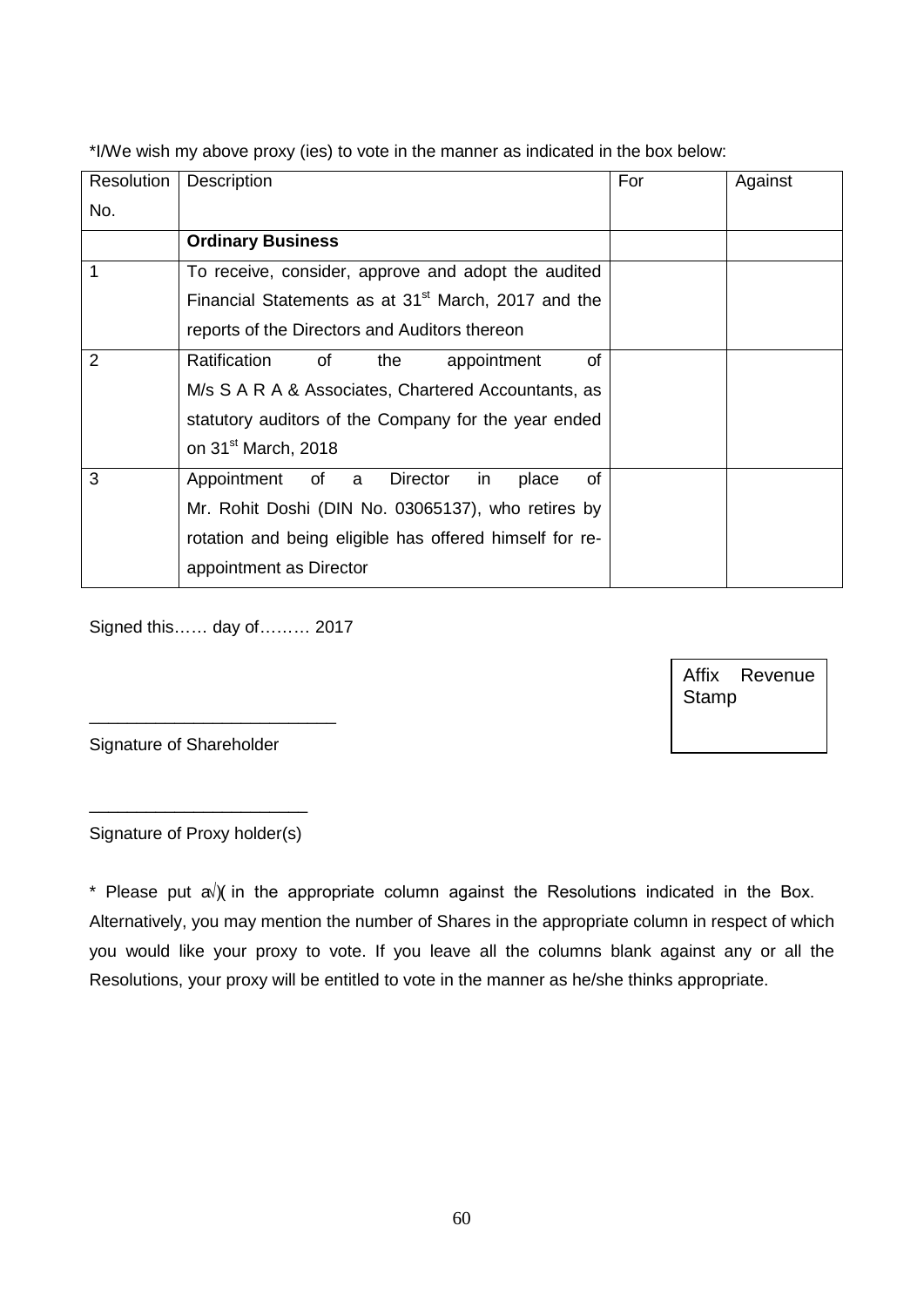# **(Formerly Known as Zenzy Technocrats Limited) CIN NO.: L24220MH1975PLC018682**

Registered Office Address: Office No. 14, 1<sup>st</sup> Floor, Plumber House, 557, J.S.S. Road,

Chira Bazar, Mumbai - 400002

Tel No.: 022 22016021/22016031, E Mail Id – zenzytechltd@gmail.com

# **BALLOT FORM**

41<sup>st</sup> Annual General Meeting on 27<sup>th</sup> September, 2017

Name(s) of the Member(s): Address:

Folio No. / DPID No. and Client ID: Number of Equity Share(s) held:

I/We hereby exercise my/our vote in respect of the following Resolution(s) to be passed at the Fortieth Annual General Meeting of the Company, to be held on Wednesday,  $27<sup>th</sup>$  September, 2017 at 12.30 p.m. at the registered office of the Company at Office No. 14,  $1^{st}$  Floor, Plumber House, 557, J.S.S. Road, Chira Bazar, Mumbai - 400002, in respect of businesses as stated in the Notice dated 30<sup>th</sup> May, 2017 by conveying my/our assent or dissent to the said Resolution(s) by placing the tick  $(\sqrt{ } )$  mark at the box against the respective matters:

| Item | Description                                         | No.                        | of |                   | I/We assent |    | I/We dissent |
|------|-----------------------------------------------------|----------------------------|----|-------------------|-------------|----|--------------|
| No.  |                                                     | Equity                     |    | to                | the         | to | the          |
|      |                                                     | <b>Shares</b>              |    | <b>Resolution</b> |             |    | Resolution   |
|      |                                                     | (FOR)<br>(AGAINST)<br>held |    |                   |             |    |              |
|      | <b>Ordinary Business</b>                            |                            |    |                   |             |    |              |
| 1    | To receive, consider, approve and adopt the         |                            |    |                   |             |    |              |
|      | audited Financial Statements as at 31 <sup>st</sup> |                            |    |                   |             |    |              |
|      | March, 2017 and the reports of the Directors        |                            |    |                   |             |    |              |
|      | and Auditors thereon                                |                            |    |                   |             |    |              |
| 2    | Ratification of<br>the<br>οf<br>appointment         |                            |    |                   |             |    |              |
|      | M/s S A R A & Associates, Chartered                 |                            |    |                   |             |    |              |
|      | Accountants, as statutory auditors of the           |                            |    |                   |             |    |              |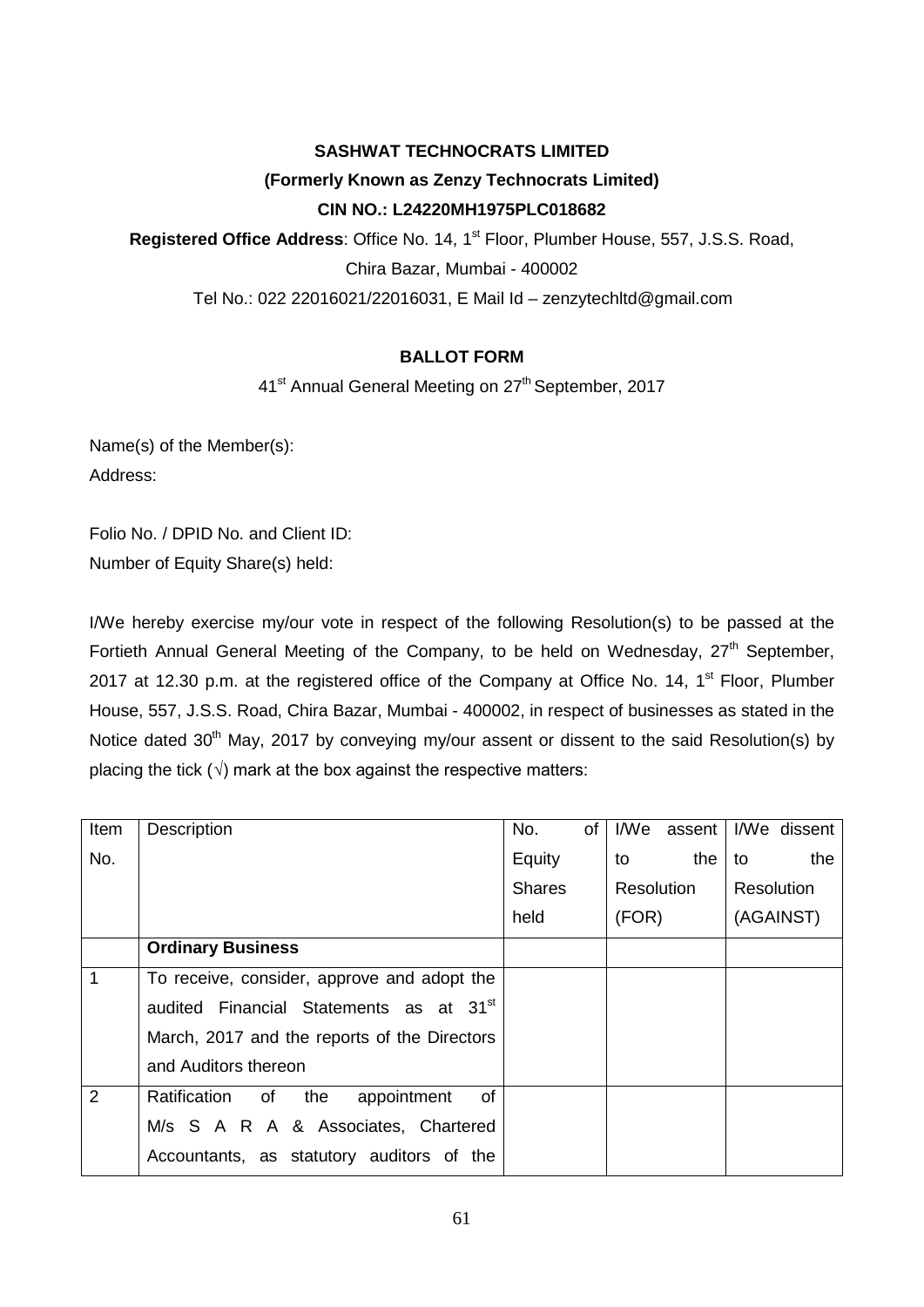| Company for the year ended on 31 <sup>st</sup> March, |  |  |
|-------------------------------------------------------|--|--|
| 2018                                                  |  |  |
| Appointment of a Director in place of                 |  |  |
| Mr. Rohit Doshi (DIN No. 03065137), who               |  |  |
| retires by rotation and being eligible has            |  |  |
| offered himself for re-appointment as Director        |  |  |

Place:

Date: \_\_\_\_\_\_\_\_\_\_\_\_\_\_\_\_\_\_\_\_\_\_\_\_\_\_\_\_\_\_\_\_\_\_

Signature of the Member

# **INSTRUCTIONS:**

1. A Member desiring to exercise vote by ballot form may complete this ballot form and send it to the Scrutinizer, appointed by the Board of Directors of the Company viz. Ms. Ashwini Inamdar, Practicing Company Secretary at S A R A & Associates, Chartered Accountants, 202, 2<sup>nd</sup> Floor, May Building, 297/299/301 Princess Street, Near Marine Lines Flyover, Mumbai - 400 002.

2. In case of Shares held by companies, trusts, societies etc., the duly completed ballot form should be accompanied by a certified true copy of Board Resolution/Authority.

3. Unsigned/ Incomplete ballot forms will be rejected.

4. A Member need not cast all the votes in the same way.

5. Duly completed ballot form should reach the Scrutinizer not later than 5.00 p.m. on Tuesday, 26<sup>th</sup> September, 2017.

6. The Scrutinizer's decision on the validity of a ballot form will be final.